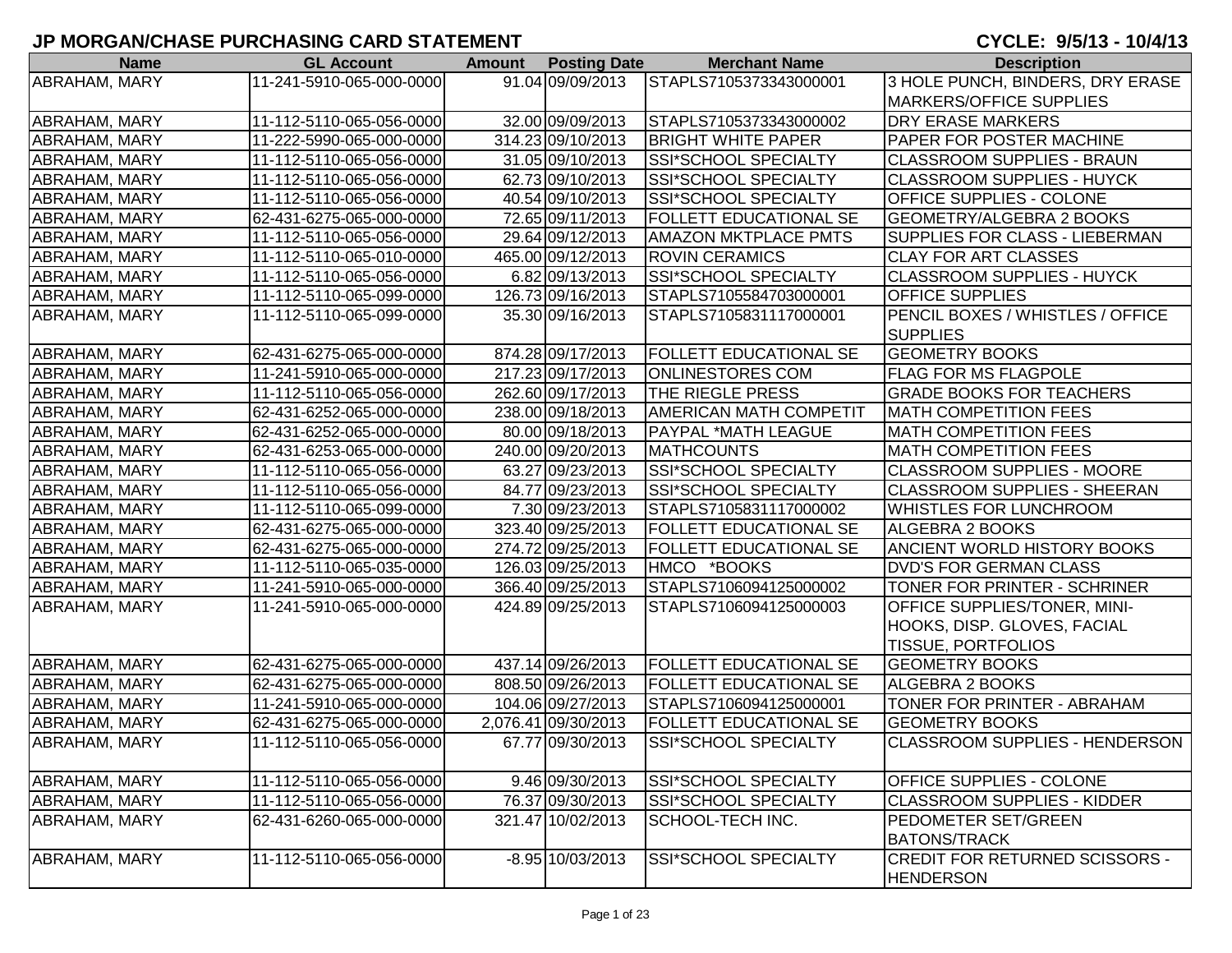| <b>Name</b>                  | <b>GL Account</b>        | <b>Amount</b> | <b>Posting Date</b> | <b>Merchant Name</b>          | <b>Description</b>                                                                        |
|------------------------------|--------------------------|---------------|---------------------|-------------------------------|-------------------------------------------------------------------------------------------|
| <b>ABRAHAM, MARY Total</b>   |                          | 8,782.85      |                     |                               |                                                                                           |
| ALEX, CHRISTINA              | 11-351-5990-000-953-0000 |               | 76.02 09/23/2013    | <b>ORIENTAL TRADNG CO</b>     | <b>SUPPLIES</b>                                                                           |
| ALEX, CHRISTINA              | 11-351-5110-000-953-0000 |               | 45.47 10/02/2013    | FIVE BELOW #558               | <b>SUPPLIES</b>                                                                           |
| ALEX, CHRISTINA              | 11-351-5990-000-953-0000 |               | 46.98 10/02/2013    | <b>MICHAELS STORES 9454</b>   | <b>SUPPLIES</b>                                                                           |
| ALEX, CHRISTINA              | 11-351-5110-000-953-0000 |               | 28.91 10/03/2013    | <b>OFFICE PLAYGROUND, INC</b> | <b>SUPPLIES</b>                                                                           |
| <b>ALEX, CHRISTINA Total</b> |                          | 197.38        |                     |                               |                                                                                           |
| <b>ASCHER, DAVID</b>         | 11-111-5110-013-025-0000 |               | 125.43 09/06/2013   | FCC*FRANKLINCVYSEMINAR        | LEADER IN ME CLASSROOM SUPPLIES                                                           |
| <b>ASCHER, DAVID</b>         | 11-111-5110-013-025-0000 |               | 200.00 09/09/2013   | KROGER #639                   | <b>SCHOOL-WIDE ASSESSMENT</b><br>SUPPORT MATERIALS. PREVIOULSY<br>APPORVED BY MR. BARR.   |
| <b>ASCHER, DAVID</b>         | 11-111-5110-013-025-0000 |               | 369.13 10/03/2013   | LOVE AND LOGIC INSTITU        | LOVE AND LOGIC SUPPLIES FOR<br><b>TEACHERS AND PARENTS.</b>                               |
| <b>ASCHER, DAVID Total</b>   |                          | 694.56        |                     |                               |                                                                                           |
| <b>BARCOMB, CHERYL</b>       | 11-225-4905-000-000-0000 |               | 419.00 09/05/2013   | <b>DIGICERT INC</b>           | <b>SSL PLUS CERTIFICATE - 3 YRS</b><br>/SHARE.NOVI.K12.MI.US                              |
| <b>BARCOMB, CHERYL</b>       | 11-225-5111-000-000-0000 |               | 191.80 09/12/2013   | <b>AMAZON MKTPLACE PMTS</b>   | (4) PROJECTOR REPLACEMENT LAMPS                                                           |
| <b>BARCOMB, CHERYL</b>       | 11-225-5111-000-000-0000 |               | 9.99 09/12/2013     | AMAZON.COM                    | <b>HDMI CABLES</b>                                                                        |
| <b>BARCOMB, CHERYL</b>       | 11-225-5111-000-000-0000 |               | 56.17 09/24/2013    | DMI* DELL BUS ONLINE          | DELL REPLACEMENT HARD DRIVE.<br>TAX WILL BE CREDITED BACK ON<br><b>NEXT STATEMENT</b>     |
| <b>BARCOMB, CHERYL</b>       | 11-225-5111-000-000-0000 |               | 90.92 09/25/2013    | <b>AMAZON MKTPLACE PMTS</b>   | (8) IPAD COVERS (4) VGA ADAPTERS                                                          |
| <b>BARCOMB, CHERYL</b>       | 11-225-5111-000-000-0000 |               | 331.53 09/25/2013   | AMAZON MKTPLACE PMTS          | (42) IPAD CASES AND (1) VGA<br><b>CONNECTOR</b>                                           |
| <b>BARCOMB, CHERYL</b>       | 11-225-5111-000-000-0000 |               | 84.76 09/25/2013    | DMI* DELL BUS ONLINE          | (4) DELL REPLACEMENT KEYBOARDS -<br>TAX WILL BE CREDITED BACK ON<br><b>NEXT STATEMENT</b> |
| <b>BARCOMB, CHERYL</b>       | 11-261-4120-012-000-0409 |               | 115.00 09/25/2013   | <b>SECURITY DESIGNS</b>       | <b>REPAIR OH SECURITY DOOR 25</b>                                                         |
| <b>BARCOMB, CHERYL</b>       | 11-261-4120-012-000-0409 |               | 115.00 09/25/2013   | <b>SECURITY DESIGNS</b>       | REPAIR OH SECURITY DOORS 14 & 16                                                          |
| <b>BARCOMB, CHERYL</b>       | 11-261-4120-055-000-0409 |               | 133.75 09/25/2013   | <b>SECURITY DESIGNS</b>       | <b>REPAIR NM SECURITY DOOR</b>                                                            |
| <b>BARCOMB, CHERYL</b>       | 11-225-5111-000-000-0000 |               | 41.97 10/01/2013    | AMAZON.COM                    | (3) LIGHTNING CHARGING CABLES                                                             |
| <b>BARCOMB, CHERYL</b>       | 11-225-5111-000-000-0000 |               | 199.40 10/03/2013   | <b>AMAZON MKTPLACE PMTS</b>   | (10) BELKIN 5-PORT SWITCHES                                                               |
| <b>BARCOMB, CHERYL</b>       | 11-225-5111-000-000-0000 |               | 101.80 10/04/2013   | <b>AMAZON MKTPLACE PMTS</b>   | (4) REPLACEMENT KEYBOARDS FOR<br>D <sub>505</sub>                                         |
| <b>BARCOMB, CHERYL Total</b> |                          | 1,891.09      |                     |                               |                                                                                           |
| <b>BARR, STEVEN</b>          | 11-241-5990-071-000-0000 |               | 847.99 09/05/2013   | COSTCO.COM *ONLINE            | SAFE, SALES TAX CREDIT PENDING                                                            |
| <b>BARR, STEVEN</b>          | 11-252-7910-000-000-0000 |               | 45.69 09/30/2013    | <b>PIZZERIA BIGA</b>          | <b>MEETING REFRESHMENTS</b>                                                               |
| <b>BARR, STEVEN Total</b>    |                          | 893.68        |                     |                               |                                                                                           |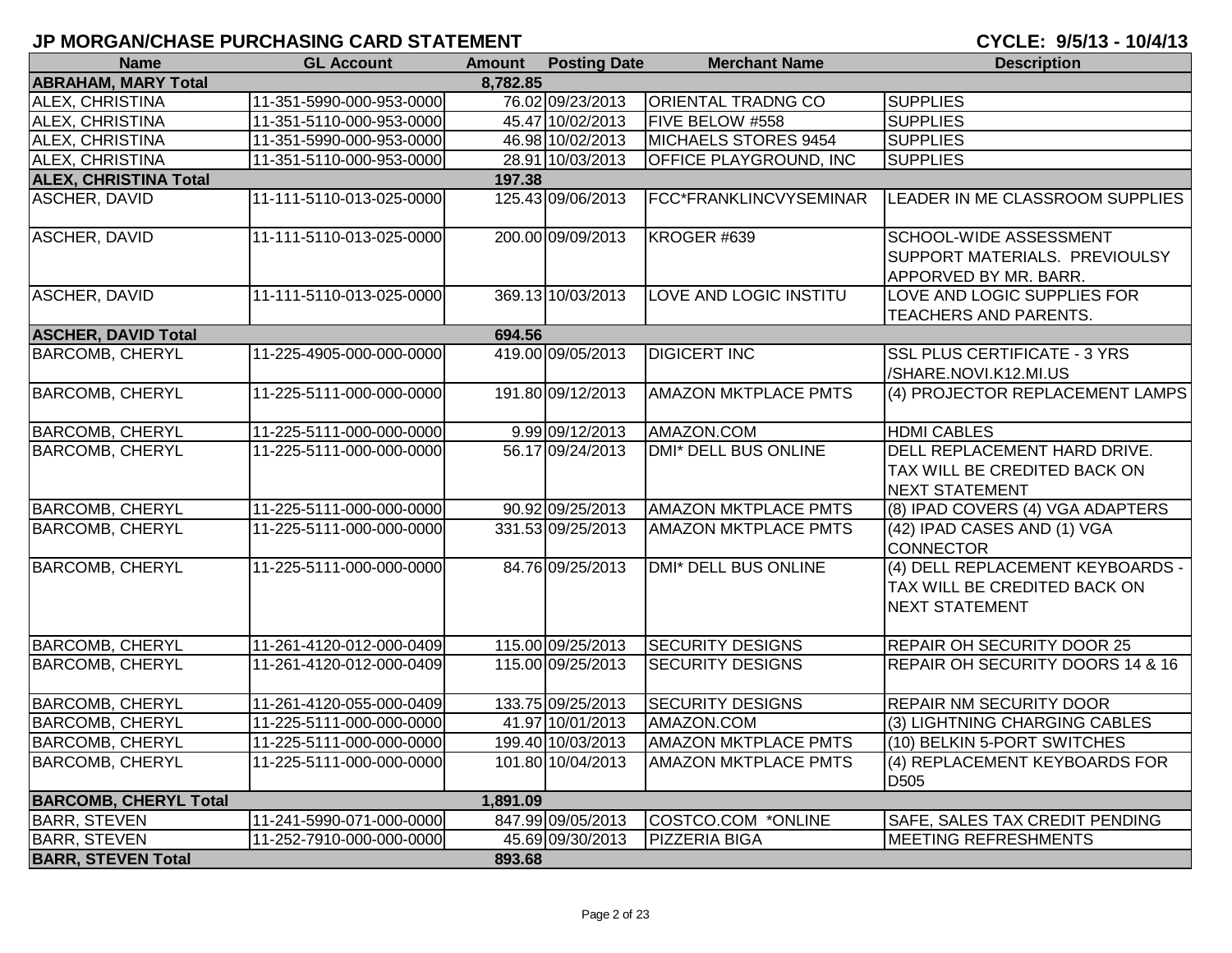| <b>Name</b>                  | <b>GL Account</b>        |          | <b>Amount Posting Date</b> | <b>Merchant Name</b>                         | <b>Description</b>                    |
|------------------------------|--------------------------|----------|----------------------------|----------------------------------------------|---------------------------------------|
| <b>BENGLE, HOLLY</b>         | 11-351-5110-000-953-0000 |          | 5.30 09/11/2013            | DOLRTREE 3247 00032474                       | PUZZLES. WILL PAY \$0.30 FOR TAXES    |
|                              |                          |          |                            |                                              |                                       |
| <b>BENGLE, HOLLY</b>         | 11-351-5110-000-953-0000 |          | 27.88 09/30/2013           | WAL-MART #5844                               | <b>CRAFT SUPPLIES</b>                 |
| <b>BENGLE, HOLLY Total</b>   |                          | 33.18    |                            |                                              |                                       |
| <b>BLANCHARD, EVAN</b>       | 62-431-6239-065-000-0000 |          | 980.00 10/04/2013          | <b>EPN TRAVEL SERVICES IN</b>                | <b>MUSIC IN THE PARKS/CEDAR POINT</b> |
|                              |                          |          |                            |                                              | <b>BUS DOWN PAYMENT.</b>              |
| <b>BLANCHARD, EVAN Total</b> |                          | 980.00   |                            |                                              |                                       |
| <b>BLOOM, LYNETTE</b>        | 11-351-5990-000-953-0000 |          | 44.43 09/05/2013           | MICHAELS STORES 3744                         | <b>TEACHING SUPPLIES</b>              |
| <b>BLOOM, LYNETTE</b>        | 11-351-5990-000-953-0000 |          | 72.47 09/12/2013           | <b>ORIENTAL TRADNG CO</b>                    | <b>TEACHING SUPPLIES</b>              |
| <b>BLOOM, LYNETTE</b>        | 11-351-5990-000-953-0000 |          | 148.89 09/17/2013          | TOYS R US #9274 QPS                          | <b>TEACHING SUPPLIES</b>              |
| <b>BLOOM, LYNETTE</b>        | 11-351-5110-000-953-0000 |          | 43.89 09/24/2013           | MICHAELS STORES 3744                         | <b>TEACHING SUPPLIES</b>              |
| <b>BLOOM, LYNETTE</b>        | 11-351-7902-000-953-0000 |          | -25.72 10/02/2013          | MICHAELS STORES 3744                         | REFUND OF TEACHING SUPPLIES           |
| <b>BLOOM, LYNETTE</b>        | 11-351-5110-000-953-0000 |          | 24.26 10/02/2013           | MICHAELS STORES 3744                         | <b>TEACHING SUPPLIES</b>              |
| <b>BLOOM, LYNETTE</b>        | 11-351-5110-000-953-0000 |          | 25.72 10/02/2013           | MICHAELS STORES 3744                         | <b>TEACHING SUPPLIES</b>              |
| <b>BLOOM, LYNETTE Total</b>  |                          | 333.94   |                            |                                              |                                       |
| <b>BRASIL, SANDRA</b>        | 11-111-5110-055-025-0000 |          | 56.42 09/09/2013           | AMAZON.COM                                   | <b>CLASSROOM SUPPLIES FOR</b>         |
|                              |                          |          |                            |                                              | <b>MICHELLE CAMPOS</b>                |
| <b>BRASIL, SANDRA</b>        | 11-111-5110-055-025-0000 |          | 163.73 09/10/2013          | SSI*SCHOOL SPECIALTY                         | <b>CLASSROOM SUPPLIES FOR RENE</b>    |
|                              |                          |          |                            |                                              | <b>PLANT</b>                          |
| <b>BRASIL, SANDRA</b>        | 11-111-5110-055-099-0000 |          | 487.72 09/17/2013          | <b>AMAZON MKTPLACE PMTS</b>                  | <b>TRANSLATORS FOR BOTH OFFICES</b>   |
|                              |                          |          |                            |                                              | <b>AND COUNSELING OFFICES</b>         |
| <b>BRASIL, SANDRA</b>        | 11-241-5910-055-000-0000 |          | 47.70 09/17/2013           | SSI*SCHOOL SPECIALTY                         | <b>STUDENT RECORD FOLERS FOR</b>      |
|                              |                          |          |                            |                                              | <b>OFFICE</b>                         |
| <b>BRASIL, SANDRA</b>        | 11-111-5110-055-065-0000 |          | 28.11 09/19/2013           | <b>FLUKERFARMS.COM</b>                       | <b>CRICKETS FOR SCIENCE</b>           |
| <b>BRASIL, SANDRA</b>        | 11-111-5110-055-025-0000 |          | 80.14 09/27/2013           | SSI*SCHOOL SPECIALTY                         | <b>CLASSROOM SUPPLIES FOR LANA</b>    |
|                              |                          |          |                            |                                              | <b>ZEBROWSKI</b>                      |
| <b>BRASIL, SANDRA</b>        | 11-111-5110-055-045-0000 |          | 99.00 09/30/2013           | <b>MATH OLYMPIADS</b>                        | CONTEST REGISTRATION FOR 5TH          |
|                              |                          |          |                            |                                              | <b>GRADE</b>                          |
| <b>BRASIL, SANDRA</b>        | 11-111-5110-055-025-0000 |          | 31.76 10/03/2013           | <b>WALMART.COM</b>                           | <b>RECESS SUPPLIES FOR RUGG'S</b>     |
|                              |                          |          |                            |                                              | <b>CLASSROOM</b>                      |
| <b>BRASIL, SANDRA</b>        | 11-111-5110-055-099-0000 |          | 100.00 10/04/2013          | OAKLAND SCHOOLS-RC INT                       | <b>REGISTRATION FOR CONFERENCE</b>    |
|                              |                          |          |                            |                                              | FOR FENCHEL AND MOISEEFF              |
| <b>BRASIL, SANDRA Total</b>  |                          | 1,094.58 |                            |                                              |                                       |
| <b>BRATNEY, BETHANY</b>      | 11-222-5990-071-000-0000 |          | 320.00 09/09/2013          | <b>AMERICAN LIBRARY ASSOC</b>                | <b>RENEWAL OF MEMBERSHIP</b>          |
| <b>BRATNEY, BETHANY</b>      | 11-222-5990-071-000-0000 |          | 275.04 09/12/2013          | GAN*USATODAYCIRC                             | <b>RENEWAL OF USA TODAY</b>           |
|                              |                          |          |                            |                                              | <b>SUBSCRIPTION</b>                   |
| <b>BRATNEY, BETHANY</b>      | 11-222-5990-071-000-0000 |          | 192.00 09/17/2013          | <b>PAYPAL *MICHIGANASS</b>                   | <b>RENEWAL OF MEMBERSHIP AND</b>      |
|                              |                          |          |                            |                                              | <b>CONFERENCE</b>                     |
| <b>BRATNEY, BETHANY</b>      | 11-222-5990-071-000-0000 |          | 145.10 09/19/2013          | <b>DEMCO INC</b>                             | <b>SUPPLIES FOR LMC</b>               |
| <b>BRATNEY, BETHANY</b>      | 11-222-5310-071-000-0000 |          | 31.34 09/23/2013           | AMAZON.COM                                   | <b>NEW MATERIALS FOR LMC</b>          |
| <b>BRATNEY, BETHANY</b>      | 11-222-5310-071-000-0000 |          | 31.18 09/23/2013           | NEXT CHAPTER BOOKSTORE NEW MATERIALS FOR LMC |                                       |
| <b>BRATNEY, BETHANY</b>      | 11-222-5310-071-000-0000 |          | 94.15 09/26/2013           | SSI*SCHOOL SPECIALTY                         | NEW ART MATERIALS FOR LMC             |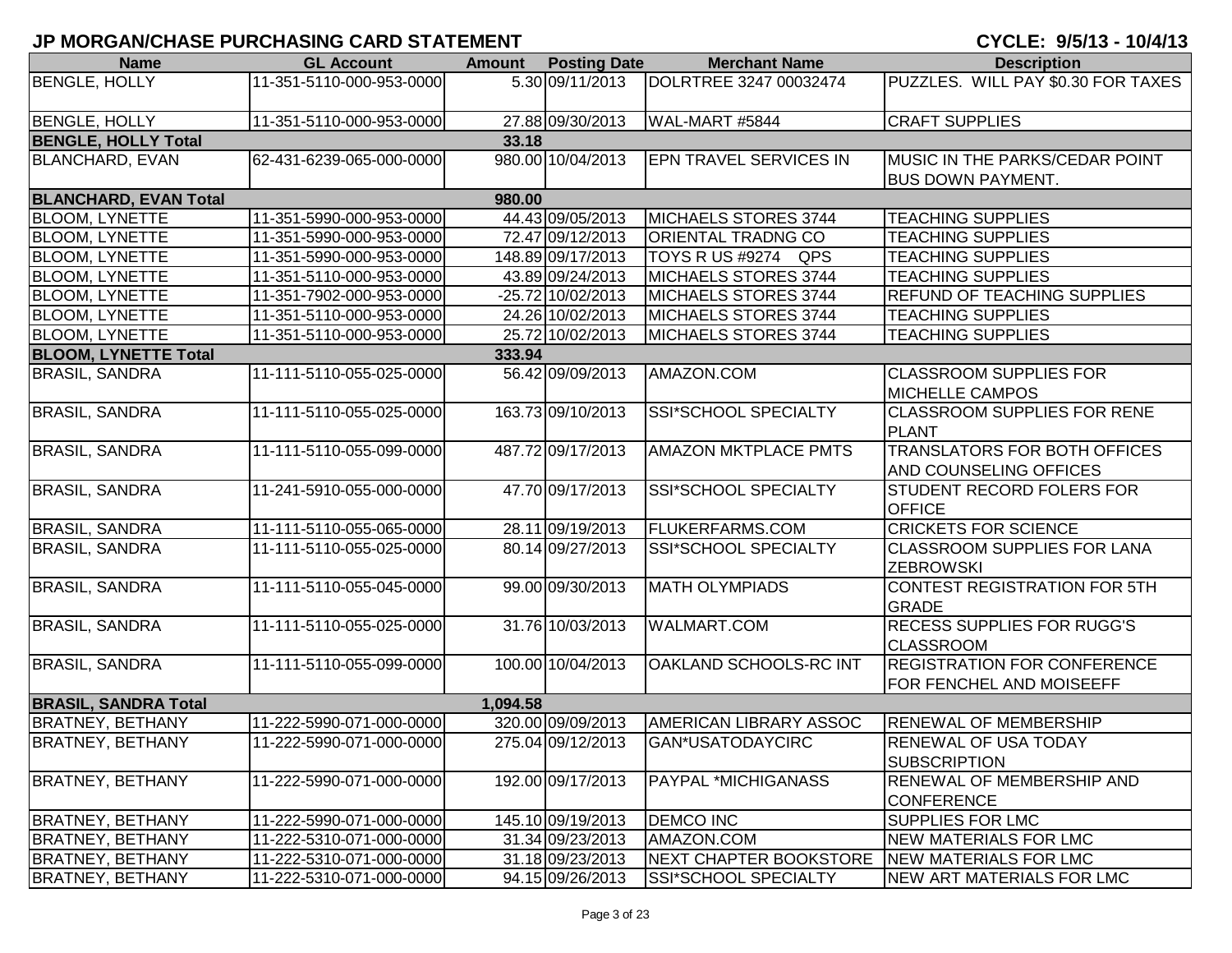| <b>Name</b>                     | <b>GL Account</b>        | <b>Amount</b> | <b>Posting Date</b> | <b>Merchant Name</b>               | <b>Description</b>                              |
|---------------------------------|--------------------------|---------------|---------------------|------------------------------------|-------------------------------------------------|
| <b>BRATNEY, BETHANY Total</b>   |                          | 1,088.81      |                     |                                    |                                                 |
| <b>BUNKER, JEFFREY</b>          | 11-261-5993-071-000-0000 |               | 756.00 09/06/2013   | <b>ANGELO'S WHOLESALE</b>          | <b>HS MULCH</b>                                 |
| <b>BUNKER, JEFFREY</b>          | 11-261-5993-071-000-0000 |               | 432.00 09/09/2013   | ANGELO'S WHOLESALE                 | <b>HS MULCH</b>                                 |
| <b>BUNKER, JEFFREY</b>          | 11-261-5993-071-000-0000 |               | 324.00 09/09/2013   | ANGELO'S WHOLESALE                 | <b>HS MULCH</b>                                 |
| <b>BUNKER, JEFFREY</b>          | 11-261-5993-000-000-0000 |               | 27.58 09/11/2013    | JOHN DEERE LANDSCAPES0             | <b>GRNDS DISTRICT VALVE BOX COVER</b>           |
|                                 |                          |               |                     |                                    | <b>REPLACEMENTS</b>                             |
| <b>BUNKER, JEFFREY</b>          | 11-261-5993-071-000-0000 |               | 108.00 09/23/2013   | ANGELO'S WHOLESALE                 | <b>GRNDS HS STADIUM</b>                         |
| <b>BUNKER, JEFFREY</b>          | 11-261-5993-000-000-0000 |               | 150.84 09/23/2013   |                                    | MARKS OUTDOOR POWER EQ GRNDS MOWER REPAIR PARTS |
| <b>BUNKER, JEFFREY</b>          | 11-261-5993-000-000-0000 |               | 17.49 09/27/2013    |                                    | MARKS OUTDOOR POWER EQ GRNDS MOWER REPAIR PARTS |
| <b>BUNKER, JEFFREY</b>          | 11-261-5993-000-000-0000 |               | 13.85 09/30/2013    |                                    | MARKS OUTDOOR POWER EQ GRNDS MOWER REPAIR PARTS |
| <b>BUNKER, JEFFREY</b>          | 11-261-5993-000-000-0000 |               | 379.36 10/01/2013   | JOHN DEERE LANDSCAPES0             | <b>GRNDS IRRIGATION REPAIR PARTS</b>            |
| <b>BUNKER, JEFFREY</b>          | 11-261-5993-000-000-0000 |               | 89.42 10/02/2013    |                                    | MARKS OUTDOOR POWER EQ GRNDS EDGER/MOWER REPAIR |
|                                 |                          |               |                     |                                    | <b>PARTS</b>                                    |
| <b>BUNKER, JEFFREY Total</b>    |                          | 2,298.54      |                     |                                    |                                                 |
| <b>BURKHARDT, LORETTA</b>       | 62-431-6415-065-000-0000 |               | 436.95 10/02/2013   | <b>PAYPAL *BIGDOGPUB</b>           | <b>SCRIPT ONE ACT</b>                           |
| <b>BURKHARDT, LORETTA</b>       | 62-431-6415-065-000-0000 |               | 344.75 10/03/2013   | <b>PIONEER DRAMA SERVICE</b>       | <b>SCRIPT</b>                                   |
| <b>BURKHARDT, LORETTA Total</b> |                          | 781.70        |                     |                                    |                                                 |
| <b>BURNHAM, SUSAN</b>           | 62-431-6275-011-000-0000 |               | 98.01 09/09/2013    | GFS MKTPLC #0958                   | <b>SUMMER READING PROGRAM</b>                   |
|                                 |                          |               |                     |                                    | <b>REWARD POPCYCLES</b>                         |
| <b>BURNHAM, SUSAN</b>           | 62-431-6275-011-000-0000 |               | 32.18 09/19/2013    | GFS MKTPLC #0958                   | <b>SUMMER MATH PROGRAM</b>                      |
| <b>BURNHAM, SUSAN Total</b>     |                          | 130.19        |                     |                                    |                                                 |
| <b>BURRIS, MARGARET</b>         | 11-111-5110-012-025-0000 |               | 135.26 09/09/2013   | STAPLS7105456081000001             | <b>OFFICE SUPPLIES</b>                          |
| <b>BURRIS, MARGARET</b>         | 11-111-5110-012-025-0000 |               | 29.23 09/10/2013    | RGS PAY*                           | <b>CLASSROOM MATERIALS FOR MRS.</b>             |
|                                 |                          |               |                     |                                    | LEE'S CLASS                                     |
| <b>BURRIS, MARGARET</b>         | 11-222-5310-012-000-0000 |               | 1,505.00 09/17/2013 | <b>JUNIOR LIBRARY GUI</b>          | <b>BOOKS FOR MEDIA CENTER</b>                   |
| <b>BURRIS, MARGARET</b>         | 11-111-5110-012-025-0000 |               | 104.68 09/24/2013   | SSI*SCHOOL SPECIALTY               | <b>CLASSROOM MATERIALS-</b>                     |
|                                 |                          |               |                     |                                    | POSTERBOARD, DIVIDERS AND                       |
|                                 |                          |               |                     |                                    | <b>RUBBER CEMENT</b>                            |
| <b>BURRIS, MARGARET</b>         | 62-431-6275-012-000-0000 |               | 15.00 09/30/2013    | <b>DUNCAN DISPOSAL SYSTEM</b>      | <b>RECYCLING FEE FOR LUNCH TRAYS</b>            |
| <b>BURRIS, MARGARET Total</b>   |                          | 1,789.17      |                     |                                    |                                                 |
| CANALES, BETH                   | 11-113-5110-071-044-0000 |               | 19.48 09/17/2013    | MEIJER INC #054<br>Q <sub>01</sub> | <b>SMALL TASTING PLATES/FOOD</b>                |
| CANALES, BETH                   | 11-113-5110-071-044-0000 |               | 96.86 09/23/2013    | MEIJER INC #054<br>Q <sub>01</sub> | KITCHEN SUPPLIES, REPLACEMENT                   |
|                                 |                          |               |                     |                                    | MEASUREMENT, TISSUE, FOOD                       |
| CANALES, BETH                   | 11-113-5110-071-044-0000 |               | 39.50 09/25/2013    | GFS MKTPLC #0958                   | PIZZA LAB, PIZZA CUTTERS                        |
| <b>CANALES, BETH</b>            | 11-113-5110-071-044-0000 |               | 34.45 09/26/2013    | MEIJER INC #054 Q01                | <b>MEASURING CUPS, PIZZA LAB</b>                |
|                                 |                          |               |                     |                                    | <b>SUPPLIES</b>                                 |
| CANALES, BETH                   | 11-113-5110-071-044-0000 |               | 47.87 10/02/2013    | GFS MKTPLC #0958                   | <b>BREAKFAST LAB SUPPLIES,</b>                  |
|                                 |                          |               |                     |                                    | <b>HALLOWEEN LAB</b>                            |
| <b>CANALES, BETH Total</b>      |                          | 238.16        |                     |                                    |                                                 |
| CARTER, NICOLE                  | 11-113-3220-071-000-0000 |               | 303.80 09/30/2013   | <b>DELTA</b>                       | PLANE TICKET FOR IB TRAINING IN                 |
|                                 |                          |               |                     |                                    | <b>DECEMBER</b>                                 |
| CARTER, NICOLE                  | 62-431-6186-071-000-0000 |               | 16.88 10/02/2013    | THE HOME DEPOT 2737                | SIGNS FOR HOMECOMING 2013                       |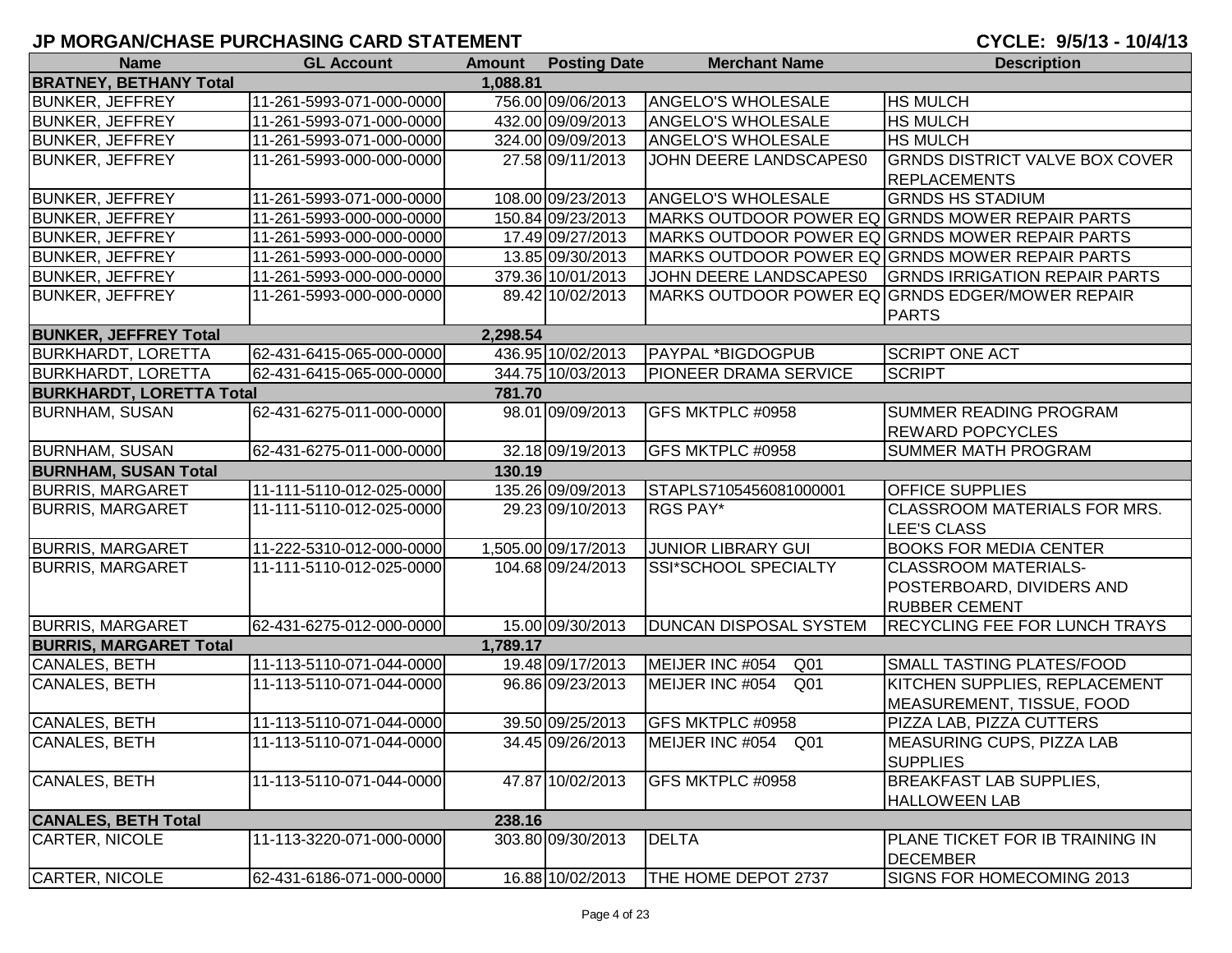| <b>Name</b>                   | <b>GL Account</b>        | <b>Amount</b> | <b>Posting Date</b> | <b>Merchant Name</b>             | <b>Description</b>                                                                                |
|-------------------------------|--------------------------|---------------|---------------------|----------------------------------|---------------------------------------------------------------------------------------------------|
| <b>CARTER, NICOLE Total</b>   |                          | 320.68        |                     |                                  |                                                                                                   |
| CIANCIO, WANDA                | 11-225-3220-000-000-0000 |               | 150.00 09/06/2013   | <b>MICHIGAN ASSOCIATION F</b>    | <b>GOOGLE WORKSHOP/CONFERENCE</b><br><b>JIM FRY</b>                                               |
| CIANCIO, WANDA                | 11-225-3220-000-000-0000 |               | 115.00 09/06/2013   | <b>MICHIGAN ASSOCIATION F</b>    | <b>GOOGLE WORKSHOP/CONFERENCE</b><br><b>WANDA CIANCIO</b>                                         |
| CIANCIO, WANDA                | 11-225-4917-000-000-0000 |               | 30.00 09/10/2013    | <b>ANIMOTO INC</b>               | SOFTWARE FOR CLASSROOM USE                                                                        |
| CIANCIO, WANDA                | 11-225-4120-000-000-0000 |               | 141.75 09/10/2013   | THE POD DROP OF NO               | <b>IPAD REPAIR</b>                                                                                |
| CIANCIO, WANDA                | 11-225-3220-000-000-0000 |               | 190.00 09/19/2013   | <b>BRANCH ISD</b>                | <b>MAEDS CONFERENCE</b>                                                                           |
| CIANCIO, WANDA                | 11-225-3220-000-000-0000 |               | 210.00 09/19/2013   | <b>SHANTY CREEK RESORTS -</b>    | <b>IMAEDS CONFERENCE DEPOSIT ON</b><br><b>HOTEL</b>                                               |
| <b>CIANCIO, WANDA Total</b>   |                          | 836.75        |                     |                                  |                                                                                                   |
| <b>CIANFERRA, LINDA</b>       | 11-221-3220-000-913-3310 |               | -23.76 09/23/2013   | <b>CRYSTAL MTN LODGING</b>       | MACAE CONFERENCE LODGIING-<br><b>ROOM &amp; TAX CREDIT FROM STATE</b><br>FOR MANDATORY MTG        |
| CIANFERRA, LINDA              | 11-221-3220-000-913-3310 |               | $-127.5309/23/2013$ | <b>CRYSTAL MTN LODGING</b>       | <b>MACAE CONFERENCE LODGIING-</b><br><b>ROOM &amp; TAX CREDIT FROM STATE</b><br>FOR MANDATORY MTG |
| <b>CIANFERRA, LINDA</b>       | 11-221-3220-000-913-3310 |               | 112.05 09/23/2013   | <b>CRYSTAL MTN LODGING</b>       | MACAE CONFERENCE LODGING                                                                          |
| <b>CIANFERRA, LINDA</b>       | 62-431-6301-033-000-0000 |               | 798.00 10/03/2013   | APPLE STORE #R041                | <b>ATTENDANCE INCENTIVE/COUNT</b>                                                                 |
| <b>CIANFERRA, LINDA</b>       | 62-431-6301-033-000-0000 |               | 118.58 10/03/2013   | <b>COTTAGE INN PIZZA-NOVI</b>    | <b>ATTENDANCE INCENTIVE/COUNT</b>                                                                 |
| <b>CIANFERRA, LINDA</b>       | 62-431-6301-033-000-0000 |               | 118.58 10/04/2013   | <b>COTTAGE INN PIZZA-NOVI</b>    | <b>ATTENDANCE INCENTIVE/COUNT</b>                                                                 |
| <b>CIANFERRA, LINDA Total</b> |                          | 995.92        |                     |                                  |                                                                                                   |
| <b>COOLMAN, ROBERT</b>        | 11-261-5992-011-000-0000 |               | 16.95 09/05/2013    | <b>CITY ELECTRIC SUPPLY</b>      | <b>VO GYM LIGHTS</b>                                                                              |
| <b>COOLMAN, ROBERT</b>        | 11-261-5992-001-000-0000 |               | 32.47 09/26/2013    | <b>CITY ELECTRIC SUPPLY</b>      | <b>ESB SEWER PUMP JOB</b>                                                                         |
| <b>COOLMAN, ROBERT</b>        | 11-261-5992-000-000-0000 |               | 669.69 10/01/2013   | <b>CONSERVA ELECTRIC SUPP</b>    | <b>IMTCE LIGHT STOCK</b>                                                                          |
| <b>COOLMAN, ROBERT</b>        | 11-261-5992-055-000-0000 |               | 23.14 10/04/2013    | <b>CITY ELECTRIC SUPPLY</b>      | <b>NM5 KITCHEN</b>                                                                                |
| <b>COOLMAN, ROBERT</b>        | 11-261-5992-000-000-0000 |               | 192.70 10/04/2013   | CONSERVA ELECTRIC SUPP           | <b>MTCE STOCK BALLAST</b>                                                                         |
| <b>COOLMAN, ROBERT Total</b>  |                          | 934.95        |                     |                                  |                                                                                                   |
| <b>DIATIKAR, CHRISTINE</b>    | 11-112-5110-065-093-4290 |               | 499.00 09/05/2013   | <b>CAREER CRUISING</b>           | THE REAL GAME 2.1, 1 YR LICENSE                                                                   |
| <b>DIATIKAR, CHRISTINE</b>    | 62-431-6176-071-000-0000 |               | 50.00 09/09/2013    | <b>DUNCAN DISPOSAL SYSTEM</b>    | PO 23838, 8/13                                                                                    |
| <b>DIATIKAR, CHRISTINE</b>    | 11-111-5110-055-051-0000 |               | 26.99 09/09/2013    | <b>JW PEPPER</b>                 | PO 24115, MUSIC                                                                                   |
| <b>DIATIKAR, CHRISTINE</b>    | 11-113-5110-071-096-0000 |               | 8,533.00 09/09/2013 | SSI*PREMIER HAM&STEPH            | PO 23858, PLANNERS                                                                                |
| <b>DIATIKAR, CHRISTINE</b>    | 11-113-5110-071-030-0000 |               | 8.77 09/09/2013     | SSI*PREMIER HAM&STEPH            | PO 23938, REC BOOK                                                                                |
| <b>DIATIKAR, CHRISTINE</b>    | 11-113-5110-071-047-0000 |               | 4.38 09/09/2013     | SSI*PREMIER HAM&STEPH            | PO 23938, REC BOOK                                                                                |
| <b>DIATIKAR, CHRISTINE</b>    | 11-113-5110-071-051-0000 |               | 4.38 09/09/2013     | <b>SSI*PREMIER HAM&amp;STEPH</b> | PO 23938, REC BOOK                                                                                |
| <b>DIATIKAR, CHRISTINE</b>    | 11-113-5110-071-050-0000 |               | 8.77 09/09/2013     | SSI*PREMIER HAM&STEPH            | PO 23938, REC BOOK                                                                                |
| <b>DIATIKAR, CHRISTINE</b>    | 11-113-5110-071-045-0000 |               | 13.15 09/09/2013    | SSI*PREMIER HAM&STEPH            | PO 23938, REC BOOK                                                                                |
| <b>DIATIKAR, CHRISTINE</b>    | 11-113-5110-071-055-0000 |               | 8.77 09/09/2013     | <b>SSI*PREMIER HAM&amp;STEPH</b> | PO 23938, REC BOOK                                                                                |
| <b>DIATIKAR, CHRISTINE</b>    | 11-113-5110-071-065-0000 |               | 4.38 09/09/2013     | SSI*PREMIER HAM&STEPH            | PO 23938, REC BOOK                                                                                |
| <b>DIATIKAR, CHRISTINE</b>    | 11-113-5110-071-070-0000 |               | 4.38 09/09/2013     | SSI*PREMIER HAM&STEPH            | PO 23938, REC BOOK                                                                                |
| <b>DIATIKAR, CHRISTINE</b>    | 11-113-5110-071-073-0000 |               | 13.15 09/09/2013    | <b>SSI*PREMIER HAM&amp;STEPH</b> | PO 23938, REC BOOK                                                                                |
| <b>DIATIKAR, CHRISTINE</b>    | 11-241-5910-071-000-0000 |               | 5.87 09/09/2013     | SSI*PREMIER HAM&STEPH            | PO 23938, CALENDAR                                                                                |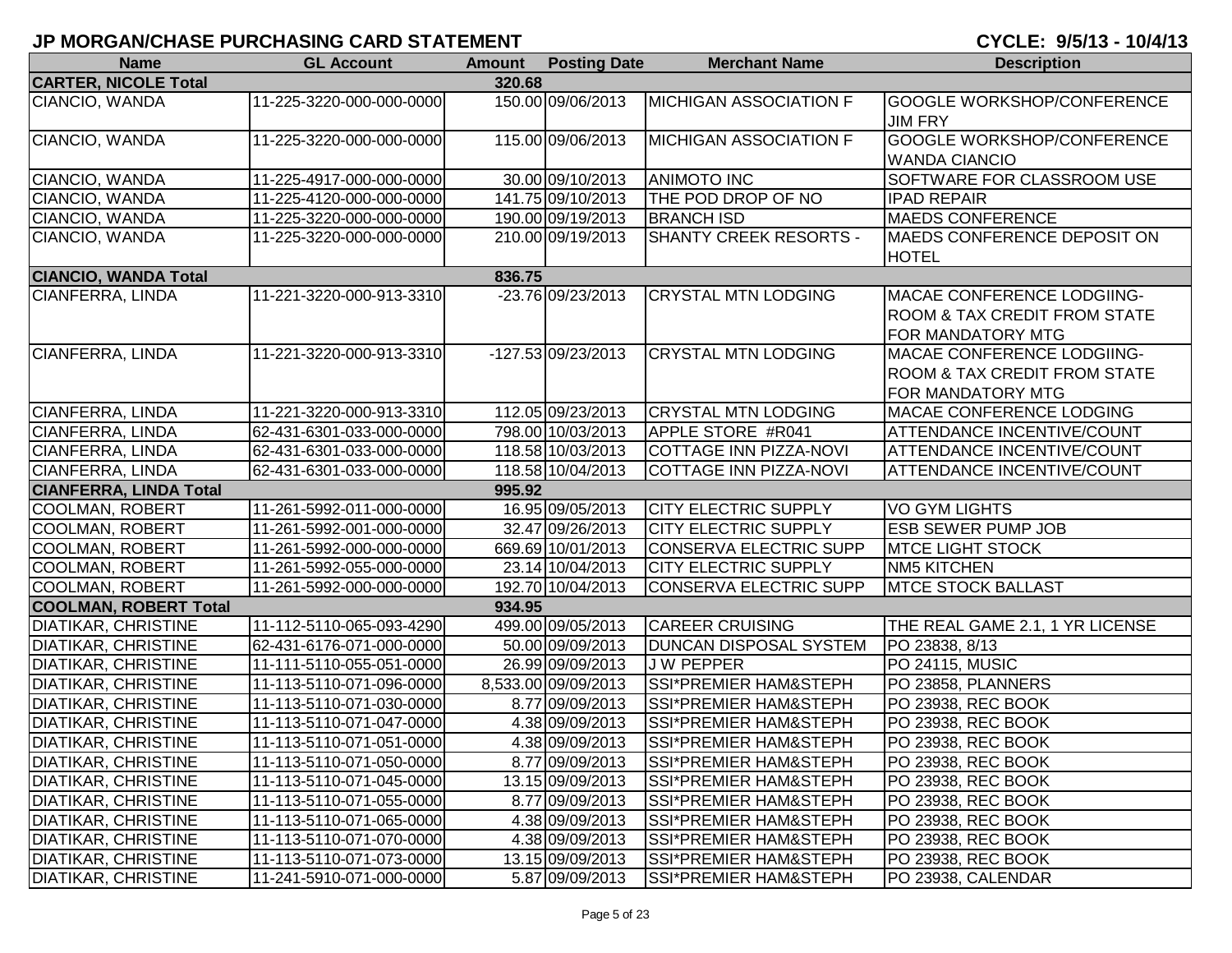| <b>Name</b>                | <b>GL Account</b>        | <b>Amount Posting Date</b> | <b>Merchant Name</b>             | <b>Description</b>            |
|----------------------------|--------------------------|----------------------------|----------------------------------|-------------------------------|
| <b>DIATIKAR, CHRISTINE</b> | 11-113-5110-071-030-0000 | 14.52 09/09/2013           | <b>SSI*PREMIER HAM&amp;STEPH</b> | PO 23939, SUPPLIES            |
| <b>DIATIKAR, CHRISTINE</b> | 11-113-5110-071-035-0000 | 10.91 09/09/2013           | SSI*PREMIER HAM&STEPH            | PO 23939, LESSON BOOK         |
| <b>DIATIKAR, CHRISTINE</b> | 11-113-5110-071-038-0000 | 3.64 09/09/2013            | <b>SSI*PREMIER HAM&amp;STEPH</b> | PO 23939, LESSON BOOK         |
| <b>DIATIKAR, CHRISTINE</b> | 11-113-5110-071-044-0000 | 7.27 09/09/2013            | <b>SSI*PREMIER HAM&amp;STEPH</b> | PO 23939, LESSON BOOK         |
| <b>DIATIKAR, CHRISTINE</b> | 11-113-5110-071-045-0000 | 3.64 09/09/2013            | <b>SSI*PREMIER HAM&amp;STEPH</b> | PO 23939, LESSON BOOK         |
| <b>DIATIKAR, CHRISTINE</b> | 11-113-5110-071-055-0000 | 7.27 09/09/2013            | <b>SSI*PREMIER HAM&amp;STEPH</b> | PO 23939, LESSON BOOK         |
| <b>DIATIKAR, CHRISTINE</b> | 11-113-5110-071-065-0000 | 7.27 09/09/2013            | SSI*PREMIER HAM&STEPH            | PO 23939, LESSON BOOK         |
| <b>DIATIKAR, CHRISTINE</b> | 11-113-5110-071-070-0000 | 3.64 09/09/2013            | SSI*PREMIER HAM&STEPH            | PO 23939, LESSON BOOK         |
| <b>DIATIKAR, CHRISTINE</b> | 11-113-5110-071-073-0000 | 3.64 09/09/2013            | SSI*PREMIER HAM&STEPH            | PO 23939, LESSON BOOK         |
| <b>DIATIKAR, CHRISTINE</b> | 62-431-6116-061-000-0000 | 1,120.00 09/09/2013        | <b>TEAM SPORTS</b>               | PO 23993 CAMP SHIRTS          |
| DIATIKAR, CHRISTINE        | 62-431-6195-061-000-0000 | 149.85 09/09/2013          | <b>TEAM SPORTS</b>               | PO 23993 VBALL BAGS           |
| DIATIKAR, CHRISTINE        | 11-293-5998-000-000-0000 | 2,175.00 09/09/2013        | <b>TEAM SPORTS</b>               | PO 23988 FOOTBALLS            |
| DIATIKAR, CHRISTINE        | 62-431-6104-061-000-0000 | 182.00 09/09/2013          | <b>TEAM SPORTS</b>               | PO 23993, BAG/SHOES           |
| <b>DIATIKAR, CHRISTINE</b> | 62-431-6124-061-000-0000 | 42.00 09/09/2013           | <b>TEAM SPORTS</b>               | PO 23993, SHIRTS              |
| <b>DIATIKAR, CHRISTINE</b> | 11-252-3220-000-000-0000 | 170.00 09/13/2013          | <b>MSBO</b>                      | <b>MSBO CONF/JAROSLAWSKI</b>  |
| <b>DIATIKAR, CHRISTINE</b> | 11-252-3220-000-000-0000 | 95.00 09/13/2013           | <b>SHANTY CREEK RESORTS -</b>    | LODGING/JAROSLAWSKI/MSBO CONF |
|                            |                          |                            |                                  |                               |
| <b>DIATIKAR, CHRISTINE</b> | 11-241-5910-055-000-0000 | 15.00 09/16/2013           | <b>DUNCAN DISPOSAL SYSTEM</b>    | PO 24188, 9/1-11/30/13        |
| <b>DIATIKAR, CHRISTINE</b> | 11-112-5210-065-411-0000 | 513.97 09/16/2013          | <b>FOLLETT EDUCATIONAL SE</b>    | PO 23951, AMERICA'S STORY     |
| <b>DIATIKAR, CHRISTINE</b> | 11-112-5210-065-411-0000 | 466.29 09/16/2013          | <b>FOLLETT EDUCATIONAL SE</b>    | PO 23951, AMERICA'S STORY     |
| <b>DIATIKAR, CHRISTINE</b> | 11-112-5210-065-411-0000 | 1,234.69 09/16/2013        | <b>FOLLETT EDUCATIONAL SE</b>    | PO 23951, AMERICA'S STORY     |
| DIATIKAR, CHRISTINE        | 11-252-7910-000-000-0000 | 38.46 09/16/2013           | JETS PIZZA #46                   | NEGOTIATION MEETING           |
| <b>DIATIKAR, CHRISTINE</b> | 11-111-5210-011-000-0000 | 4,468.95 09/18/2013        | <b>RLI*RENAISSANCE LEARN</b>     | PO 23976, ACCELERATED READER  |
| DIATIKAR, CHRISTINE        | 11-111-5210-012-000-0000 | 3,857.42 09/18/2013        | <b>RLI*RENAISSANCE LEARN</b>     | PO 23976, ACCELERATED READER  |
| DIATIKAR, CHRISTINE        | 11-111-5210-013-000-0000 | 4,077.74 09/18/2013        | <b>RLI*RENAISSANCE LEARN</b>     | PO 23976, ACCELERATED READER  |
| DIATIKAR, CHRISTINE        | 11-111-5210-014-000-0000 | 3,901.10 09/18/2013        | <b>RLI*RENAISSANCE LEARN</b>     | PO 23976, ACCELERATED READER  |
| <b>DIATIKAR, CHRISTINE</b> | 11-111-5210-015-000-0000 | 3,813.74 09/18/2013        | <b>RLI*RENAISSANCE LEARN</b>     | PO 23976, ACCELERATED READER  |
| <b>DIATIKAR, CHRISTINE</b> | 11-111-5210-055-000-0055 | 9,967.69 09/18/2013        | RLI*RENAISSANCE LEARN            | PO 23976, ACCELERATED READER  |
| <b>DIATIKAR, CHRISTINE</b> | 11-111-5110-011-025-0000 | 624.91 09/18/2013          | <b>SSI*SCHOOL SPECIALTY</b>      | PO 23730, SUPPLIES            |
| <b>DIATIKAR, CHRISTINE</b> | 11-111-5110-011-025-0000 | 866.95 09/18/2013          | <b>SSI*SCHOOL SPECIALTY</b>      | PO 23728, SUPPLIES            |
| <b>DIATIKAR, CHRISTINE</b> | 11-111-5110-011-025-0000 | 570.89 09/18/2013          | <b>SSI*SCHOOL SPECIALTY</b>      | PO 23732, SUPPLIES            |
| DIATIKAR, CHRISTINE        | 62-431-6275-011-000-0000 | 322.19 09/18/2013          | SSI*SCHOOL SPECIALTY             | PO 23735, SUPPLIES            |
| DIATIKAR, CHRISTINE        | 11-111-5110-011-025-0000 | 228.00 09/18/2013          | <b>SSI*SCHOOL SPECIALTY</b>      | PO 23734, SUPPLIES            |
| <b>DIATIKAR, CHRISTINE</b> | 11-111-5110-011-010-0000 | 319.34 09/18/2013          | SSI*SCHOOL SPECIALTY             | PO 23733, SUPPLIES            |
| <b>DIATIKAR, CHRISTINE</b> | 11-111-5110-011-025-0000 | 399.55 09/18/2013          | SSI*SCHOOL SPECIALTY             | PO 23733, SUPPLIES            |
| <b>DIATIKAR, CHRISTINE</b> | 62-431-6270-011-000-0000 | 167.61 09/18/2013          | <b>SSI*SCHOOL SPECIALTY</b>      | PO 23733, SUPPLIES            |
| DIATIKAR, CHRISTINE        | 62-431-6275-011-000-0000 | 6.39 09/18/2013            | SSI*SCHOOL SPECIALTY             | PO 23733, SUPPLIES            |
| <b>DIATIKAR, CHRISTINE</b> | 11-111-5110-011-025-0000 | 241.93 09/18/2013          | <b>SSI*SCHOOL SPECIALTY</b>      | PO 23731, SUPPLIES            |
| <b>DIATIKAR, CHRISTINE</b> | 11-111-5110-011-025-0000 | 852.94 09/18/2013          | <b>SSI*SCHOOL SPECIALTY</b>      | PO 23729, SUPPLIES            |
| <b>DIATIKAR, CHRISTINE</b> | 11-111-5110-055-050-0000 | 361.99 09/19/2013          | <b>JW PEPPER</b>                 | PO 24283, MUSIC               |
| <b>DIATIKAR, CHRISTINE</b> | 11-111-5110-013-010-0000 | 52.73 09/24/2013           | <b>DBC*BLICK ART MATERIAL</b>    | PO 24049, ART SUPPLIES        |
| <b>DIATIKAR, CHRISTINE</b> | 11-252-5910-000-000-0000 | 101.84 09/25/2013          | STAPLS7106211191000001           | <b>SUPPLIES</b>               |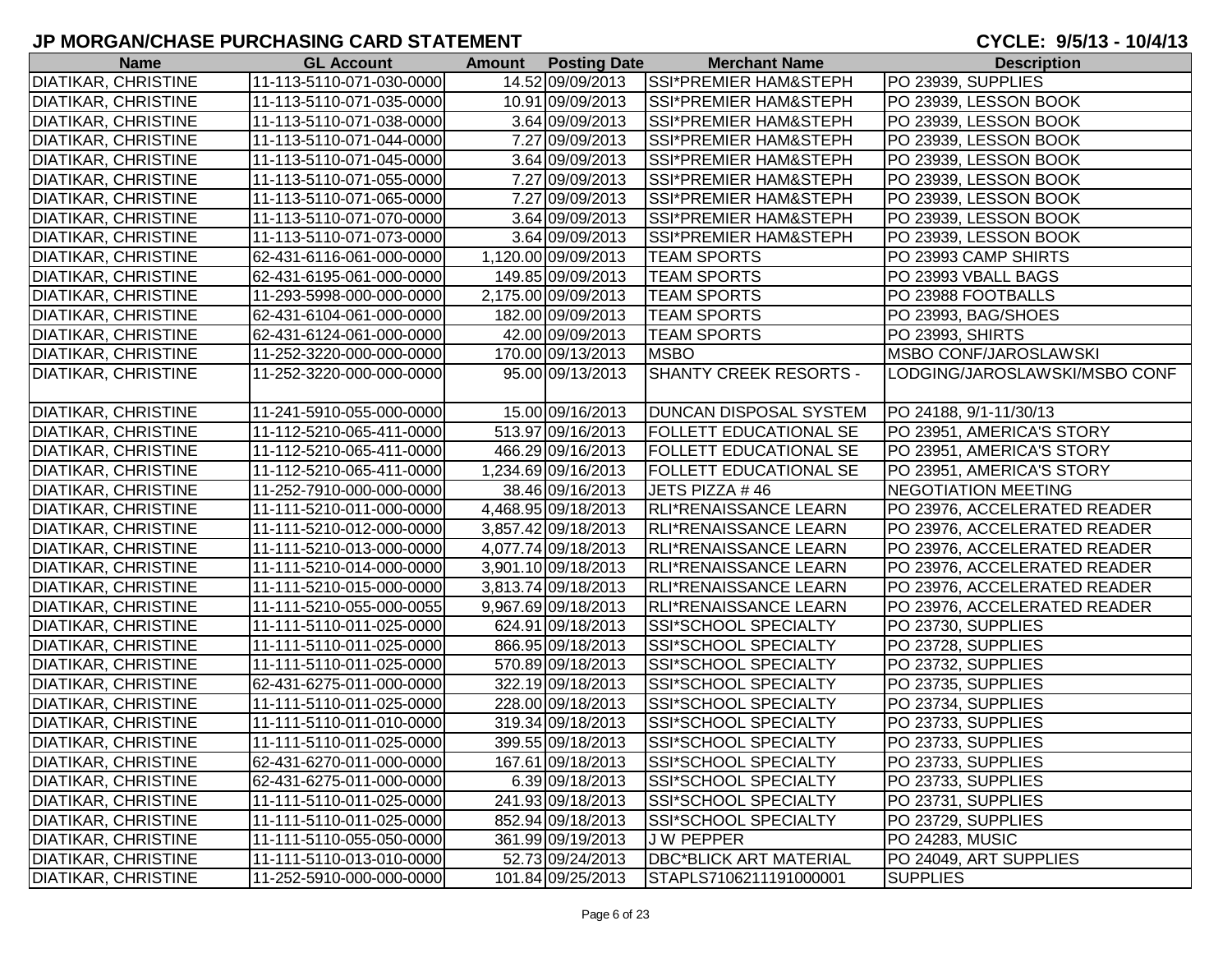| <b>Name</b>                      | <b>GL Account</b>        | <b>Amount</b> | <b>Posting Date</b>  | <b>Merchant Name</b>             | <b>Description</b>                         |
|----------------------------------|--------------------------|---------------|----------------------|----------------------------------|--------------------------------------------|
| <b>DIATIKAR, CHRISTINE</b>       | 11-252-3220-000-000-0000 |               | 250.00 09/26/2013    | MI INST FOR ED MGT               | <b>DIATIKAR, MIEM SUPPORT STAFF</b>        |
|                                  |                          |               |                      |                                  | <b>CONFERENCE</b>                          |
| <b>DIATIKAR, CHRISTINE</b>       | 11-225-5910-000-000-0409 |               | 6,443.94 09/26/2013  | <b>SECURITY DESIGNS</b>          | <b>SECURITY ACCESS CARDS &amp; PRINTER</b> |
|                                  |                          |               |                      |                                  | <b>RIBBONS</b>                             |
| <b>DIATIKAR, CHRISTINE</b>       | 62-431-6104-061-000-0000 |               | 186.91 09/27/2013    | <b>TEAM SPORTS</b>               | PO 24385, INV 21467                        |
| <b>DIATIKAR, CHRISTINE</b>       | 62-431-6104-061-000-0000 |               | 950.00 09/27/2013    | <b>TEAM SPORTS</b>               | PO 24385, INV 28294                        |
| <b>DIATIKAR, CHRISTINE</b>       | 62-431-6207-071-000-0000 |               | 3,780.00 09/27/2013  | <b>TEAM SPORTS</b>               | PO 24407, INV 35481                        |
| <b>DIATIKAR, CHRISTINE</b>       | 62-431-6114-061-000-0000 |               | 480.00 09/27/2013    | <b>TEAM SPORTS</b>               | PO 24385, INV 38096                        |
| <b>DIATIKAR, CHRISTINE</b>       | 62-431-6172-061-000-0000 |               | 1,112.00 09/27/2013  | <b>TEAM SPORTS</b>               | PO 24386, INV 41318                        |
| <b>DIATIKAR, CHRISTINE</b>       | 62-431-6172-061-000-0000 |               | 7,469.88 09/27/2013  | <b>TEAM SPORTS</b>               | PO 24386, INV 41643                        |
| <b>DIATIKAR, CHRISTINE</b>       | 62-431-6172-061-000-0000 |               | 373.02 09/27/2013    | <b>TEAM SPORTS</b>               | PO 24386, INV 41871                        |
| DIATIKAR, CHRISTINE              | 62-431-6172-061-000-0000 |               | 1,384.00 09/27/2013  | <b>TEAM SPORTS</b>               | PO 24386, INV 43488                        |
| <b>DIATIKAR, CHRISTINE</b>       | 62-431-6172-061-000-0000 |               | 80.00 09/27/2013     | <b>TEAM SPORTS</b>               | PO 24386, INV 43980                        |
| <b>DIATIKAR, CHRISTINE</b>       | 62-431-6172-061-000-0000 |               | 457.00 09/27/2013    | <b>TEAM SPORTS</b>               | PO 24386, INV 43986                        |
| <b>DIATIKAR, CHRISTINE</b>       | 62-431-6172-061-000-0000 |               | 1,020.00 09/27/2013  | <b>TEAM SPORTS</b>               | PO 24386, INV 44890                        |
| <b>DIATIKAR, CHRISTINE</b>       | 62-431-6172-061-000-0000 |               | 1,222.00 09/27/2013  | <b>TEAM SPORTS</b>               | PO 24386, INV 46045                        |
| <b>DIATIKAR, CHRISTINE</b>       | 62-431-6103-061-000-0000 |               | 3,480.00 09/27/2013  | <b>TEAM SPORTS</b>               | PO 24385, INV 46325                        |
| <b>DIATIKAR, CHRISTINE</b>       | 62-431-6195-061-000-0000 |               | 904.50 09/27/2013    | <b>TEAM SPORTS</b>               | PO 24385, INV 46358                        |
| <b>DIATIKAR, CHRISTINE</b>       | 62-431-6103-061-000-0000 |               | 2,115.00 09/27/2013  | <b>TEAM SPORTS</b>               | PO 24385, INV 46372                        |
| <b>DIATIKAR, CHRISTINE</b>       | 11-293-5998-000-000-0000 |               | 1,368.00 09/27/2013  | <b>TEAM SPORTS</b>               | PO 24384, INV 48853                        |
| <b>DIATIKAR, CHRISTINE</b>       | 62-431-6195-061-000-0000 |               | 725.00 09/27/2013    | <b>TEAM SPORTS</b>               | PO 24385, INV 7992                         |
| <b>DIATIKAR, CHRISTINE</b>       | 11-293-5997-000-000-0000 |               | 301.00 09/27/2013    | <b>TEAM SPORTS</b>               | PO 24387, INV 8489                         |
| <b>DIATIKAR, CHRISTINE</b>       | 62-431-6104-061-000-0000 |               | 3,874.00 09/27/2013  | <b>TEAM SPORTS</b>               | PO 24387, INV 8489                         |
| <b>DIATIKAR, CHRISTINE</b>       | 62-431-6172-061-000-0000 |               | 884.00 09/27/2013    | <b>TEAM SPORTS</b>               | PO 24387, INV 8489                         |
| <b>DIATIKAR, CHRISTINE</b>       | 62-431-6172-061-000-0000 |               | 470.00 09/27/2013    | <b>TEAM SPORTS</b>               | PO 24386, INV 34691                        |
| <b>DIATIKAR, CHRISTINE</b>       | 11-271-5710-000-000-0000 |               | 24,648.38 09/30/2013 | CORRIGAN OIL #2 - BRI            | PO 24421, 9/6/13 DIESEL                    |
| <b>DIATIKAR, CHRISTINE</b>       | 62-431-6176-071-000-0000 |               | 50.00 09/30/2013     | DUNCAN DISPOSAL SYSTEM           | PO 23838, 9/13                             |
| <b>DIATIKAR, CHRISTINE</b>       | 11-293-4910-000-000-0000 |               | 3,054.55 09/30/2013  | PLYMOUTH NOVI 155                | PO 24225, 8/13 TRAINING SERVICES           |
| <b>DIATIKAR, CHRISTINE</b>       | 11-111-5110-012-099-0000 |               | 648.00 09/30/2013    | <b>SSI*PREMIER HAM&amp;STEPH</b> | PO 24412, PLANNERS                         |
| <b>DIATIKAR, CHRISTINE Total</b> |                          | 118,384.13    |                      |                                  |                                            |
| DIGLIO, CAROL                    | 11-283-3220-000-000-0000 |               | 255.00 09/09/2013    | 123SIGNUP                        | MPAAA CONFERENCE/VUICHARD                  |
| <b>DIGLIO, CAROL Total</b>       |                          | 255.00        |                      |                                  |                                            |
| DONOVAN, KATHRYN                 | 11-283-5910-000-000-0000 |               | 104.99 09/16/2013    | STAPLS7105680832000001           | <b>OFFICE SUPPLIES</b>                     |
| DONOVAN, KATHRYN Total           |                          | 104.99        |                      |                                  |                                            |
| <b>DRAGOO, MICHAEL</b>           | 11-261-4910-055-000-0000 |               | 170.00 09/11/2013    | NATIONAL TIME                    | <b>NM6 PANEL TROUBLE</b>                   |
| DRAGOO, MICHAEL                  | 11-261-4910-015-000-0000 |               | 629.75 09/16/2013    | <b>BASS</b>                      | <b>DF SAGE HARD DRIVE FAIL</b>             |
| <b>DRAGOO, MICHAEL</b>           | 11-261-4910-015-000-0000 |               | 257.24 09/16/2013    | <b>SOUND ENGINEERING</b>         | DF PA BELL HOOKUP                          |
| <b>DRAGOO, MICHAEL</b>           | 11-261-5991-000-000-0000 |               | 742.57 09/16/2013    | THE HOME DEPOT 2737              | MTCE TOOLS FOR CUSTODIANS - TAX            |
|                                  |                          |               |                      |                                  | <b>REFUNDED 9/19/2013</b>                  |
| <b>DRAGOO, MICHAEL</b>           | 11-261-4910-055-000-0000 |               | 228.00 09/20/2013    | NATIONAL TIME                    | <b>NM BATTERIES FOR ALARM</b>              |
| <b>DRAGOO, MICHAEL</b>           | 11-261-5993-000-000-0000 |               | 4,172.00 09/23/2013  | PIONEER REVERE 8008771           | <b>GRNDS FIELD PAINT</b>                   |
| DRAGOO, MICHAEL                  | 11-261-5991-000-000-0000 |               | -42.03 09/23/2013    | THE HOME DEPOT 2737              | REFUND OF TAX FROM 9/14/2013               |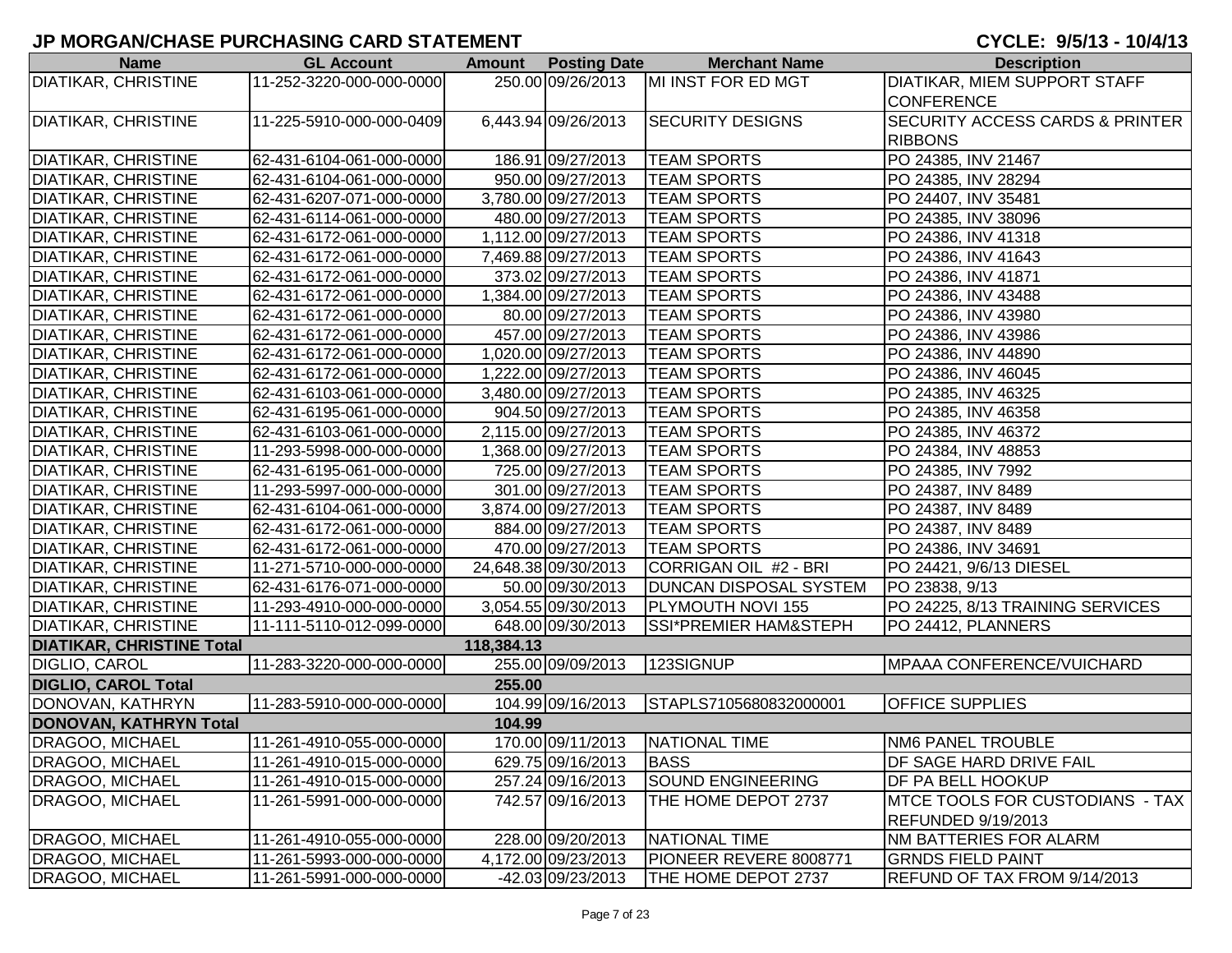| <b>Name</b>                   | <b>GL Account</b>        |           | <b>Amount</b> Posting Date | <b>Merchant Name</b>               | <b>Description</b>                    |
|-------------------------------|--------------------------|-----------|----------------------------|------------------------------------|---------------------------------------|
| DRAGOO, MICHAEL               | 11-261-5992-001-000-0000 |           | 934.20 09/23/2013          | <b>WW GRAINGER</b>                 | <b>ESB SEWAGE EJECTION PUMP</b>       |
| DRAGOO, MICHAEL               | 11-261-5992-001-000-0000 |           | 63.18 09/23/2013           | <b>WW GRAINGER</b>                 | <b>ESB SEWAGE EJECTION PUMP</b>       |
| DRAGOO, MICHAEL               | 11-261-5992-000-000-0000 |           | 17.44 09/27/2013           | <b>PENN STATION</b>                | <b>MTCE LUNCH WITH PLANTE MORAN</b>   |
|                               |                          |           |                            |                                    | <b>CRESA</b>                          |
| DRAGOO, MICHAEL               | 11-261-4910-071-000-0000 |           | 692.48 09/30/2013          | NATIONAL TIME                      | HS AHU IN MECH RM 232                 |
| <b>DRAGOO, MICHAEL</b>        | 11-261-4910-015-000-0000 |           | 195.00 10/01/2013          | NATIONAL TIME                      | <b>DF MASTER CLOCK BELLS</b>          |
| DRAGOO, MICHAEL               | 11-261-4910-000-000-0611 |           | 3,649.13 10/03/2013        | <b>ARCH ENVIRONMENTAL GRO</b>      | <b>IMTCE STORMWATER MANAGEMENT</b>    |
|                               |                          |           |                            |                                    | <b>CONSULTING</b>                     |
| DRAGOO, MICHAEL               | 11-261-4910-071-000-0000 |           | 150.00 10/03/2013          | JOHNS SANITATION INC               | HS FOOTBALL PORT-A-JOHNS              |
| <b>DRAGOO, MICHAEL</b>        | 11-261-4910-014-000-0000 |           | 342.00 10/04/2013          | <b>SOUND ENGINEERING</b>           | PV PA SYSTEM                          |
| <b>DRAGOO, MICHAEL Total</b>  |                          | 12,200.96 |                            |                                    |                                       |
| <b>EASON, CHRISTINE</b>       | 11-351-5110-000-953-0000 |           | 23.46 09/06/2013           | PETSMART INC 688                   | SUPPLIES FOR CLASS FISH TANK          |
| <b>EASON, CHRISTINE</b>       | 11-351-5110-000-953-0000 |           | 46.82 09/06/2013           | <b>TEACHERS STORE LIVONIA</b>      | SUPPLIES FOR SCIENCE ACTIVITIES,      |
|                               |                          |           |                            |                                    | <b>BOARDS</b>                         |
| <b>EASON, CHRISTINE</b>       | 11-351-5110-000-953-0000 |           | 88.49 09/09/2013           | ORIENTAL TRADNG CO                 | <b>CLASSROOM SUPPLIES AND</b>         |
|                               |                          |           |                            |                                    | <b>REWARDS</b>                        |
| <b>EASON, CHRISTINE</b>       | 11-351-5110-000-953-0000 |           | 17.67 09/10/2013           | PETSMART INC 688                   | FISH TANK SUPPLIES AND FISH           |
| <b>EASON, CHRISTINE</b>       | 11-351-5110-000-953-0000 |           | 34.00 09/13/2013           | FIVE BELOW #558                    | <b>BALLS AND BOOKS</b>                |
| <b>EASON, CHRISTINE</b>       | 11-351-5110-000-953-0000 |           | 29.97 09/13/2013           | QPS<br><b>TOYS R US #9274</b>      | <b>TOYS</b>                           |
| <b>EASON, CHRISTINE</b>       | 11-351-5110-000-953-0000 |           | 30.48 09/19/2013           | <b>TARGET</b><br>00014654          | ROOM FURNITURE AND DECORATIONS        |
|                               |                          |           |                            |                                    |                                       |
| <b>EASON, CHRISTINE</b>       | 11-351-5110-000-953-0000 |           | 16.44 09/19/2013           | <b>TARGET</b><br>00014654          | <b>ROOM FURNITURE</b>                 |
| <b>EASON, CHRISTINE</b>       | 11-351-5110-000-953-0000 |           | 24.22 09/30/2013           | MEIJER INC #188<br>Q <sub>01</sub> | <b>BOARD GAMES</b>                    |
| <b>EASON, CHRISTINE Total</b> |                          | 311.55    |                            |                                    |                                       |
| <b>FALLONE, MARIA</b>         | 11-111-5110-014-070-0000 |           | 427.47 09/05/2013          | <b>HILLSDALE EDUCATIONAL</b>       | 10 MEET MICHIGAN TEXT BOOKS FOR       |
|                               |                          |           |                            |                                    | <b>NEW THIRD GRADE CLASSROOM</b>      |
| <b>FALLONE, MARIA</b>         | 11-111-5110-014-025-0000 |           | 371.41 09/05/2013          | SSI*SCHOOL SPECIALTY               | <b>RUG FOR NEW KINDERGARTEN</b>       |
|                               |                          |           |                            |                                    | <b>CLASSROOM</b>                      |
| FALLONE, MARIA                | 11-111-5110-014-025-0000 |           | 553.50 09/09/2013          | STAPLS7105453380000001             | <b>STUDENT DATA NOTEBOOKS</b>         |
|                               |                          |           |                            |                                    | <b>INCREASE IN STUDENT ENROLLMENT</b> |
| <b>FALLONE, MARIA</b>         | 11-111-5110-014-025-0000 |           | 364.70 09/09/2013          | STAPLS7105473295000001             | <b>FOLDERS FOR CLASSROOM USE</b>      |
| <b>FALLONE, MARIA</b>         | 11-111-5110-014-025-0000 |           | 50.40 09/09/2013           | STAPLS7105473295000003             | FOLDERS CLASSROOM                     |
| <b>FALLONE, MARIA</b>         | 11-111-5110-014-025-0000 |           | 110.40 09/09/2013          | STAPLS7105473295000004             | <b>RED FOLDERS CLASSROOM</b>          |
| <b>FALLONE, MARIA</b>         | 11-111-5110-014-025-0000 |           | 759.36 09/09/2013          | STAPLS7105473295000005             | YELLOW FOLDERS                        |
| <b>FALLONE, MARIA</b>         | 62-431-6275-014-000-0000 |           | 85.00 09/10/2013           | <b>DUNCAN DISPOSAL SYSTEM</b>      | <b>RECYCLING</b>                      |
| <b>FALLONE, MARIA</b>         | 11-111-5110-014-025-0000 |           | 243.58 09/10/2013          | <b>SSI*SCHOOL SPECIALTY</b>        | <b>HIGHLIGHTERS PENCILS</b>           |
| FALLONE, MARIA                | 11-111-5110-014-010-0000 |           | 157.57 09/11/2013          | <b>DBC*BLICK ART MATERIAL</b>      | <b>ART MATERIALS</b>                  |
| <b>FALLONE, MARIA</b>         | 11-111-5110-014-025-0000 |           | 123.17 09/11/2013          | RGS PAY*                           | STUDENT DRY ERASE BOARDS NEW          |
|                               |                          |           |                            |                                    | <b>CLASS ROOM</b>                     |
| <b>FALLONE, MARIA</b>         | 11-111-5110-014-025-0000 |           | 1,460.22 09/11/2013        | <b>WORTHINGTON DIRECT INC</b>      | 3 CUBBY UNITS FOR NEW CLASS           |
|                               |                          |           |                            |                                    | <b>ROOMS</b>                          |
| <b>FALLONE, MARIA</b>         | 11-111-5110-014-010-0000 |           | 20.67 09/13/2013           | <b>DBC*BLICK ART MATERIAL</b>      | <b>ART MATERIALS</b>                  |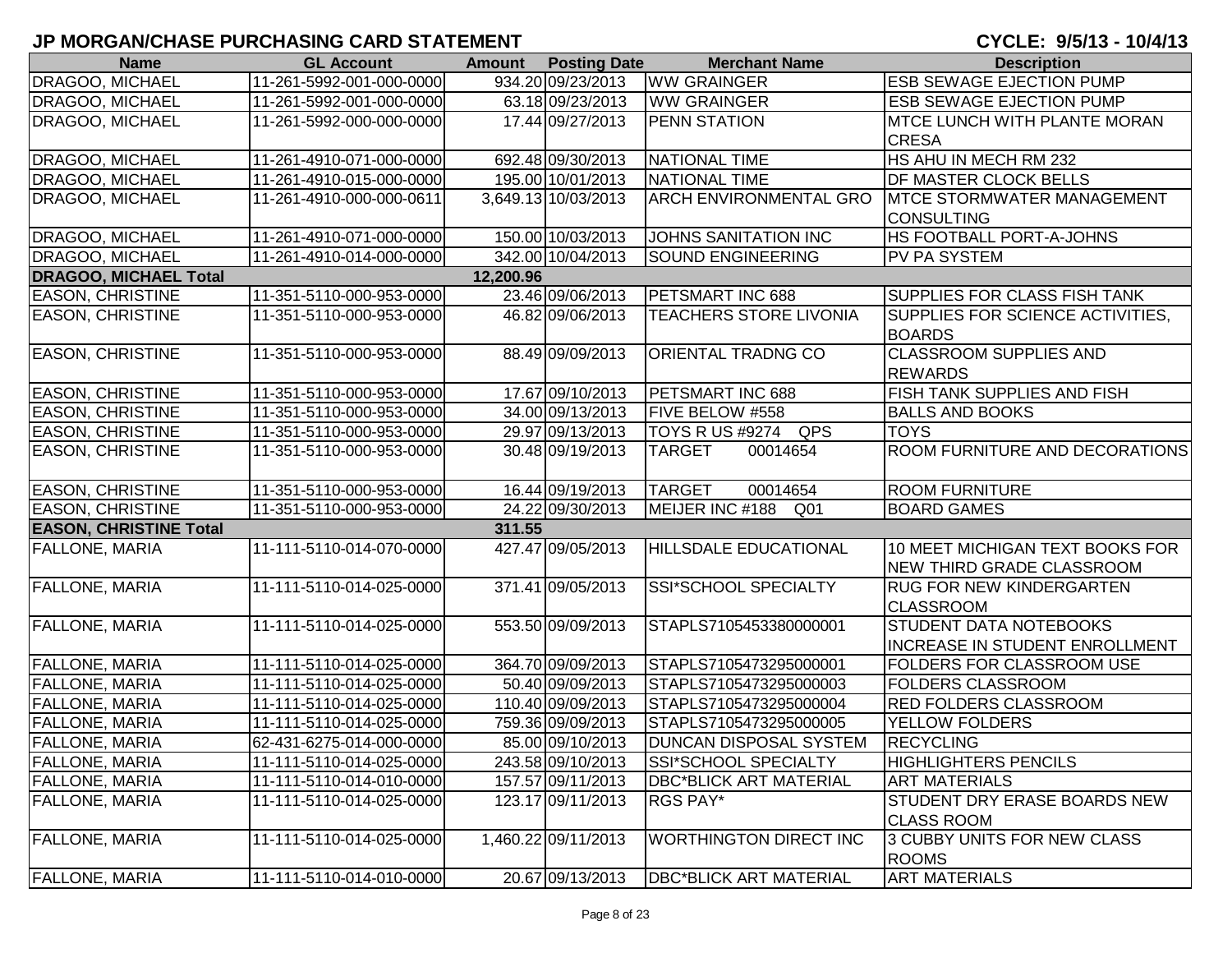| <b>Name</b>                 | <b>GL Account</b>        |           | <b>Amount</b> Posting Date | <b>Merchant Name</b>                          | <b>Description</b>                             |
|-----------------------------|--------------------------|-----------|----------------------------|-----------------------------------------------|------------------------------------------------|
| <b>FALLONE, MARIA</b>       | 11-111-5110-014-025-0000 |           | 120.00 09/13/2013          | STAPLS7105473295000002                        | <b>DK BLUE FOLDERS</b>                         |
| <b>FALLONE, MARIA</b>       | 62-431-6275-014-000-0000 |           | 157.57 09/16/2013          | <b>FOLLETT LIBRARY RES</b>                    | <b>BOOKS FOR THE MEDIA CENTER</b>              |
| <b>FALLONE, MARIA</b>       | 11-111-5110-014-025-0000 |           | 42.80 09/16/2013           | SSI*SCHOOL SPECIALTY                          | MAIL CUBBY FOR CLASS ROOM                      |
| <b>FALLONE, MARIA</b>       | 11-111-5110-014-010-0000 |           | 50.83 09/17/2013           | <b>DBC*BLICK ART MATERIAL</b>                 | <b>ART MATERIALS</b>                           |
| <b>FALLONE, MARIA</b>       | 11-111-5110-014-025-0000 |           | 211.50 09/17/2013          | SSI*SCHOOL SPECIALTY                          | <b>DIVIDERS FOR THE STUDENT</b>                |
|                             |                          |           |                            |                                               | <b>DATANOTE BOOKS</b>                          |
| <b>FALLONE, MARIA</b>       | 11-111-5110-014-025-0000 |           | 197.16 09/19/2013          | SSI*SCHOOL SPECIALTY                          | <b>RUG FOR NEW CLASS ROOM</b>                  |
| <b>FALLONE, MARIA</b>       | 11-111-5110-014-025-0000 |           | 63.50 09/20/2013           | AMAZON.COM                                    | <b>CLASS ROOM PENCIL SHARPENER</b>             |
| <b>FALLONE, MARIA</b>       | 11-111-5110-014-060-0000 |           | 890.00 09/20/2013          | <b>WISCONSIN CENTER FO</b>                    | <b>WIDA KITS FOR ELL LEARNERS</b>              |
| <b>FALLONE, MARIA</b>       | 11-111-5110-014-025-0000 |           | 190.50 09/23/2013          | AMAZON.COM                                    | <b>PENCIL SHARPENERS</b>                       |
| <b>FALLONE, MARIA</b>       | 62-431-6275-014-000-0000 |           | 2,984.03 09/24/2013        | <b>FOLLETT LIBRARY RES</b>                    | <b>MEDIA CENTER BOOKS</b>                      |
| <b>FALLONE, MARIA</b>       | 11-222-5410-014-000-0000 |           | 461.34 09/25/2013          | SCHOLASTIC MAGAZINES                          | <b>STORY WORKS FOR FOURTH GRADE</b>            |
| <b>FALLONE, MARIA</b>       | 11-111-5110-014-025-0000 |           | 74.95 09/25/2013           | STAPLS7106093251000001                        | ELECTRIC STAPLER FOR THE OFFICE                |
| <b>FALLONE, MARIA</b>       | 11-111-5110-014-025-0000 |           | 38.67 09/26/2013           | <b>SUPREME GRAPHICS &amp; SCH</b>             | <b>CLASS RECORD BOOKS</b>                      |
| <b>FALLONE, MARIA</b>       | 11-111-5110-014-025-0000 |           | 1,853.07 09/27/2013        | SSI*SCHOOL SPECIALTY                          | <b>TEACHING MATERIALS ANF SUPPLIES</b>         |
|                             |                          |           |                            |                                               |                                                |
| <b>FALLONE, MARIA</b>       | 62-431-6275-014-000-0000 |           | 15.00 10/01/2013           | KROGER #526                                   | THANK YOU GIFT CARDS FOR                       |
|                             |                          |           |                            |                                               | <b>VOLUNTEERS</b>                              |
| <b>FALLONE, MARIA</b>       | 11-111-7411-014-000-0000 |           | 67.53 10/02/2013           | PUBLISHERS PAYMENT PRO                        | <b>EDUCATION WEEK DUES</b>                     |
| <b>FALLONE, MARIA</b>       | 11-111-5110-014-060-0000 |           | 29.08 10/03/2013           | AMAZON.COM                                    | <b>WORKSHOP BOOK</b>                           |
| <b>FALLONE, MARIA</b>       | 62-431-6275-014-000-0000 |           | 986.36 10/03/2013          | <b>MACIE PUBLISHING COMPA</b>                 | <b>RECORDERS FOR MUSIC STUDENTS</b>            |
| <b>FALLONE, MARIA Total</b> |                          | 13,161.34 |                            |                                               |                                                |
| <b>FULAR, JAMES</b>         | 11-261-5993-000-000-0000 |           | 1,636.31 09/09/2013        | <b>RESIDEX, LLC</b>                           | <b>GRNDS DIST BROADLEAF WEED</b>               |
|                             |                          |           |                            |                                               | CONTROL, 80 ACRE SITE                          |
| <b>FULAR, JAMES</b>         | 11-261-5993-000-000-0000 |           | 272.04 09/09/2013          | <b>RESIDEX, LLC</b>                           | <b>GRNDS DISTRICT BROADLEAF WEED</b>           |
|                             |                          |           |                            |                                               | <b>CONTROL</b>                                 |
| <b>FULAR, JAMES</b>         | 11-261-5993-000-000-0000 |           | 100.00 09/11/2013          | <b>RESIDEX, LLC</b>                           | <b>GRNDS BACKPACK SPRAYER</b>                  |
| <b>FULAR, JAMES</b>         | 11-261-4910-000-000-0000 |           | 71.50 09/12/2013           | <b>GREEN OAK TIRE</b>                         | <b>GRNDS TIRE REPAIRS FOR 2 GATOR, 1</b>       |
|                             |                          |           |                            |                                               | Z-MOWER                                        |
| <b>FULAR, JAMES</b>         | 11-261-5993-000-000-0000 |           | 20.59 09/12/2013           | <b>RESIDEX, LLC</b>                           | <b>GRNDS BACKPACK SPRAYER WAND</b>             |
| <b>FULAR, JAMES</b>         | 11-261-5992-000-000-0000 |           | 82.98 09/16/2013           | JOE'S TRAILER MANUFAC                         | <b>MTCE TRAILER JACK</b>                       |
| <b>FULAR, JAMES</b>         | 11-261-5993-000-000-0000 |           | 422.96 09/17/2013          | MARKS OUTDOOR POWER EQ GRNDS TIRE FOR Z-MOWER |                                                |
| <b>FULAR, JAMES</b>         | 11-261-5993-000-000-0000 |           | 180.10 09/18/2013          | GEMPLER*1019749782                            | <b>GRNDS SPRAYING EQUIPMENT</b>                |
| <b>FULAR, JAMES</b>         | 11-261-5730-000-000-0000 |           | 570.00 09/20/2013          | <b>NEW HUDSON WELDING</b>                     | <b>MTCE TRAILER REPAIR</b>                     |
| <b>FULAR, JAMES</b>         | 11-261-5993-000-000-0000 |           | 95.93 09/23/2013           |                                               | MARKS OUTDOOR POWER EQ GRNDS BLADES FOR MOWERS |
| <b>FULAR, JAMES</b>         | 11-261-5993-000-000-0000 |           | 120.00 10/04/2013          | CHETS RENT ALL 8                              | <b>GRNDS BASEBALL RENOVATIONS</b>              |
|                             |                          |           |                            |                                               | <b>RENTAL</b>                                  |
| <b>FULAR, JAMES Total</b>   |                          | 3,572.41  |                            |                                               |                                                |
| <b>FURLOW, SETH</b>         | 11-113-5110-071-065-0000 |           | 37.88 09/05/2013           | <b>LEARNING RESOURCES</b>                     | <b>CHEMISTRY MANIPULATIVES</b>                 |
| <b>FURLOW, SETH</b>         | 62-431-6105-071-000-0000 |           | 365.59 09/06/2013          | <b>CAROLINA BIOLOGICAL SP</b>                 | AP BIOLOGY SUPPLIES                            |
| <b>FURLOW, SETH</b>         | 11-113-5110-071-065-0000 |           | 91.32 09/10/2013           | <b>FLINN SCIENTIFIC, I</b>                    | <b>CHEMISTRY SUPPLIES</b>                      |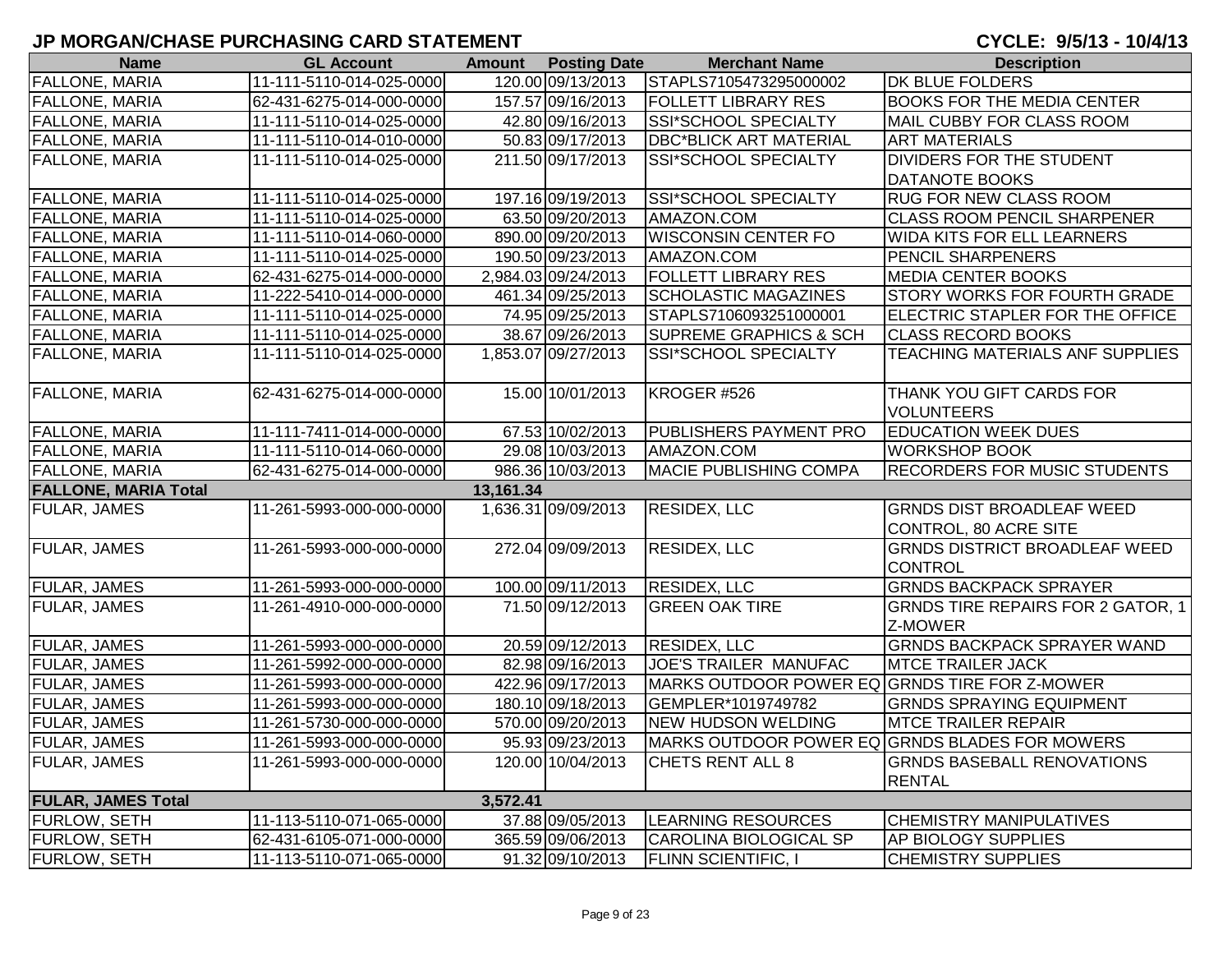| <b>Name</b>                  | <b>GL Account</b>        | <b>Amount</b> | <b>Posting Date</b> | <b>Merchant Name</b>              | <b>Description</b>                   |
|------------------------------|--------------------------|---------------|---------------------|-----------------------------------|--------------------------------------|
| <b>FURLOW, SETH</b>          | 11-113-5110-071-065-0000 |               | 59.88 09/11/2013    | <b>ACTIVEGRADE</b>                | STANDARDS-BASED GRADING              |
|                              |                          |               |                     |                                   | <b>PROGAM</b>                        |
| <b>FURLOW, SETH</b>          | 11-113-5110-071-065-0000 |               | 19.76 09/11/2013    | THE HOME DEPOT #2703              | CHEMISTRY DENSITY LAB MATERIALS      |
|                              |                          |               |                     |                                   |                                      |
| FURLOW, SETH                 | 11-221-3220-000-414-0000 |               | 150.00 09/12/2013   | HOWELL CONFERENCE AND             | COMMUNICATION CAMP STAFF             |
|                              |                          |               |                     |                                   | <b>TRAINING</b>                      |
| <b>FURLOW, SETH</b>          | 11-113-5110-071-065-0000 |               | 56.91 09/13/2013    | <b>NASCO MAIL ORDER</b>           | <b>VOLUME MEASUREMENT LAB SHAPES</b> |
|                              |                          |               |                     |                                   |                                      |
| <b>FURLOW, SETH</b>          | 11-113-4910-071-414-0000 |               | 15.86 09/25/2013    | KROGER #671                       | <b>ENZYME LAB IB BIOLOGY</b>         |
| <b>FURLOW, SETH</b>          | 11-113-4910-071-414-0000 |               | 55.15 09/27/2013    | <b>FLINN SCIENTIFIC, I</b>        | PH ENZYME LAB IB BIOLOGY             |
| <b>FURLOW, SETH</b>          | 11-113-5110-071-065-0000 |               | 10.00 09/30/2013    | MEIJER INC #122 Q01               | HUMAN DENSITY CHALLENGE              |
| FURLOW, SETH                 | 11-113-5110-071-065-0000 |               | 37.97 09/30/2013    | THE HOME DEPOT 2737               | <b>HUMAN DENSITY CHALLENGE</b>       |
| FURLOW, SETH                 | 11-113-4910-071-414-0000 |               | 199.24 10/03/2013   | <b>WP-BIOZONE INTERNA</b>         | BIOZONE STUDENT WORKBOOKS FOR        |
|                              |                          |               |                     |                                   | <b>NEW STUDENTS</b>                  |
| <b>FURLOW, SETH Total</b>    |                          | 1,099.56      |                     |                                   |                                      |
| GILMORE, MEGAN               | 11-118-5110-000-952-0000 |               | 33.67 09/20/2013    | <b>TARGET</b><br>00014654         | HALLOWEEN PARTY SUPPLIES             |
| GILMORE, MEGAN               | 11-118-5110-000-952-0000 |               | 15.78 09/23/2013    | <b>TARGET</b><br>00014654         | <b>CLASSROOM SUPPLIES</b>            |
| GILMORE, MEGAN               | 11-118-5110-000-952-0000 |               | 12.98 09/30/2013    | GFS MKTPLC #0960                  | HALLOWEEN PARTY SUPPLIES             |
| GILMORE, MEGAN               | 11-118-5110-000-952-0000 |               | 37.66 10/02/2013    | <b>TARGET</b><br>00014654         | <b>CLASSROOM SUPPLIES</b>            |
| <b>GILMORE, MEGAN</b>        | 11-118-5110-000-952-0000 |               | 41.24 10/03/2013    | <b>ORIENTAL TRADNG CO</b>         | <b>HALLOWEEN PARTY SUPPLIES</b>      |
| <b>GILMORE, MEGAN Total</b>  |                          | 141.33        |                     |                                   |                                      |
| <b>GIRARDOT, SCOTT</b>       | 11-261-5992-055-000-0000 |               | 91.92 09/06/2013    | THE HOME DEPOT 2737               | <b>NM6 FANS</b>                      |
| <b>GIRARDOT, SCOTT</b>       | 11-261-5992-014-000-0000 |               | 66.17 09/10/2013    | DOWNRIVER REFRIG SUP C            | PV GYM POWER FAILURE                 |
| <b>GIRARDOT, SCOTT</b>       | 11-261-5992-055-000-0000 |               | 256.17 09/10/2013   | THE TRANE COMPANY                 | NM6 KITCHEN POWER FAILURE            |
| <b>GIRARDOT, SCOTT</b>       | 11-261-5992-060-000-0000 |               | 782.56 09/12/2013   | <b>WW GRAINGER</b>                | <b>ITC CHILLED WATER PUMPS POWER</b> |
|                              |                          |               |                     |                                   | <b>FAILURE</b>                       |
| <b>GIRARDOT, SCOTT</b>       | 11-261-5992-000-000-0000 |               | 103.87 09/17/2013   | <b>WW GRAINGER</b>                | <b>MTCE TRUCK STOCK</b>              |
| <b>GIRARDOT, SCOTT</b>       | 11-261-5992-055-000-0000 |               | 3.78 09/23/2013     | <b>APPLIANCE PARTS COMP</b>       | NM5 REFRIGERATOR FITTING             |
| <b>GIRARDOT, SCOTT</b>       | 11-261-5992-014-000-0000 |               | 659.37 09/26/2013   | <b>COCHRANE SUPPLY &amp; ENGI</b> | <b>PV BOILER</b>                     |
| <b>GIRARDOT, SCOTT</b>       | 11-261-5992-000-000-0000 |               | 5.25 09/26/2013     | <b>COCHRANE SUPPLY &amp; ENGI</b> | <b>MTCE TRUCK STOCK</b>              |
| <b>GIRARDOT, SCOTT</b>       | 11-261-5992-000-000-0000 |               | 797.64 09/27/2013   | <b>COCHRANE SUPPLY &amp; ENGI</b> | <b>MTCE SHOP STOCK</b>               |
| <b>GIRARDOT, SCOTT</b>       | 11-261-5992-000-000-0000 |               | 268.06 10/04/2013   | <b>COCHRANE SUPPLY &amp; ENGI</b> | <b>MTCE SHOP STOCK</b>               |
| <b>GIRARDOT, SCOTT</b>       | 11-261-5992-055-000-0000 |               | 49.05 10/04/2013    | <b>WW GRAINGER</b>                | <b>NM CAPACITOR</b>                  |
| <b>GIRARDOT, SCOTT Total</b> |                          | 3,083.84      |                     |                                   |                                      |
| <b>GORDON, BRIAN</b>         | 62-431-6104-061-000-0000 |               | 19.71 09/05/2013    | MEIJER INC #057<br>Q01            | <b>ADM MEETING</b>                   |
| <b>GORDON, BRIAN</b>         | 62-431-6104-061-000-0000 |               | 13.09 09/06/2013    | <b>BENITOS PIZZA-NOVI</b>         | <b>MEETING</b>                       |
| <b>GORDON, BRIAN</b>         | 62-431-6104-061-000-0000 |               | 453.80 09/11/2013   | <b>DELTA</b>                      | FLIGHT TO NATIONAL CONFERENCE        |
| <b>GORDON, BRIAN</b>         | 62-431-6104-061-000-0000 |               | 27.69 09/11/2013    | EXPEDIA*EXPEDIA.COM               | FLIGHT INFORMATION FOR NIAAA         |
| <b>GORDON, BRIAN</b>         | 62-431-6104-061-000-0000 |               | 16.32 09/12/2013    | <b>BAY SIDE SPORTS GRILLE</b>     | LUNCH AT KLAA MEETING                |
| <b>GORDON, BRIAN</b>         | 62-431-6104-061-000-0000 |               | 495.00 09/16/2013   | <b>NIAAA</b>                      | CONFERENCE FEE NIAAA                 |
| <b>GORDON, BRIAN</b>         | 62-431-6172-061-000-0000 |               | 699.95 09/27/2013   | BEST BUY MHT 00004176             | <b>COMPUTERS FOR FOOTBALL</b>        |
|                              |                          |               |                     |                                   | PROGRAM                              |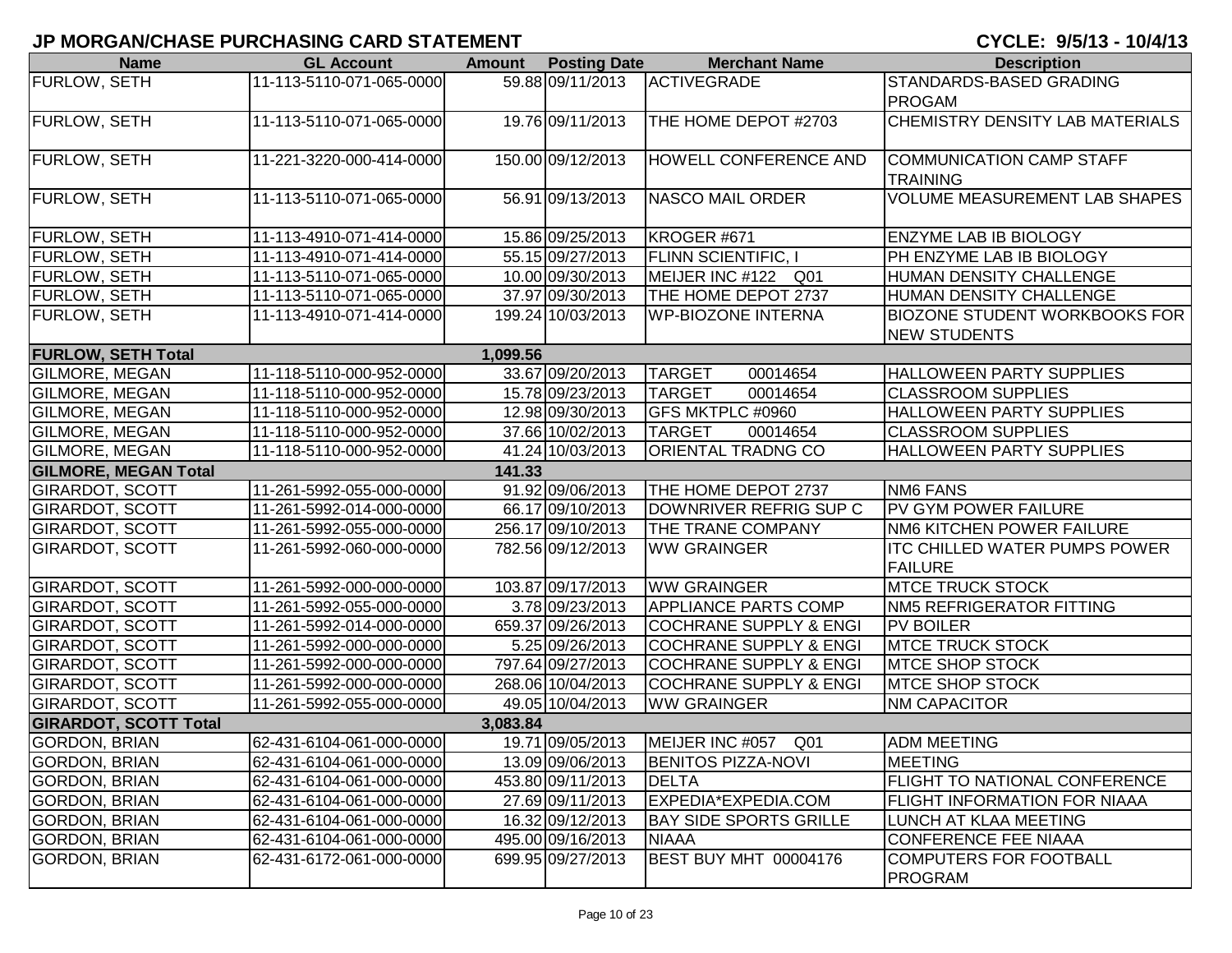| <b>Name</b>                    | <b>GL Account</b>        | <b>Amount</b> | <b>Posting Date</b> | <b>Merchant Name</b>          | <b>Description</b>                                        |
|--------------------------------|--------------------------|---------------|---------------------|-------------------------------|-----------------------------------------------------------|
| <b>GORDON, BRIAN</b>           | 62-431-6188-061-000-0000 |               | 831.67 09/30/2013   | <b>HOLIDAY INNS</b>           | LODGING FOR FIELD HOCKEY TEAM                             |
| <b>GORDON, BRIAN</b>           | 62-431-6177-061-000-0000 |               | 637.26 10/04/2013   | DANCEWEAR SOLUTIONS           | POM PON COSTUMES                                          |
| <b>GORDON, BRIAN Total</b>     |                          | 3,194.49      |                     |                               |                                                           |
| HANSEN, ANN                    | 11-351-3220-000-953-0000 |               | 160.00 09/12/2013   | <b>APPELBAUM TRAINING INS</b> | <b>TRAINING</b>                                           |
| HANSEN, ANN                    | 11-351-3220-000-953-0000 |               | 60.00 09/25/2013    | PAYPAL *METRODETROI           | <b>TRAINING</b>                                           |
| <b>HANSEN, ANN Total</b>       |                          | 220.00        |                     |                               |                                                           |
| <b>HARRIS, CHRISTINE</b>       | 62-431-6355-031-000-0000 |               | 22.70 09/05/2013    | AMAZON.COM                    | CLASSROOM ORGANIZATIONAL<br><b>SUPPLIES</b>               |
| <b>HARRIS, CHRISTINE</b>       | 62-431-6355-031-000-0000 |               | 21.61 09/06/2013    | AMAZON.COM                    | <b>CLASSROOM ORGANIZATIONAL</b><br><b>SUPPLIES</b>        |
| <b>HARRIS, CHRISTINE</b>       | 62-431-6355-031-000-0000 |               | 2.39 09/10/2013     | AMAZON.COM                    | <b>CLASSROOM SUPPLIES</b>                                 |
| <b>HARRIS, CHRISTINE</b>       | 62-431-6355-031-000-0000 |               | 107.37 09/16/2013   | <b>TEACHERS STORE LIVONIA</b> | INSTRUCTION AND CRAFT SUPPLIES                            |
| HARRIS, CHRISTINE              | 62-431-6355-031-000-0000 |               | 10.99 09/30/2013    | <b>BUSCH'S #1205</b>          | CLASSROOM COOKING ACTIVITY                                |
| HARRIS, CHRISTINE              | 62-431-6355-031-000-0000 |               | 26.01 09/30/2013    | MICHAELS STORES 3744          | <b>CRAFT SUPPLIES</b>                                     |
| <b>HARRIS, CHRISTINE Total</b> |                          | 191.07        |                     |                               |                                                           |
| HARVEY, JENNIFER               | 11-113-5110-071-414-0000 |               | 248.96 09/18/2013   | <b>NASCO MAIL ORDER</b>       | <b>ART SUPPLIES</b>                                       |
| HARVEY, JENNIFER               | 62-431-6121-071-000-0000 |               | 159.44 09/25/2013   | <b>DBC*BLICK ART MATERIAL</b> | <b>ART CLUB SUPPLIES</b>                                  |
| HARVEY, JENNIFER               | 11-113-5110-071-414-0000 |               | 80.54 10/02/2013    | <b>GELLIARTS.COM</b>          | <b>ART SUPPLIES</b>                                       |
| HARVEY, JENNIFER Total         |                          | 488.94        |                     |                               |                                                           |
| HAYNES, DEBORAH                | 11-351-5110-000-953-0000 |               | 34.81 09/26/2013    | <b>TARGET</b><br>00014654     | <b>TEACHING SUPPLIES</b>                                  |
| HAYNES, DEBORAH                | 11-351-5110-000-953-0000 |               | 30.21 09/27/2013    | JOANN ETC #1933               | <b>TEACHING SUPPLIES</b>                                  |
| <b>HAYNES, DEBORAH Total</b>   |                          | 65.02         |                     |                               |                                                           |
| <b>HENDERSON, BETH</b>         | 11-252-5910-000-000-0000 |               | 7.75 09/25/2013     | STAPLS7106213120000001        | <b>BUSINESS OFFICE SUPPLIES</b>                           |
| HENDERSON, BETH                | 11-252-5910-000-000-0000 |               | 82.19 09/25/2013    | STAPLS7106213120000002        | <b>BUSINESS OFFICE SUPPLIES</b>                           |
| <b>HENDERSON, BETH</b>         | 11-111-5110-015-099-0000 |               | 473.48 09/30/2013   | STAPLS7106462707000001        | DEERFIELD OFFICE SUPPLIES - FOR<br><b>CARRIE REICHLEY</b> |
| HENDERSON, BETH                | 11-111-5110-015-099-0000 |               | 77.60 10/03/2013    | SSI*SCHOOL SPECIALTY          | DEERFIELD OFFICE SUPPLIES - FOR<br><b>CARRIE REICHLEY</b> |
| <b>HENDERSON, BETH Total</b>   |                          | 641.02        |                     |                               |                                                           |
| <b>HOLLY, SHEILA</b>           | 11-112-5110-065-411-0000 |               | 29.18 09/05/2013    | AMAZON.COM                    | INSTRUCTIONAL COACHING SUPPLIES                           |
| HOLLY, SHEILA                  | 11-113-4910-071-451-0000 |               | 750.00 09/05/2013   | <b>MICHIGAN VIRTUAL U</b>     | <b>REGISTER 3 STUDENTS FOR ONLINE</b><br><b>COURSES</b>   |
| <b>HOLLY, SHEILA</b>           | 11-113-4910-071-451-0000 |               | 1,025.00 09/05/2013 | <b>MICHIGAN VIRTUAL U</b>     | <b>REGISTER 3 STUDENTS FOR ONLINE</b><br><b>COURSES</b>   |
| <b>HOLLY, SHEILA</b>           | 11-221-3220-000-411-0000 |               | 255.00 09/06/2013   | 123SIGNUP                     | MPAAA CONFERENCE, SHEILA HOLLY                            |
| <b>HOLLY, SHEILA</b>           | 11-221-3220-000-411-0000 |               | 255.00 09/06/2013   | 123SIGNUP                     | MPAAA CONFERENCE, JANET GRUBER                            |
| <b>HOLLY, SHEILA</b>           | 11-111-5110-012-411-0000 |               | 45.60 09/06/2013    | <b>DRAPHIX/TEACHER DIRECT</b> | <b>WRITING JOURNALS FOR</b><br>KINDERGARTEN               |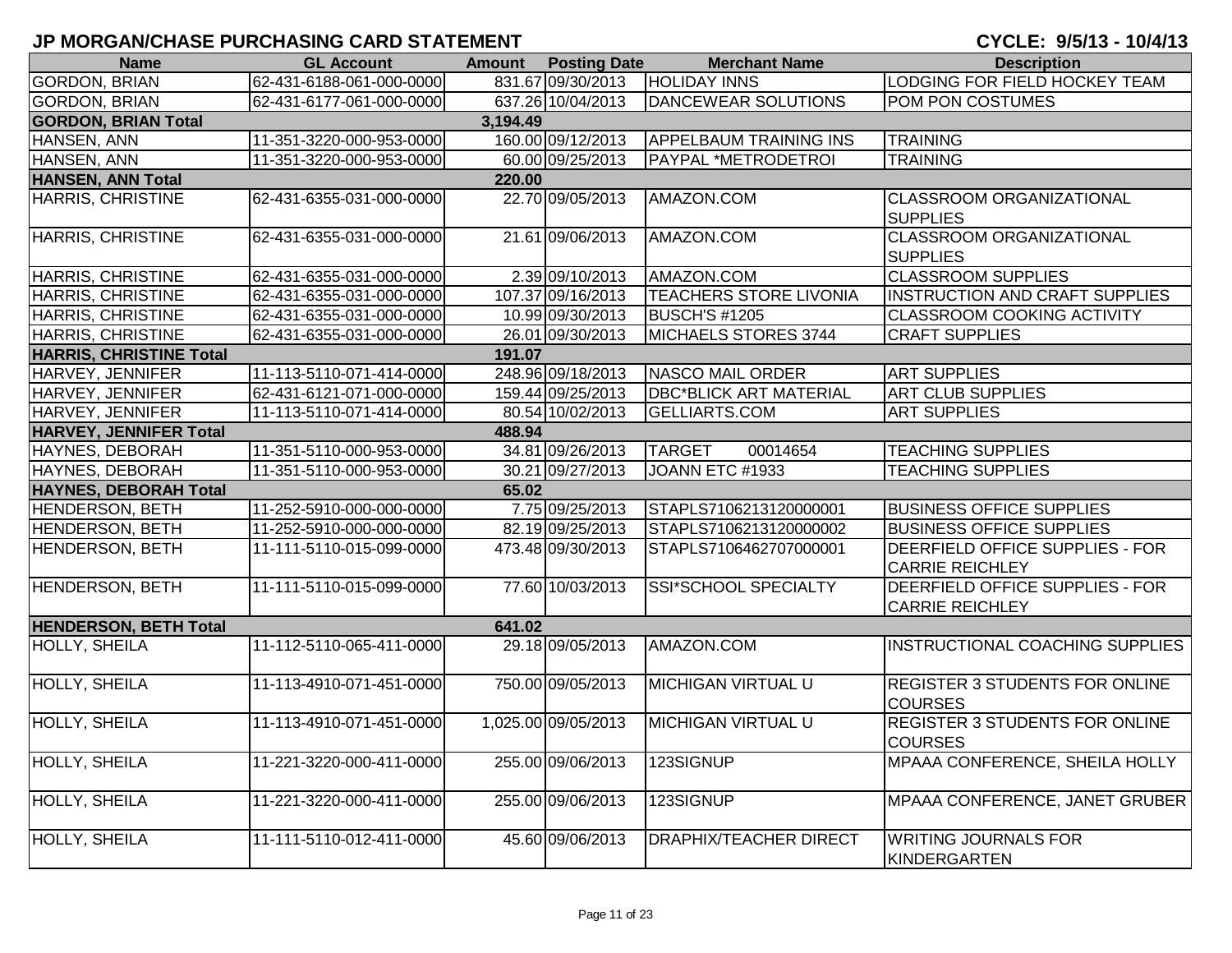| <b>Name</b>          | <b>GL Account</b>        | <b>Amount</b> | <b>Posting Date</b> | <b>Merchant Name</b>          | <b>Description</b>                     |
|----------------------|--------------------------|---------------|---------------------|-------------------------------|----------------------------------------|
| <b>HOLLY, SHEILA</b> | 11-221-3220-000-414-0000 |               | 850.00 09/06/2013   | <b>FLORIDA LEAGUE OF IB S</b> | IB 2013 DP ADMINISTRATOR TRAINING,     |
|                      |                          |               |                     |                               | <b>NICOLE CARTER</b>                   |
| HOLLY, SHEILA        | 11-113-4910-071-451-0000 |               | 1,575.00 09/06/2013 | <b>MICHIGAN VIRTUAL U</b>     | <b>REGISTER 5 STUDENTS FOR ONLINE</b>  |
|                      |                          |               |                     |                               | <b>COURSES</b>                         |
| <b>HOLLY, SHEILA</b> | 11-113-4910-071-451-0000 |               | 650.00 09/06/2013   | <b>MICHIGAN VIRTUAL U</b>     | <b>REGISTER 2 STUDENTS FOR ONLINE</b>  |
|                      |                          |               |                     |                               | <b>COURSES</b>                         |
| HOLLY, SHEILA        | 11-113-4910-071-451-0000 |               | 275.00 09/06/2013   | <b>MICHIGAN VIRTUAL U</b>     | <b>REGISTER 1 STUDENT FOR ONLINE</b>   |
|                      |                          |               |                     |                               | <b>COURSE</b>                          |
| HOLLY, SHEILA        | 11-221-3220-000-411-0000 |               | 120.00 09/06/2013   | OAKLAND SCHOOLS-RC INT        | JOB IMBEDDED PROFESSIONAL              |
|                      |                          |               |                     |                               | LEARNING NETWORK (4 DAY EVENT,         |
|                      |                          |               |                     |                               | DIANA STOTLER, MARY TURCHI             |
| HOLLY, SHEILA        | 11-113-5210-071-414-0000 |               | 730.00 09/09/2013   | <b>IB SOURCE</b>              | 10 IB PHYSICS TEXTBOOKS                |
| HOLLY, SHEILA        | 11-221-3220-000-411-0000 |               | 60.00 09/09/2013    | OAKLAND SCHOOLS-RC INT        | <b>WRITING ESSENTIALS WORKSHOP,</b>    |
|                      |                          |               |                     |                               | <b>DANIELLE BIRDYSHAW</b>              |
| <b>HOLLY, SHEILA</b> | 11-221-3220-000-411-0000 |               | 45.00 09/09/2013    | OAKLAND SCHOOLS-RC INT        | <b>SEPTEMBER ATTENDANCE</b>            |
|                      |                          |               |                     |                               | <b>AWARENESS MONTH CONFERENCE,</b>     |
|                      |                          |               |                     |                               | MISTAR, CHARLES LACLEAR, ANDY          |
|                      |                          |               |                     |                               | <b>COMB, JANET GRUBER</b>              |
| <b>HOLLY, SHEILA</b> | 11-371-4910-000-276-7664 |               | 229.00 09/10/2013   | <b>INSTITUTE FOR EDU</b>      | TITLE IIA, CATHOLIC CENTRAL PD,        |
|                      |                          |               |                     |                               | <b>FLIPPING YOUR CLASSROOM FOR</b>     |
|                      |                          |               |                     |                               | <b>MATHEMATICS, ROY DUDAS</b>          |
| <b>HOLLY, SHEILA</b> | 11-371-4910-000-276-7664 |               | 229.00 09/10/2013   | <b>INSTITUTE FOR EDU</b>      | TITLE IIA, CATHOLIC CENTRAL PD,        |
|                      |                          |               |                     |                               | <b>BEST USE OF IPADS &amp; OTHER</b>   |
|                      |                          |               |                     |                               | TECHNOLOGY, ANNE WINTER                |
| HOLLY, SHEILA        | 11-371-4910-000-276-7664 |               | 229.00 09/10/2013   | <b>INSTITUTE FOR EDU</b>      | TITLE IIA, CATHOLIC CENTRAL PD,        |
|                      |                          |               |                     |                               | TITLE IIA, CATHOLIC CENTRAL PD,        |
|                      |                          |               |                     |                               | <b>BEST USE OF IPADS &amp; OTHER</b>   |
|                      |                          |               |                     |                               | TECHNOLOGY, SUSAN WARDLE               |
| HOLLY, SHEILA        | 11-371-4910-000-276-7664 |               | 229.00 09/10/2013   | <b>INSTITUTE FOR EDU</b>      | TITLE IIA, CATHOLIC CENTRAL PD,        |
|                      |                          |               |                     |                               | <b>BEST USE OF IPADS &amp; OTHER</b>   |
|                      |                          |               |                     |                               | TECHNOLOGY, KAREN FANNING              |
| HOLLY, SHEILA        | 11-113-4910-071-451-0000 |               | 275.00 09/10/2013   | <b>MICHIGAN VIRTUAL U</b>     | <b>REGISTER 1 STUDENT FOR ONLINE</b>   |
|                      |                          |               |                     |                               | <b>COURSE</b>                          |
| HOLLY, SHEILA        | 11-221-3220-000-411-0000 |               | 200.00 09/11/2013   | OAKLAND SCHOOLS-RC INT        | <b>READER'S WORKSHOP, DIANA</b>        |
|                      |                          |               |                     |                               | <b>STOTLER</b>                         |
| HOLLY, SHEILA        | 11-221-7910-000-411-0000 |               | 400.00 09/11/2013   | PAYPAL *MARSHALLMEM           | MARSHALL MEMO SUBSCRIPTIONS            |
|                      |                          |               |                     |                               | FOR ADMINISTRATORS, CONTENT            |
|                      |                          |               |                     |                               | <b>AREA LEADERS, AND INSTRUCTIONAL</b> |
|                      |                          |               |                     |                               | <b>COACHES</b>                         |
| HOLLY, SHEILA        | 11-221-7910-000-411-0000 |               | 514.00 09/12/2013   | <b>FLASHWHOLESALER COM</b>    | <b>NEW TEACHER SUPPLIES</b>            |
| HOLLY, SHEILA        | 11-113-4910-071-451-0000 |               | -550.00 09/13/2013  | <b>MICHIGAN VIRTUAL U</b>     | WITHDRAWAL 2 STUDENTS FROM             |
|                      |                          |               |                     |                               | <b>ONLINE COURSES</b>                  |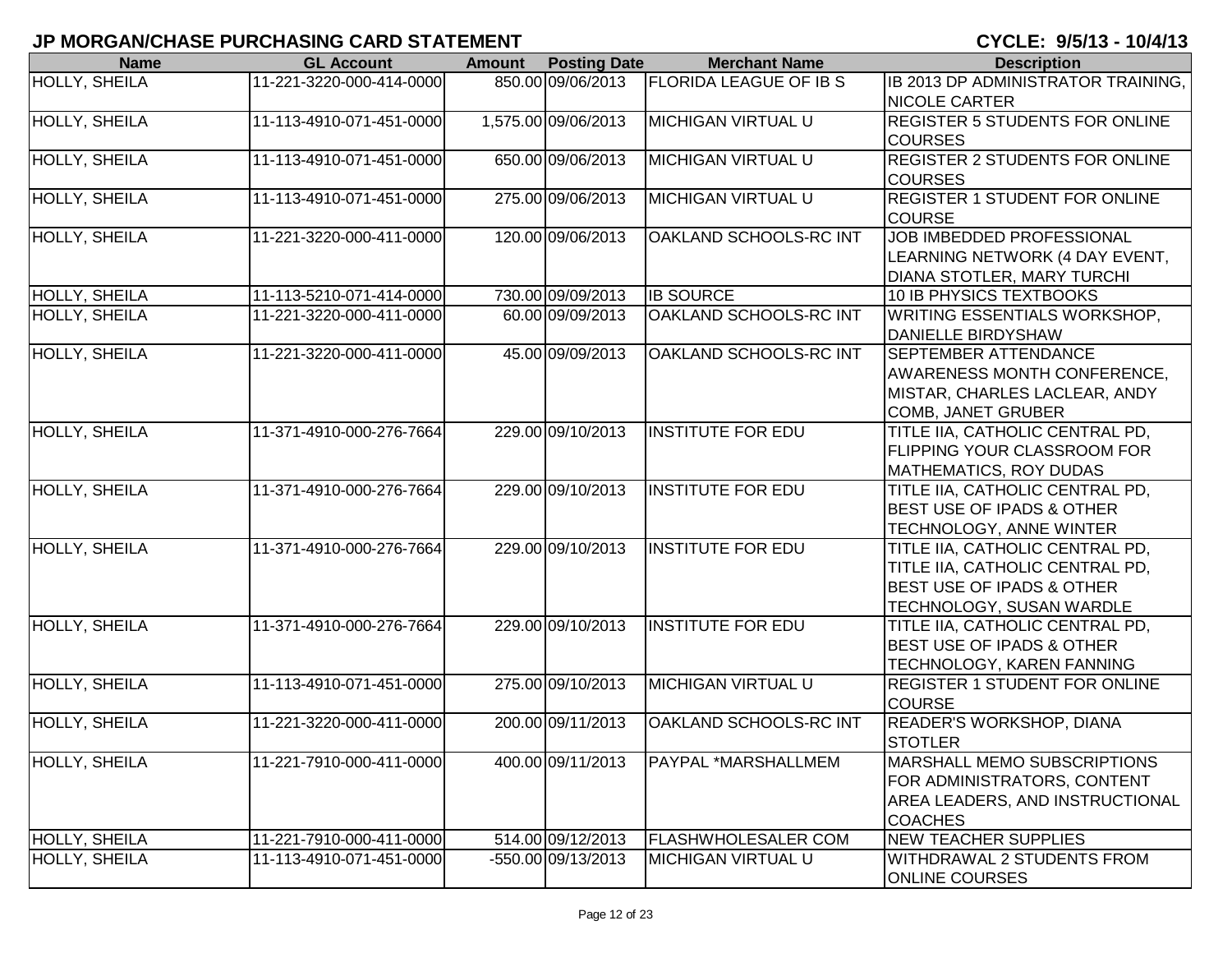| <b>Name</b>          | <b>GL Account</b>        | <b>Amount</b> | <b>Posting Date</b>  | <b>Merchant Name</b>              | <b>Description</b>                                                                                                           |
|----------------------|--------------------------|---------------|----------------------|-----------------------------------|------------------------------------------------------------------------------------------------------------------------------|
| <b>HOLLY, SHEILA</b> | 11-113-5210-071-414-0000 |               | 145.00 09/16/2013    | <b>IB SOURCE</b>                  | <b>5 IB PHYSICS STUDY GUIDE</b>                                                                                              |
| HOLLY, SHEILA        | 11-221-7910-000-411-0000 |               | 149.00 09/19/2013    | SURVEYMONKEY.COM                  | <b>RENEW DISTRICT ONLINE SURVEY</b><br><b>SUBSCRIPTION</b>                                                                   |
| <b>HOLLY, SHEILA</b> | 11-113-5210-071-414-0000 |               | 406.00 09/20/2013    | <b>IB SOURCE</b>                  | <b>14 IB PHYSICS STUDY GUIDES</b>                                                                                            |
| <b>HOLLY, SHEILA</b> | 11-112-5110-065-411-0000 |               | 387.96 09/23/2013    | AMAZON.COM                        | DAILY 5 AND CAFE PD BOOKS,<br><b>INSTRUCTIONAL COACHES</b>                                                                   |
| HOLLY, SHEILA        | 11-371-4910-000-276-7664 |               | 215.00 09/23/2013    | COLLEGEBOARD*PRODUCTS             | TITLE IIA, CATHOLIC CENTRAL,<br>CHEMISTRY AP WORKSHOP, STEVEN<br><b>LEMIEUX</b>                                              |
| <b>HOLLY, SHEILA</b> | 11-371-4910-000-276-7664 |               | 215.00 09/23/2013    | COLLEGEBOARD*PRODUCTS             | TITLE IIA, CATHOLIC CENTRAL PD,<br><b>ENGLISH LANGUAGE AND</b><br>COMPOSITION AP WORKSHOP,<br><b>MICHELE VALANT</b>          |
| HOLLY, SHEILA        | 11-221-3220-000-411-0000 |               | 250.00 09/23/2013    | <b>MI INST FOR ED MGT</b>         | SAPD ANNUAL CONFERENCE, SHEILA<br><b>HOLLY</b>                                                                               |
| HOLLY, SHEILA        | 11-221-7410-000-411-0000 |               | 60.00 09/23/2013     | <b>MSBO</b>                       | EDUCATIONAL DATA SPECIALIST<br><b>APPLICATION FEE, JANET GRUBER</b>                                                          |
| HOLLY, SHEILA        | 11-371-4910-000-276-7664 |               | 390.00 09/24/2013    | DISCOVER WRITING COMPA            | TITLE IIA, CATHOLIC CENTRAL,<br><b>WRITING WORKSHOP, TIFFANY DOLL</b><br><b>AND MARY STUART</b>                              |
| <b>HOLLY, SHEILA</b> | 11-113-4910-071-451-0000 |               | 275.00 09/24/2013    | MICHIGAN VIRTUAL U                | <b>REGISTER STUDENTS FOR ONLINE</b><br><b>COURSE</b>                                                                         |
| HOLLY, SHEILA        | 11-113-4910-071-451-0000 |               | 375.00 09/24/2013    | MICHIGAN VIRTUAL U                | REGISTER STUDENT FOR ONLINE<br><b>COURSE</b>                                                                                 |
| HOLLY, SHEILA        | 11-113-4910-071-451-0000 |               | $-375.00$ 09/25/2013 | MICHIGAN VIRTUAL U                | WITHDRAW STUDENT FROM ONLINE<br><b>COURSE</b>                                                                                |
| HOLLY, SHEILA        | 11-112-5110-065-411-0000 |               | 119.83 09/26/2013    | AMAZON.COM                        | INSTRUCTIONAL COACHING SUPPLIES                                                                                              |
| HOLLY, SHEILA        | 11-221-3220-000-411-0000 |               | 228.35 09/27/2013    | <b>GRAND TRAV RESORT &amp; SP</b> | MERA CONFERENCE LODGING, RJ<br><b>WEBBER &amp; NICK KALAKAILO</b>                                                            |
| <b>HOLLY, SHEILA</b> | 11-113-4910-071-451-0000 |               | 1,100.00 09/27/2013  | <b>MICHIGAN VIRTUAL U</b>         | <b>REGISTER STUDENT FOR 4 ONLINE</b><br><b>COURSES</b>                                                                       |
| <b>HOLLY, SHEILA</b> | 11-113-4910-071-451-0000 |               | 275.00 09/27/2013    | <b>MICHIGAN VIRTUAL U</b>         | <b>REGISTER STUDENT FOR ONLINE</b><br><b>COURSES</b>                                                                         |
| HOLLY, SHEILA        | 11-221-3220-000-411-0000 |               | 330.00 09/27/2013    | OAKLAND SCHOOLS-RC INT            | <b>WRITING FOR PORFESSIONAL</b><br><b>GROWTH, JIM FRY AND MYLA LEE</b>                                                       |
| HOLLY, SHEILA        | 11-221-3220-000-411-0000 |               | 660.00 09/30/2013    | OAKLAND SCHOOLS-RC INT            | <b>WRITING FOR PROFESSIONAL</b><br><b>GROWTH, MARY TURCHI, DIANA</b><br>STOTLER, DANIELLE BIRDYSHAW, AND<br><b>LIZ LIETZ</b> |
| HOLLY, SHEILA        | 11-221-7910-000-411-0000 |               | 159.00 10/01/2013    | PROGRESSIVE BUSIN                 | <b>CENTER FOR EDUCATION &amp;</b><br><b>EMPLYMENT LAW RENEWAL</b>                                                            |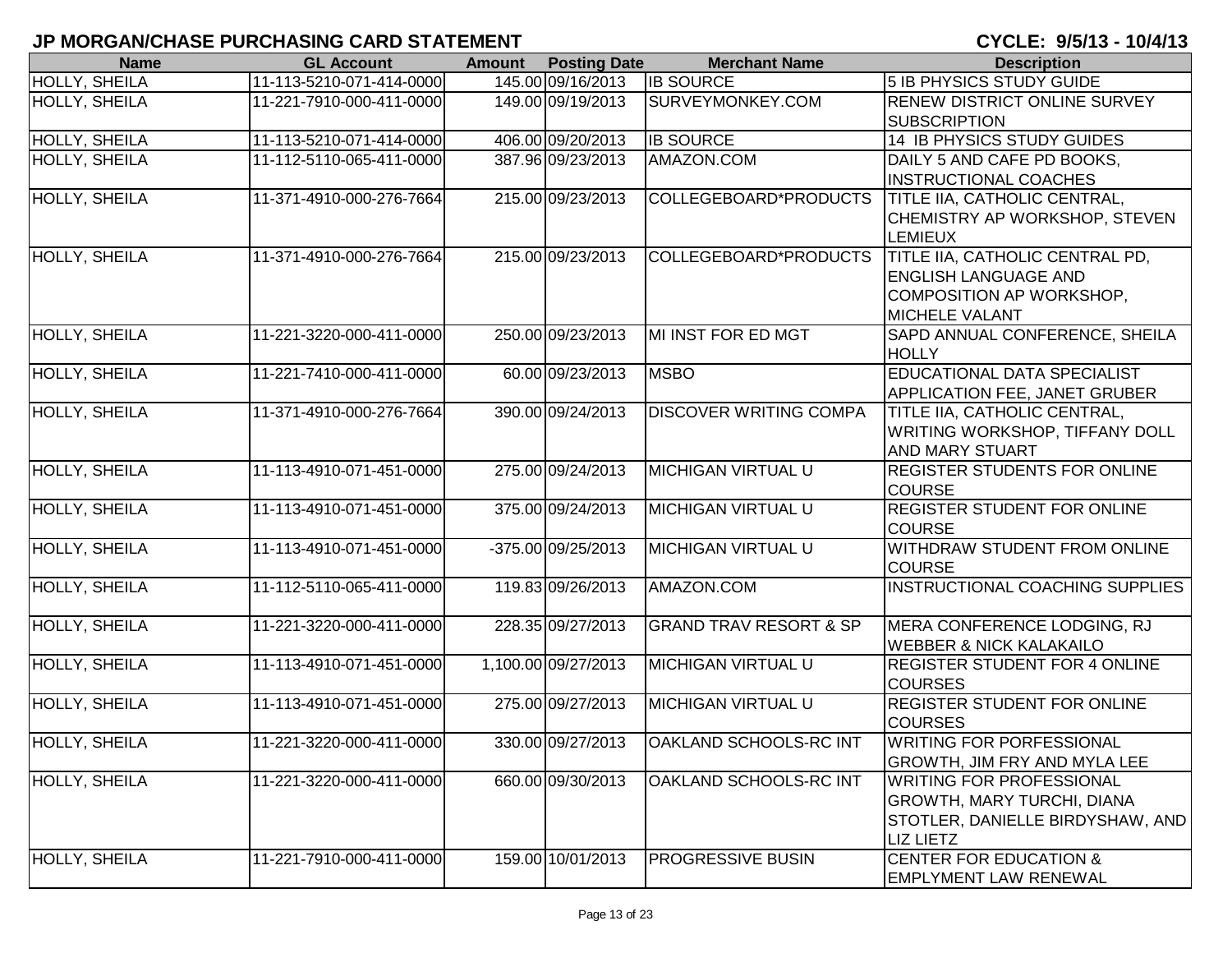| <b>Name</b>                     | <b>GL Account</b>        |           | <b>Amount Posting Date</b> | <b>Merchant Name</b>               | <b>Description</b>                                     |
|---------------------------------|--------------------------|-----------|----------------------------|------------------------------------|--------------------------------------------------------|
| <b>HOLLY, SHEILA Total</b>      |                          | 13,784.92 |                            |                                    |                                                        |
| HOSKINS, DIANE                  | 62-431-6301-033-000-0000 |           | 72.55 09/05/2013           | <b>GFS MKTPLC #0174</b>            | <b>STUDENT FOOD</b>                                    |
| HOSKINS, DIANE                  | 62-431-6301-033-000-0000 |           | 28.70 09/05/2013           | SAMSCLUB #6657                     | <b>STUDENT FOOD</b>                                    |
| HOSKINS, DIANE                  | 62-431-6301-033-000-0000 |           | 90.15 09/09/2013           | GFS MKTPLC #0958                   | <b>STUDENT FOOD</b>                                    |
| HOSKINS, DIANE                  | 62-431-6301-033-000-0000 |           | 11.78 09/10/2013           | MEIJER INC #122 Q01                | <b>STUDENT FOOD</b>                                    |
| HOSKINS, DIANE                  | 62-431-6301-033-000-0000 |           | 89.50 09/10/2013           | SAMSCLUB #6657                     | <b>STUDENT FOOD</b>                                    |
| HOSKINS, DIANE                  | 62-431-6301-033-000-0000 |           | 31.46 09/11/2013           | MEIJER INC #122 Q01                | <b>STUDENT FOOD</b>                                    |
| HOSKINS, DIANE                  | 62-431-6301-033-000-0000 |           | 151.45 09/12/2013          | SAMSCLUB #6657                     | <b>STUDENT FOOD</b>                                    |
| HOSKINS, DIANE                  | 11-131-5110-000-000-6710 |           | 235.65 09/16/2013          | STAPLS7105536256000001             | <b>TEACHER SUPPLIES</b>                                |
| HOSKINS, DIANE                  | 11-131-5110-000-000-6710 |           | 18.69 09/16/2013           | STAPLS7105536256000002             | <b>TEACHER SUPPLIES</b>                                |
| HOSKINS, DIANE                  | 11-131-5110-000-000-6710 |           | 80.43 09/16/2013           | STAPLS7105536256000003             | <b>LOCKED KEY CABINET</b>                              |
| HOSKINS, DIANE                  | 11-131-5110-000-000-6710 |           | 9.92 09/16/2013            | STAPLS7105536256000005             | PRESENTATION BOOKS LINDA OFFICE                        |
|                                 |                          |           |                            |                                    | <b>SUPPLY</b>                                          |
| HOSKINS, DIANE                  | 11-131-5110-000-000-6710 |           | 48.32 09/16/2013           | STAPLS7105572343000001             | <b>TEACHER SUPPLIES</b>                                |
| HOSKINS, DIANE                  | 62-431-6301-033-000-0000 |           | 8.76 09/17/2013            | <b>BUSCH'S #1205</b>               | <b>STUDENT FOOD</b>                                    |
| HOSKINS, DIANE                  | 62-431-6301-033-000-0000 |           | 42.54 09/24/2013           | MEIJER INC #122<br>Q <sub>01</sub> | <b>STUDENT FOOD</b>                                    |
| HOSKINS, DIANE                  | 62-431-6301-033-000-0000 |           | 162.12 09/27/2013          | SAMSCLUB #6657                     | <b>STUDENT FOOD</b>                                    |
| HOSKINS, DIANE                  | 62-431-6301-033-000-0000 |           | 91.37 09/30/2013           | GFS MKTPLC #0958                   | <b>STUDENT FOOD</b>                                    |
| HOSKINS, DIANE                  | 11-131-5110-000-000-6710 |           | 85.12 10/03/2013           | AMAZON.COM                         | <b>ENGLISH BOOKS</b>                                   |
| HOSKINS, DIANE                  | 62-431-6301-033-000-0000 |           | 86.86 10/03/2013           | PANERA BREAD #667                  | <b>ESL BAGELS COUNT DAY</b>                            |
| HOSKINS, DIANE                  | 11-131-5110-000-000-6710 |           | 123.75 10/03/2013          | STAPLS7105536256000004             | <b>CLASSROOM SUPPLY NOVANET</b>                        |
|                                 |                          |           |                            |                                    | <b>HEADPHONES</b>                                      |
| HOSKINS, DIANE                  | 62-431-6301-033-000-0000 |           | 86.26 10/03/2013           | WAL-MART #5893                     | STUDENT FOOD                                           |
| <b>HOSKINS, DIANE Total</b>     |                          | 1,555.38  |                            |                                    |                                                        |
| JARRELL, CHRISTINE              | 62-431-6770-030-000-0000 |           | 49.00 09/11/2013           | <b>TARGET</b><br>00014654          | <b>MICROWAVE FOR CE OFFICE</b>                         |
| <b>JARRELL, CHRISTINE Total</b> |                          | 49.00     |                            |                                    |                                                        |
| JUOPPERI, JOHN                  | 11-261-5992-005-000-0000 |           | 50.81 09/11/2013           | <b>LAWSON PRODUCTS</b>             | <b>MTCE MISC SUPPLIES</b>                              |
| JUOPPERI, JOHN                  | 11-261-5992-000-000-0000 |           | 150.00 09/16/2013          | <b>REDFORD LOCK COMPANY I</b>      | <b>ITC LOCKS</b>                                       |
| JUOPPERI, JOHN                  | 11-261-5992-071-000-0000 |           | 144.73 09/18/2013          | THE HOME DEPOT 2737                | <b>HS CABINET</b>                                      |
| JUOPPERI, JOHN                  | 11-261-5992-071-000-0000 |           | 35.35 09/19/2013           | PITTSBURGH PAINTS 9455             | HS PAINT FOR CABINET                                   |
| JUOPPERI, JOHN                  | 11-261-5992-071-000-0000 |           | 17.82 09/19/2013           | THE HOME DEPOT 2737                | <b>HS CABINET</b>                                      |
| JUOPPERI, JOHN                  | 11-261-5992-055-000-0000 |           | 31.08 09/26/2013           | THE HOME DEPOT 2737                | <b>NM DUGOUTS</b>                                      |
| JUOPPERI, JOHN                  | 11-261-5992-055-000-0000 |           | 203.10 09/27/2013          | PITTSBURGH PAINTS 9455             | <b>NM STADIUM DUGOUTS</b>                              |
| JUOPPERI, JOHN                  | 11-261-5992-015-000-0000 |           | 364.00 10/02/2013          | <b>REDFORD LOCK COMPANY</b>        | DF ENTRANCE DOOR OPERATOR                              |
| JUOPPERI, JOHN Total            |                          | 996.89    |                            |                                    |                                                        |
| KORTLANDT, PATRICIA             | 11-111-5110-011-025-0000 |           | 42.89 09/16/2013           | STAPLS7105759085000001             | DATA ROOM LABELS                                       |
| KORTLANDT, PATRICIA             | 11-111-5110-011-025-0000 |           | 65.92 09/19/2013           | STAPLS7105955252000001             | KINDERGARTEN HOMEWORK                                  |
|                                 |                          |           |                            |                                    | <b>FOLDERS</b>                                         |
| KORTLANDT, PATRICIA             | 62-431-6270-011-000-0000 |           | 253.24 09/20/2013          | <b>DEMCO INC</b>                   | <b>MEDIA SUPPLIES</b>                                  |
| KORTLANDT, PATRICIA             | 11-111-5110-011-060-0000 |           | 390.50 10/03/2013          |                                    | REI*GREENWOODHEINEMANN FOUNTAS & PINNELL BENCHMARK KIT |
| KORTLANDT, PATRICIA             | 11-111-5110-011-060-0000 |           | 187.16 10/04/2013          | RGS PAY*                           | KINDERGARTEN WRITING FOLDERS                           |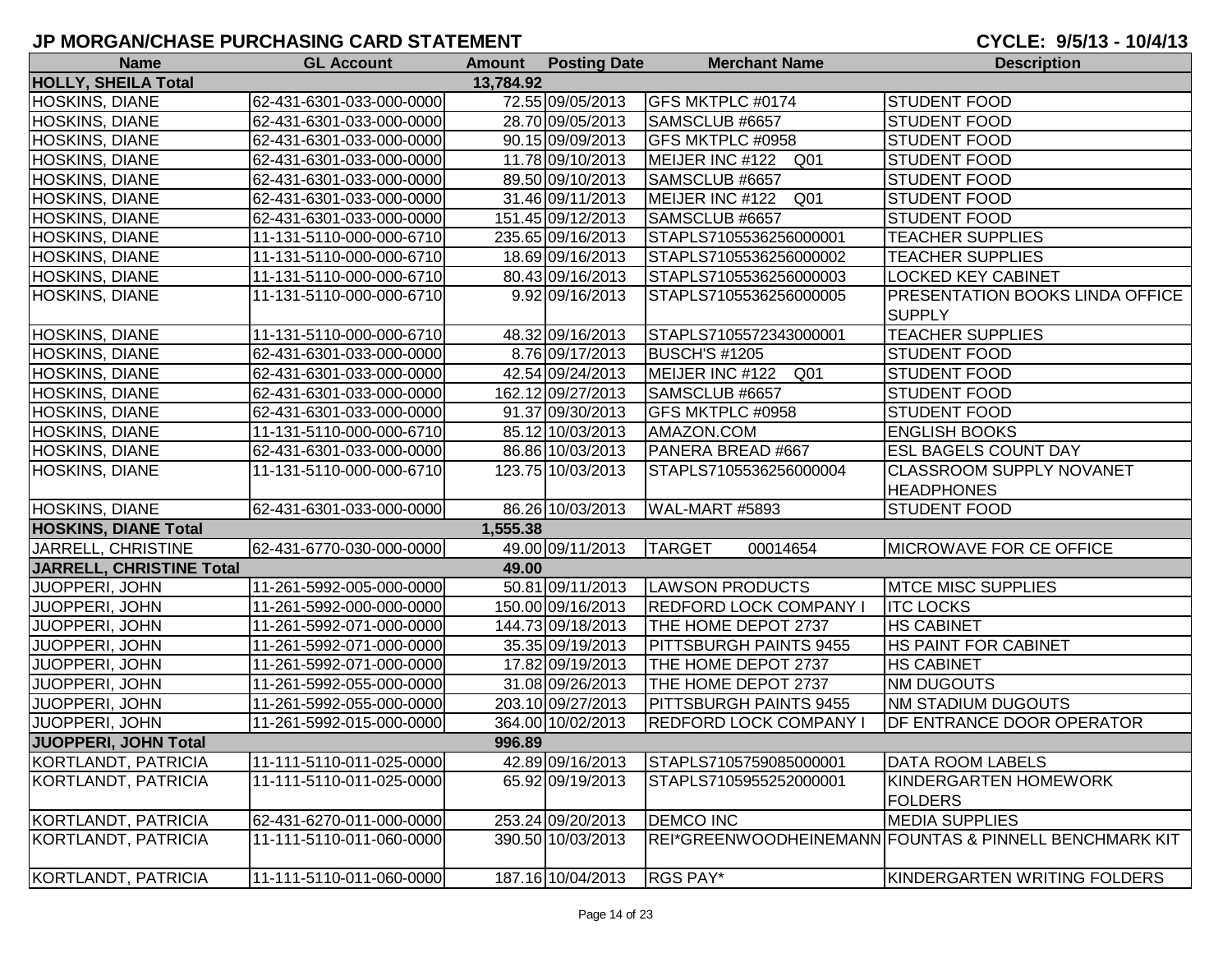| <b>Name</b>                  | <b>GL Account</b>        | <b>Amount</b> | <b>Posting Date</b> | <b>Merchant Name</b>          | <b>Description</b>                      |
|------------------------------|--------------------------|---------------|---------------------|-------------------------------|-----------------------------------------|
| KORTLANDT, PATRICIA Total    |                          | 939.71        |                     |                               |                                         |
| LAINE, MARGARET              | 11-221-3220-071-000-4290 |               | 830.00 09/16/2013   | <b>CTR ADVNMENT STUDY</b>     | <b>IB TOK TEACHER TRAINING FOR MIKE</b> |
|                              |                          |               |                     |                               | ZIELGLER IN ATLANTA, GEORGIA            |
| LAINE, MARGARET              | 11-221-3220-000-414-0000 |               | 333.80 09/25/2013   | <b>DELTA</b>                  | AIRFARE FOR MAGGIE LAINE FOR IB         |
|                              |                          |               |                     |                               | TRAINING IN DECEMBER IN FLORIDA.        |
| LAINE, MARGARET              | 11-221-3220-000-414-0000 |               | 333.80 09/25/2013   | <b>DELTA</b>                  | AIRFARE FOR CAROL ROTHSTEIN FOR         |
|                              |                          |               |                     |                               | IB TRAINING IN FLORIDA IN DECEMBER      |
|                              |                          |               |                     |                               |                                         |
| LAINE, MARGARET              | 11-113-4910-071-414-0000 |               | 4.49 09/30/2013     |                               | INTERNATIONAL TRANSACTION FEE           |
|                              |                          |               |                     |                               | FOR IB EXAM CD'S                        |
| LAINE, MARGARET              | 11-113-4910-071-414-0000 |               | 449.38 09/30/2013   | INT BACCALAUREATE ORG         | <b>IB EXAM CD'S</b>                     |
| <b>LAINE, MARGARET Total</b> |                          | 1,951.47      |                     |                               |                                         |
| LAMBERT, ELIZABETH           | 11-261-5710-000-000-0000 |               | 1,160.74 09/05/2013 | <b>ATLAS OIL</b>              | <b>MTCE FUEL</b>                        |
| LAMBERT, ELIZABETH           | 11-261-5991-014-000-0000 |               | 310.80 09/05/2013   | <b>NICHOLS</b>                | PV CUSTODIAL SUPPLIES                   |
| LAMBERT, ELIZABETH           | 11-261-5991-015-000-0000 |               | 186.48 09/05/2013   | <b>NICHOLS</b>                | <b>DF CUSTODIAL SUPPLIES</b>            |
| LAMBERT, ELIZABETH           | 11-261-5991-071-000-0000 |               | 124.32 09/05/2013   | <b>NICHOLS</b>                | HS CUSTODIAL SUPPLIES                   |
| LAMBERT, ELIZABETH           | 11-261-5991-012-000-0000 |               | 186.48 09/05/2013   | <b>NICHOLS</b>                | OH CUSTODIAL SUPPLIES                   |
| LAMBERT, ELIZABETH           | 11-261-5991-055-000-0000 |               | 145.04 09/05/2013   | <b>NICHOLS</b>                | NM CUSTODIAL SUPPLIES                   |
| LAMBERT, ELIZABETH           | 11-261-5991-005-000-0000 |               | 41.44 09/05/2013    | <b>NICHOLS</b>                | <b>MTCE CUSTODIAL SUPPLIES</b>          |
| LAMBERT, ELIZABETH           | 11-261-5991-011-000-0000 |               | 186.48 09/05/2013   | <b>NICHOLS</b>                | VO CUSTODIAL SUPPLIES                   |
| LAMBERT, ELIZABETH           | 11-261-5991-013-000-0000 |               | 165.76 09/05/2013   | <b>NICHOLS</b>                | <b>NW CUSTODIAL SUPPLIES</b>            |
| LAMBERT, ELIZABETH           | 11-261-5991-055-000-0000 |               | 518.00 09/05/2013   | <b>NICHOLS</b>                | NM CUSTODIAL SUPPLIES                   |
| LAMBERT, ELIZABETH           | 11-261-5991-065-000-0000 |               | 518.00 09/05/2013   | <b>NICHOLS</b>                | <b>MS CUSTODIAL SUPPLIES</b>            |
| LAMBERT, ELIZABETH           | 11-261-4910-012-000-0000 |               | 110.00 09/06/2013   | <b>800 4 BLINDS</b>           | OH ROOM 119                             |
| LAMBERT, ELIZABETH           | 11-261-4910-000-000-0611 |               | 3,196.25 09/06/2013 | <b>ARCH ENVIRONMENTAL GRO</b> | <b>IMTCE STORMWATER MANAGEMENT</b>      |
| LAMBERT, ELIZABETH           | 11-261-4910-000-000-0000 |               | 429.00 09/06/2013   | ARCH ENVIRONMENTAL GRO        | <b>MTCE HAZARDOUS MATERIALS</b>         |
|                              |                          |               |                     |                               | <b>SERVICES</b>                         |
| LAMBERT, ELIZABETH           | 11-261-4910-000-000-0000 |               | 1,227.75 09/06/2013 | FIRE SYSTEMS OF MICHIG        | <b>MTCE FIRE EXTINGUISHERS</b>          |
| LAMBERT, ELIZABETH           | 11-261-4910-065-000-0000 |               | 1,753.19 09/06/2013 | LEABU SALES AND SERVIC        | <b>MS SEWING MACHINES SERVICE</b>       |
| LAMBERT, ELIZABETH           | 11-261-5992-071-000-0000 |               | 133.71 09/06/2013   | NUCO <sub>2</sub>             | HS POOL CO2                             |
| LAMBERT, ELIZABETH           | 11-261-3840-000-000-0000 |               | 1,569.25 09/06/2013 | <b>WM EZPAY</b>               | DISTRICT WASTE MANAGEMENT               |
| LAMBERT, ELIZABETH           | 11-261-3840-000-000-0023 |               | 523.08 09/06/2013   | WM EZPAY                      | DISTRICT WASTE MANAGEMENT               |
| LAMBERT, ELIZABETH           | 11-261-4910-065-000-0000 |               | 137.00 09/09/2013   | <b>DETROIT ELEVATOR COMPA</b> | <b>IMTCE ELEVATOR MAINTENANCE SEPT.</b> |
|                              |                          |               |                     |                               |                                         |
| LAMBERT, ELIZABETH           | 11-261-4910-071-000-0000 |               | 150.00 09/09/2013   | JOHNS SANITATION INC          | <b>HS PORTA-JOHNS</b>                   |
| LAMBERT, ELIZABETH           | 11-261-4910-065-000-0000 |               | 485.00 09/11/2013   | <b>COMMERICAL GLASS,</b>      | MS ROOM 504 BLINDS IN WINDOW            |
| LAMBERT, ELIZABETH           | 11-261-4910-000-000-0000 |               | 279.00 09/11/2013   | <b>ERADICO SERVICES INC</b>   | <b>DISTRICT PEST CONTROL</b>            |
| LAMBERT, ELIZABETH           | 11-261-5991-055-000-0000 |               | 1,613.82 09/11/2013 | <b>NICHOLS</b>                | NM CUSTODIAL SUPPLIES                   |
| LAMBERT, ELIZABETH           | 11-261-4910-071-000-0000 |               | 2,385.00 09/12/2013 | <b>ALL CITY ROOTER</b>        | <b>HS SEWAGE PITS</b>                   |
| LAMBERT, ELIZABETH           | 11-261-5991-071-000-0000 |               | 747.60 09/12/2013   | <b>NICHOLS</b>                | HS CUSTODIAL SUPPLIES                   |
| LAMBERT, ELIZABETH           | 11-261-4910-071-000-0000 |               | 245.81 09/13/2013   | <b>AQUATIC SOURCE, LLC</b>    | HS POOL LEFT DIVE STAND                 |
| LAMBERT, ELIZABETH           | 11-261-5992-071-000-0000 |               | 139.20 09/13/2013   | AQUATIC SOURCE, LLC           | <b>HS POOL CHLORIDE</b>                 |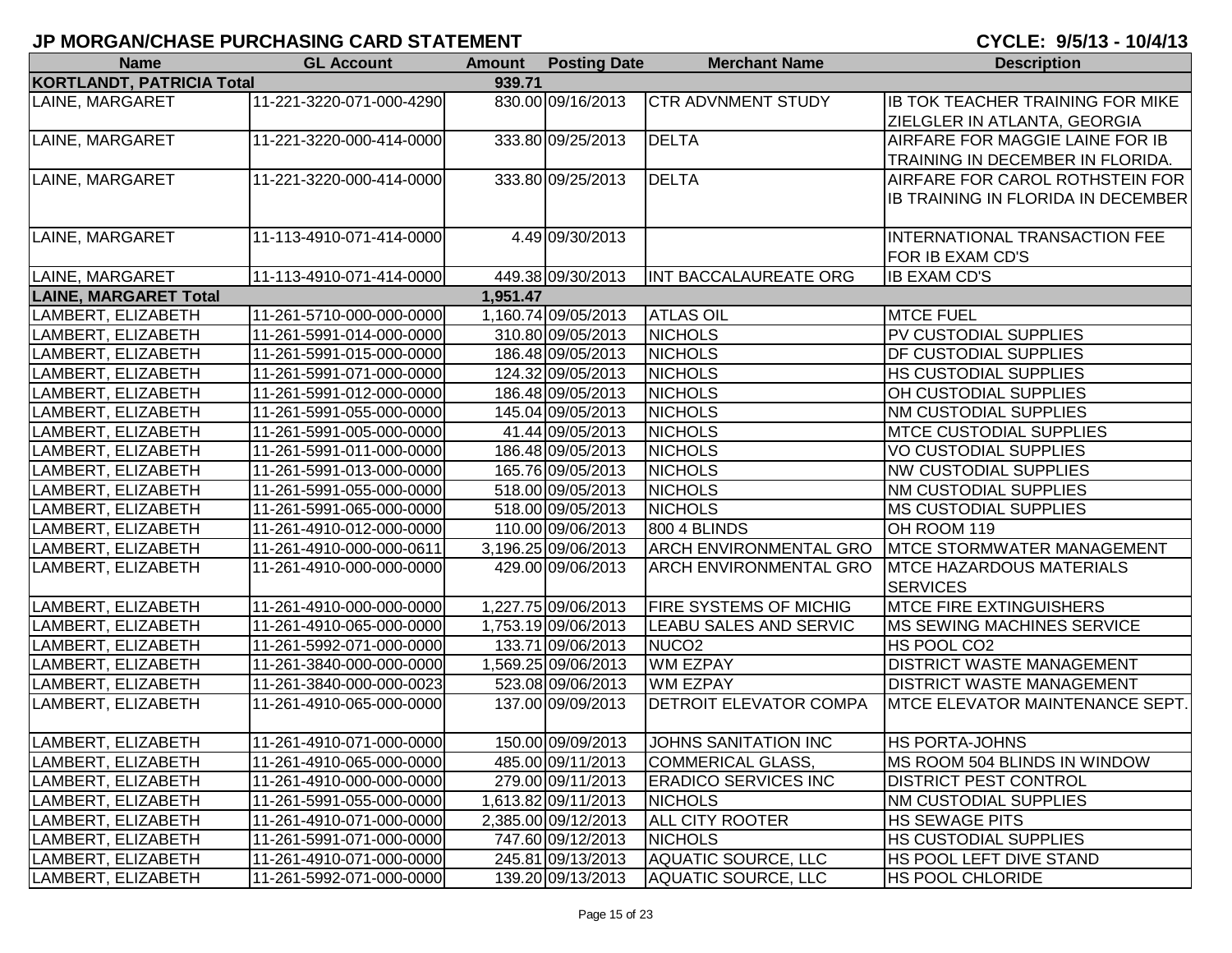| <b>Name</b>        | <b>GL Account</b>        | <b>Amount</b> Posting Date | <b>Merchant Name</b>              | <b>Description</b>                   |
|--------------------|--------------------------|----------------------------|-----------------------------------|--------------------------------------|
| LAMBERT, ELIZABETH | 11-261-5992-071-000-0000 | 59.16 09/13/2013           | <b>BEST PLUMBING SPECIALT</b>     | <b>HS CUSTODIAL CLOSET</b>           |
| LAMBERT, ELIZABETH | 11-261-5710-000-000-0000 | 1,107.71 09/16/2013        | <b>ATLAS OIL</b>                  | <b>MTCE FUEL</b>                     |
| LAMBERT, ELIZABETH | 11-261-5990-000-000-0000 | 81.68 09/16/2013           | CINTAS 721                        | <b>MTCE UNIFORMS</b>                 |
| LAMBERT, ELIZABETH | 11-261-5992-000-000-0000 | 76.94 09/18/2013           | <b>AIRGASS NORTH</b>              | <b>MTCE WELDING</b>                  |
| LAMBERT, ELIZABETH | 11-261-5992-065-000-0000 | 957.56 09/18/2013          | <b>MIDWEST AIR FILTER INC</b>     | <b>MS AIR FILTERS</b>                |
| LAMBERT, ELIZABETH | 11-261-5991-015-000-0000 | 124.32 09/19/2013          | <b>NICHOLS</b>                    | <b>DF CUSTODIAL SUPPLIES</b>         |
| LAMBERT, ELIZABETH | 11-261-5991-012-000-0000 | 124.32 09/19/2013          | <b>NICHOLS</b>                    | OH CUSTODIAL SUPPLIES                |
| LAMBERT, ELIZABETH | 11-261-5992-005-000-0000 | 62.16 09/19/2013           | <b>NICHOLS</b>                    | <b>MTCE CUSTODIAL SUPPLIES</b>       |
| LAMBERT, ELIZABETH | 11-261-5991-011-000-0000 | 124.32 09/19/2013          | <b>NICHOLS</b>                    | <b>VO CUSTODIAL SUPPLIES</b>         |
| LAMBERT, ELIZABETH | 11-261-5992-013-000-0000 | 145.04 09/19/2013          | <b>NICHOLS</b>                    | <b>NW CUSTODIAL SUPPLIES</b>         |
| LAMBERT, ELIZABETH | 11-261-5991-055-000-0000 | 207.20 09/19/2013          | <b>NICHOLS</b>                    | <b>NM CUSTODIAL SUPPLIES</b>         |
| LAMBERT, ELIZABETH | 11-261-5991-065-000-0000 | 207.20 09/19/2013          | <b>NICHOLS</b>                    | <b>MS CUSTODIAL SUPPLIES</b>         |
| LAMBERT, ELIZABETH | 11-261-5991-005-000-0000 | 111.88 09/20/2013          | <b>NICHOLS</b>                    | <b>IMTCE CUSTODIAL SUPPLIES</b>      |
| LAMBERT, ELIZABETH | 11-261-4910-065-000-0000 | 1,586.45 09/20/2013        | <b>THE TRANE COMPANY</b>          | <b>MS CHILLER</b>                    |
| LAMBERT, ELIZABETH | 11-261-5992-071-000-0000 | 147.50 09/23/2013          | <b>AQUATIC SOURCE, LLC</b>        | <b>HS POOL CHLORINE</b>              |
| LAMBERT, ELIZABETH | 11-261-5992-015-000-0000 | 214.76 09/23/2013          | <b>BEST PLUMBING SPECIALT</b>     | DF CARTRIDGE FOR SINK                |
| LAMBERT, ELIZABETH | 11-261-5992-000-000-0000 | 129.25 09/23/2013          | <b>BEST PLUMBING SPECIALT</b>     | <b>MTCE SINK SUPPLIES</b>            |
| LAMBERT, ELIZABETH | 11-261-5992-005-000-0000 | 188.71 09/23/2013          | CINTAS 721                        | <b>IMTCE UNIFORMS</b>                |
| LAMBERT, ELIZABETH | 11-261-5992-005-000-0000 | 148.91 09/23/2013          | CINTAS 721                        | <b>MTCE UNIFORMS</b>                 |
| LAMBERT, ELIZABETH | 11-261-5991-000-000-0000 | 280.00 09/23/2013          | <b>NICHOLS</b>                    | <b>CUSTODIAL PRO 6 VAC</b>           |
| LAMBERT, ELIZABETH | 11-261-5991-000-000-0000 | 3,491.40 09/23/2013        | <b>NICHOLS</b>                    | <b>MTCE CUSTODIAL SUPPLIES PRO 6</b> |
|                    |                          |                            |                                   | <b>VAC WITH TOOLS</b>                |
| LAMBERT, ELIZABETH | 11-266-4934-000-000-0000 | 10.00 09/24/2013           | <b>PROTECTION ONE ALARM</b>       | <b>ESB SECURITY SYSTEM</b>           |
| LAMBERT, ELIZABETH | 11-266-4934-000-000-0000 | 949.25 09/24/2013          | <b>PROTECTION ONE ALARM</b>       | <b>DISTRICT SECURITY SYSTEMS</b>     |
| LAMBERT, ELIZABETH | 11-261-4910-071-000-0000 | 408.50 09/25/2013          | <b>AMERICAN SPRINKLER</b>         | <b>HS EAST PRACTICE FIELD</b>        |
| LAMBERT, ELIZABETH | 11-261-5992-001-000-0000 | 28.93 09/26/2013           | <b>BEST PLUMBING SPECIALT</b>     | <b>ESB BOYS BATHROOM</b>             |
| LAMBERT, ELIZABETH | 11-261-5992-005-000-0000 | 310.23 09/26/2013          | <b>NXTEC PRODUCTS</b>             | <b>MTCE SHOP TOOLS</b>               |
| LAMBERT, ELIZABETH | 11-261-4910-010-000-0000 | 116.23 09/26/2013          | <b>QUALITY FIRST AID &amp; SA</b> | TRANS FIRST AID SUPPLIES             |
| LAMBERT, ELIZABETH | 11-261-4910-005-000-0000 | 96.18 09/26/2013           | <b>QUALITY FIRST AID &amp; SA</b> | <b>MTCE FIRST AID SUPPLIES</b>       |
| LAMBERT, ELIZABETH | 11-261-5710-000-000-0000 | 1,237.87 09/30/2013        | <b>ATLAS OIL</b>                  | <b>MTCE FUEL</b>                     |
| LAMBERT, ELIZABETH | 11-261-3840-000-000-0000 | 986.48 09/30/2013          | WM EZPAY                          | <b>DISTRICT WASTE REMOVAL</b>        |
| LAMBERT, ELIZABETH | 11-261-3840-000-000-0023 | 328.83 09/30/2013          | <b>WM EZPAY</b>                   | <b>DISTRICT WASTE REMOVAL</b>        |
| LAMBERT, ELIZABETH | 11-261-4910-071-000-0000 | 2,043.56 10/01/2013        | <b>AQUATIC SOURCE, LLC</b>        | <b>HS POOL VALVE &amp; VIBRATOR</b>  |
|                    |                          |                            |                                   | DAMPNER PUMP #1                      |
| LAMBERT, ELIZABETH | 11-261-5992-071-000-0000 | 53.42 10/01/2013           | AQUATIC SOURCE, LLC               | <b>HS POOL CHEMICALS</b>             |
| LAMBERT, ELIZABETH | 11-261-5992-065-000-0000 | 292.39 10/02/2013          | <b>BEST PLUMBING SPECIALT</b>     | <b>MS LAB ROOM SINKS</b>             |
| LAMBERT, ELIZABETH | 11-261-4910-055-000-0000 | 330.00 10/03/2013          | 800 4 BLINDS                      | NM5 OFFICE MINI BLINDS               |
| LAMBERT, ELIZABETH | 11-261-5991-014-000-0000 | 467.93 10/03/2013          | <b>NICHOLS</b>                    | PV CUSTODIAL SUPPLIES                |
| LAMBERT, ELIZABETH | 11-261-5991-015-000-0000 | 160.88 10/03/2013          | <b>NICHOLS</b>                    | <b>DF CUSTODIAL SUPPLIES</b>         |
| LAMBERT, ELIZABETH | 11-261-5991-055-000-0000 | 2,219.77 10/03/2013        | <b>NICHOLS</b>                    | <b>INM CUSTODIAL SUPPLIES</b>        |
| LAMBERT, ELIZABETH | 11-261-5991-071-000-0000 | 3,066.06 10/03/2013        | <b>NICHOLS</b>                    | <b>HS CUSTODIAL SUPPLIES</b>         |
| LAMBERT, ELIZABETH | 11-261-5991-011-000-0000 | 188.56 10/03/2013          | <b>NICHOLS</b>                    | <b>VO CUSTODIAL SUPPLIES</b>         |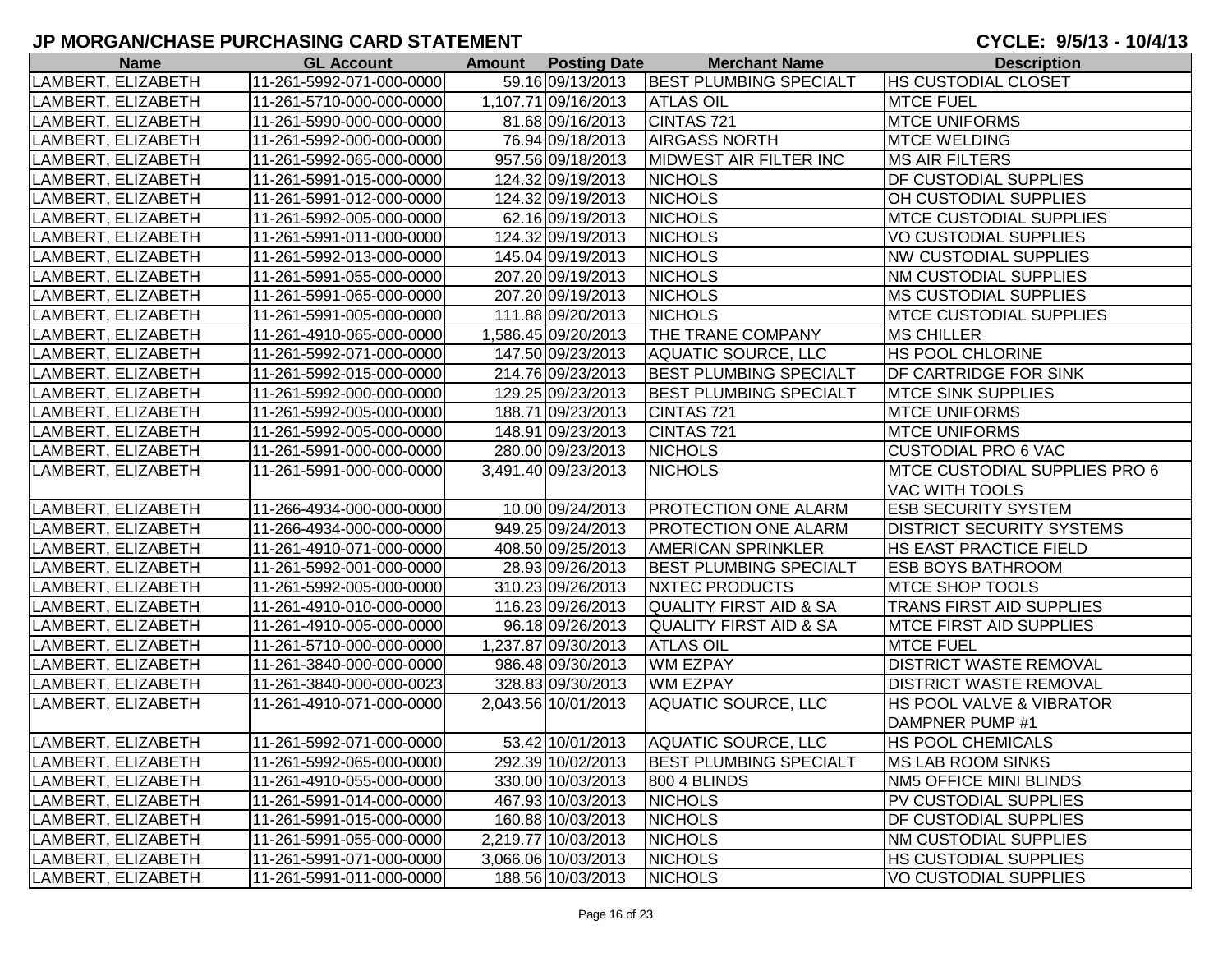| <b>Name</b>                     | <b>GL Account</b>        |           | <b>Amount Posting Date</b> | <b>Merchant Name</b>               | <b>Description</b>                  |
|---------------------------------|--------------------------|-----------|----------------------------|------------------------------------|-------------------------------------|
| LAMBERT, ELIZABETH              | 11-261-5991-012-000-0000 |           | 218.98 10/03/2013          | <b>NICHOLS</b>                     | OH CUSTODIAL SUPPLIES               |
| LAMBERT, ELIZABETH              | 11-261-5991-013-000-0000 |           | 386.60 10/03/2013          | <b>NICHOLS</b>                     | <b>NW CUSTODIAL SUPPLIES</b>        |
| LAMBERT, ELIZABETH              | 11-261-5991-065-000-0000 |           | 2,683.10 10/03/2013        | <b>NICHOLS</b>                     | <b>MS CUSTODIAL SUPPLIES</b>        |
| LAMBERT, ELIZABETH              | 11-261-4910-001-000-0000 |           | 315.00 10/04/2013          | <b>ALL CITY ROOTER</b>             | <b>ESB PIT FLOAT</b>                |
| LAMBERT, ELIZABETH              | 11-261-5992-000-000-0000 |           | 34.56 10/04/2013           | <b>BEST PLUMBING SPECIALT</b>      | <b>IMTCE STOCK SHOWER PARTS</b>     |
| <b>LAMBERT, ELIZABETH Total</b> |                          | 45,177.98 |                            |                                    |                                     |
| LANEY, CHRISTOPHER              | 62-431-6247-065-000-0000 |           | 75.66 09/10/2013           | THE HOME DEPOT 2710                | <b>SUPPLIES</b>                     |
| LANEY, CHRISTOPHER              | 62-431-6247-065-000-0000 |           | 34.40 09/13/2013           | THE HOME DEPOT 2710                | <b>SUPPLIES</b>                     |
| LANEY, CHRISTOPHER              | 62-431-6247-065-000-0000 |           | 124.18 10/01/2013          | THE HOME DEPOT 2710                | <b>SUPPLIES</b>                     |
| LANEY, CHRISTOPHER              | 62-431-6247-065-000-0000 |           | 116.49 10/04/2013          | THE HOME DEPOT 2737                | <b>SUPPLIES</b>                     |
| <b>LANEY, CHRISTOPHER Total</b> |                          | 350.73    |                            |                                    |                                     |
| LUDWIG, CORINA                  | 11-112-5110-065-041-0000 |           | 220.03 09/09/2013          | KROGER #632                        | FOOD                                |
| LUDWIG, CORINA                  | 11-112-5110-065-041-0000 |           | 132.03 09/16/2013          | Q <sub>01</sub><br>MEIJER INC #122 | <b>FOOD</b>                         |
| LUDWIG, CORINA                  | 11-112-5110-065-041-0000 |           | 39.11 09/23/2013           | MEIJER INC #122<br>Q <sub>01</sub> | <b>FOOD</b>                         |
| LUDWIG, CORINA                  | 62-431-6249-065-000-0000 |           | 29.93 10/03/2013           | JOANN ETC #1933                    | <b>SEWING SUPPLIES</b>              |
| <b>LUDWIG, CORINA Total</b>     |                          | 421.10    |                            |                                    |                                     |
| LUMLEY, SHERYL                  | 62-431-6301-033-000-0000 |           | 46.52 10/03/2013           | SAMSCLUB #6657                     | <b>FOOD FOR STUDENTS</b>            |
| LUMLEY, SHERYL                  | 62-431-6301-033-000-0000 |           | 7.58 10/04/2013            | GFS MKTPLC #0174                   | <b>FOOD FOR STUDENTS</b>            |
| LUMLEY, SHERYL                  | 62-431-6301-033-000-0000 |           | 47.68 10/04/2013           | GFS MKTPLC #0174                   | <b>FOOD FOR STUDENTS</b>            |
| <b>LUMLEY, SHERYL Total</b>     |                          | 101.78    |                            |                                    |                                     |
| MATTHEWS, STEVEN                | 11-232-3220-000-000-0000 |           | 479.33 09/30/2013          | <b>GRAND TRAV RESORT &amp; SP</b>  | <b>MASA HOTEL</b>                   |
| <b>MATTHEWS, STEVEN Total</b>   |                          | 479.33    |                            |                                    |                                     |
| MCKAIG, HEATHER                 | 62-431-6146-071-000-0000 |           | 49.53 09/09/2013           | <b>DRAMATISTS PLAY SERVIC</b>      | <b>SCRIPTS</b>                      |
| MCKAIG, HEATHER                 | 62-431-6146-071-000-0000 |           | 510.20 09/12/2013          | <b>DRAMATISTS PLAY SERVIC</b>      | <b>SCRIPTS</b>                      |
| MCKAIG, HEATHER                 | 62-431-6194-071-000-0000 |           | 39.99 09/27/2013           | <b>STAPLES</b><br>00107730         | <b>ID BADGE HOLDERS</b>             |
| <b>MCKAIG, HEATHER Total</b>    |                          | 599.72    |                            |                                    |                                     |
| MILLER, HELEN                   | 62-431-6176-071-000-0000 |           | 19.72 09/05/2013           | THE HOME DEPOT 2737                | <b>DUCT TAPE &amp; DEORDERIZER</b>  |
| MILLER, HELEN                   | 11-241-5910-071-000-0000 |           | 97.61 09/06/2013           | STAPLS7105223133000001             | PENS FOR ADMINISTRATORS             |
| MILLER, HELEN                   | 62-431-6275-071-000-0000 |           | 50.00 09/09/2013           | <b>LIBRARY PUB</b>                 | THANK YOU GIFT/WEEKLY HS STAFF      |
|                                 |                          |           |                            |                                    | <b>NEWSLETTER EDITOR</b>            |
| MILLER, HELEN                   | 11-113-5110-071-045-0000 |           | 41.74 09/09/2013           | STAPLS7105442339000001             | <b>CLASSROOM SUPPLIES/POHLONSKI</b> |
| MILLER, HELEN                   | 11-113-5210-071-099-0000 |           | 21.94 09/10/2013           | AMAZON.COM                         | <b>DANCE TEXTBOOK</b>               |
| MILLER, HELEN                   | 62-431-6275-071-000-0000 |           | 50.00 09/11/2013           | AM CANCER SOC CANCER O             | DONATION IN LIEU OF                 |
|                                 |                          |           |                            |                                    | <b>FLOWERS/BRENT POHLONSKI'S</b>    |
|                                 |                          |           |                            |                                    | <b>MOTHER</b>                       |
| MILLER, HELEN                   | 11-241-3220-071-000-0000 |           | 250.00 09/11/2013          | <b>OAKLAND SCHOOLS-RC INT</b>      | <b>PRINCIPAL'S LEADERSHIP</b>       |
|                                 |                          |           |                            |                                    | CONFERENCE/CARTER                   |
| MILLER, HELEN                   | 11-241-3220-071-000-0000 |           | 105.00 09/11/2013          | OAKLAND SCHOOLS-RC INT             | <b>PRINCIPALS NETWORK</b>           |
|                                 |                          |           |                            |                                    | CONFERENCE/CARTER                   |
| MILLER, HELEN                   | 11-113-5210-071-099-0000 |           | 43.99 09/12/2013           | <b>AMAZON MKTPLACE PMTS</b>        | <b>TEXTBOOK/DANCE CLASS</b>         |
| MILLER, HELEN                   | 62-431-6186-071-000-0000 |           | 275.36 09/12/2013          | <b>MATTRESS USA INC</b>            | LIFE SIZE SUPERHERO'S FOR           |
|                                 |                          |           |                            |                                    | HOMECOMING DECO'S                   |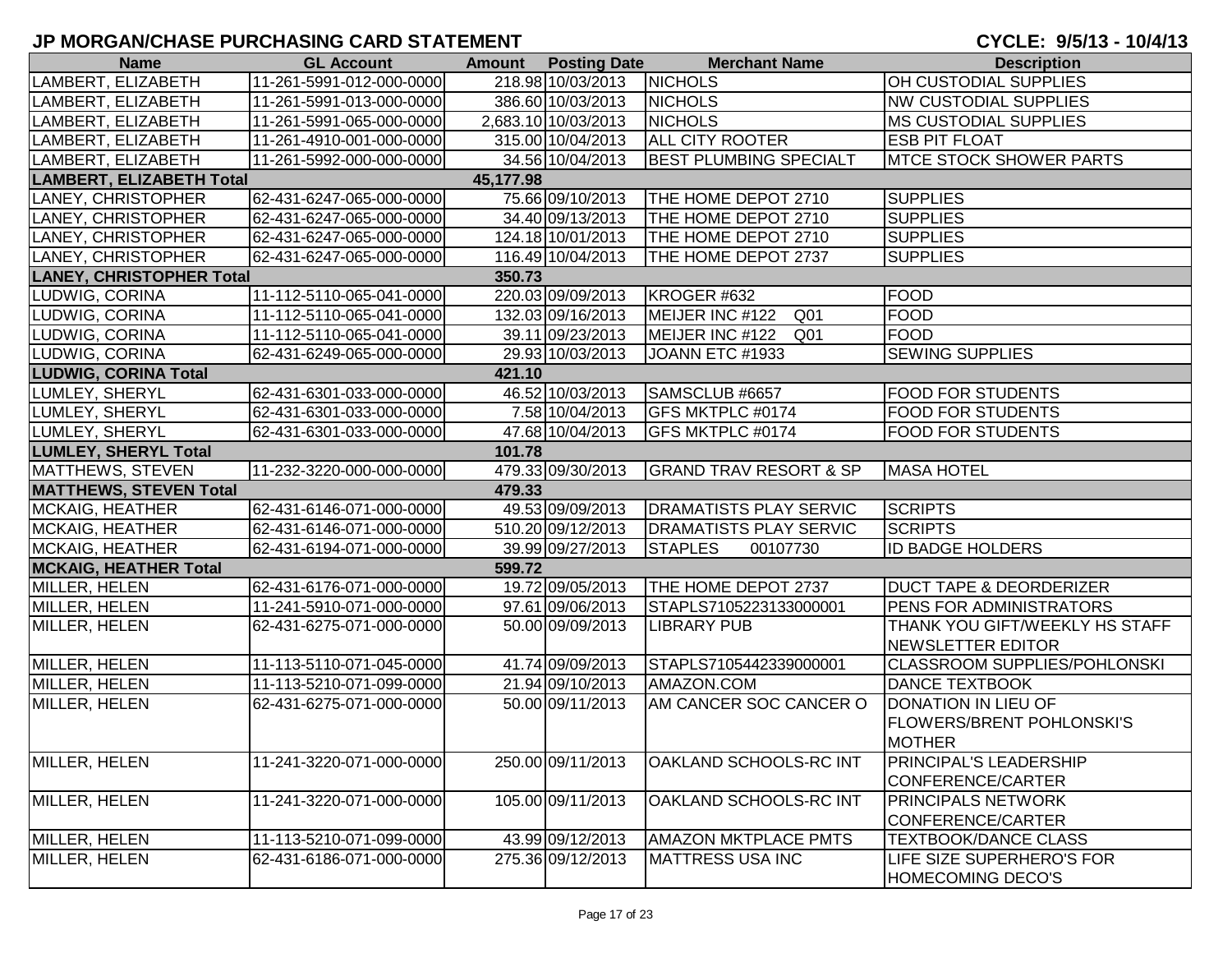| <b>Name</b>          | <b>GL Account</b>        | <b>Amount</b> Posting Date | <b>Merchant Name</b>         | <b>Description</b>                    |
|----------------------|--------------------------|----------------------------|------------------------------|---------------------------------------|
| MILLER, HELEN        | 62-431-6770-071-000-0000 | 431.00 09/12/2013          | <b>PIZZA MARVELOUS</b>       | <b>NEW STUDENT LUNCH</b>              |
| MILLER, HELEN        | 62-431-6275-071-000-0000 | 230.00 09/13/2013          | MCDONALD'S M4952 OF          | <b>GIFT CARDS FOR REGISTRATION</b>    |
|                      |                          |                            |                              | <b>BOOK RUNNERS</b>                   |
| <b>MILLER, HELEN</b> | 11-113-5110-071-020-0000 | 3.99 09/13/2013            | <b>STAPLES</b><br>00115659   | <b>BATTERY</b>                        |
| MILLER, HELEN        | 11-113-5110-071-045-0000 | 84.00 09/16/2013           | STAPLS7105690233000001       | <b>SUPPLIES FOR MATH</b>              |
|                      |                          |                            |                              | <b>DEPT/DINKELMANN</b>                |
| MILLER, HELEN        | 11-113-5110-071-045-0000 | 44.00 09/16/2013           | STAPLS7105690233000002       | <b>SUPPLIES FOR MATH</b>              |
|                      |                          |                            |                              | <b>DEPT/DINKELMANN</b>                |
| MILLER, HELEN        | 11-113-5110-071-020-0000 | 4.98 09/16/2013            | THE HOME DEPOT 2737          | <b>BATTERIES</b>                      |
| MILLER, HELEN        | 11-113-5110-071-010-0000 | 1,044.62 09/17/2013        | SSI*SCHOOL SPECIALTY         | <b>ART SUPPLIES</b>                   |
| MILLER, HELEN        | 11-113-3220-071-000-0000 | 250.00 09/18/2013          | NCTE - MOTO                  | NAT'L COUNCIL ENGLISH TEACHER         |
|                      |                          |                            |                              | <b>CONF/KIDLE</b>                     |
| MILLER, HELEN        | 11-113-3220-071-000-0000 | 250.00 09/18/2013          | NCTE - MOTO                  | NAT'L COUNCIL ENGLISH TEACHER         |
|                      |                          |                            |                              | <b>CONF/MAGUIRE</b>                   |
| MILLER, HELEN        | 62-431-6209-071-000-0000 | 287.00 09/19/2013          | <b>AMAZON MKTPLACE PMTS</b>  | HOMECOMING SUPERHERO CLARK            |
|                      |                          |                            |                              | <b>KENT GLASSES</b>                   |
| MILLER, HELEN        | 11-221-3220-071-000-4290 | 20.27 09/19/2013           | STAPLS7105956656000001       | <b>SUPPLIES FOR CAREER RESOURCES</b>  |
|                      |                          |                            |                              |                                       |
| MILLER, HELEN        | 11-127-6421-071-015-3440 | -12.50 09/23/2013          | MAG*MAGAZINES.COM            | <b>MARKETING CLASS MAGAZINES</b>      |
|                      |                          |                            |                              | <b>CREDIT</b>                         |
| MILLER, HELEN        | 62-431-6209-071-000-0000 | 188.13 09/23/2013          | <b>STU*SPIRITLINE</b>        | <b>HOMECOMING SUPER HERO SUPPLIES</b> |
|                      |                          |                            |                              |                                       |
| MILLER, HELEN        | 11-282-3430-071-414-0000 | 12.54 09/23/2013           | THE UPS STORE 0582           | <b>IB POSTAGE</b>                     |
| MILLER, HELEN        | 11-113-5110-071-065-0000 | 83.25 09/24/2013           | <b>FLINN SCIENTIFIC, I</b>   | CLASSROOM LAB SUPPLIES/ADER           |
| MILLER, HELEN        | 62-431-6275-071-000-0000 | 14.78 09/24/2013           | MEIJER INC #122<br>Q01       | <b>REFRESHMENTS STAFF MTG/POP</b>     |
| MILLER, HELEN        | 62-431-6210-071-000-0000 | 142.70 09/24/2013          | <b>STU*SPIRITLINE</b>        | HOMECOMING PROPS FOR CLASS OF         |
|                      |                          |                            |                              | 2016                                  |
| MILLER, HELEN        | 62-431-6186-071-000-0000 | 297.85 09/25/2013          | <b>TLF THE FLOWER ALLEY</b>  | HOMECOMING COURT FLOWERS              |
| MILLER, HELEN        | 62-431-6275-071-000-0000 | 77.94 09/26/2013           | MEIJER INC #122 Q01          | STAFF MTG/ PAY IT FORWARD PRIZES      |
|                      |                          |                            |                              |                                       |
| MILLER, HELEN        | 11-241-5910-071-000-0000 | 178.00 09/26/2013          | STAPLS7106245275000001       | <b>OFFICE SUPPLIES</b>                |
| MILLER, HELEN        | 11-113-5210-071-099-0000 | 30.54 09/27/2013           | ABEBOOKS.COM                 | <b>TEXTBOOK/DANCE</b>                 |
| MILLER, HELEN        | 11-113-5210-071-099-0000 | 38.90 09/27/2013           | ABEBOOKS.COM                 | TEXTBOOK/DANCE                        |
| MILLER, HELEN        | 11-113-5210-071-099-0000 | 31.05 09/27/2013           | ABEBOOKS.COM                 | <b>TEXTBOOK/DANCE</b>                 |
| MILLER, HELEN        | 11-113-5210-071-099-0000 | 39.90 09/27/2013           | ABEBOOKS.COM                 | <b>TEXTBOOK/DANCE</b>                 |
| MILLER, HELEN        | 11-113-5210-071-099-0000 | 32.08 09/27/2013           | <b>PAYPAL *TEXTBOOKSNO</b>   | <b>TEXTBOOK/DANCE</b>                 |
| MILLER, HELEN        | 11-113-5210-071-099-0000 | 37.30 09/27/2013           | <b>TEXTBOOKS.COM</b>         | <b>TEXTBOOK/DANCE</b>                 |
| MILLER, HELEN        | 11-113-5210-071-099-0000 | -30.54 09/30/2013          | ABEBOOKS.COM                 | <b>TEXBOOK/DANCE CREDIT</b>           |
| MILLER, HELEN        | 11-113-5210-071-099-0000 | 35.95 09/30/2013           | <b>BKS*BIBLIO BOOK ORDER</b> | <b>DANCE TEXTBOOK</b>                 |
| MILLER, HELEN        | 11-113-5210-071-099-0000 | -40.72 09/30/2013          | <b>EBAYS HALF.COM</b>        | DANCE TEXTBOOK CREDIT                 |
| MILLER, HELEN        | 11-113-5210-071-099-0000 | 158.43 09/30/2013          | <b>EBAYS HALF.COM</b>        | <b>TEXTBOOKS/DANCE</b>                |
| MILLER, HELEN        | 11-113-5110-071-020-0000 | 654.60 09/30/2013          | L B OFFICE SUPPLIERS I       | TONER FOR PRINTERS                    |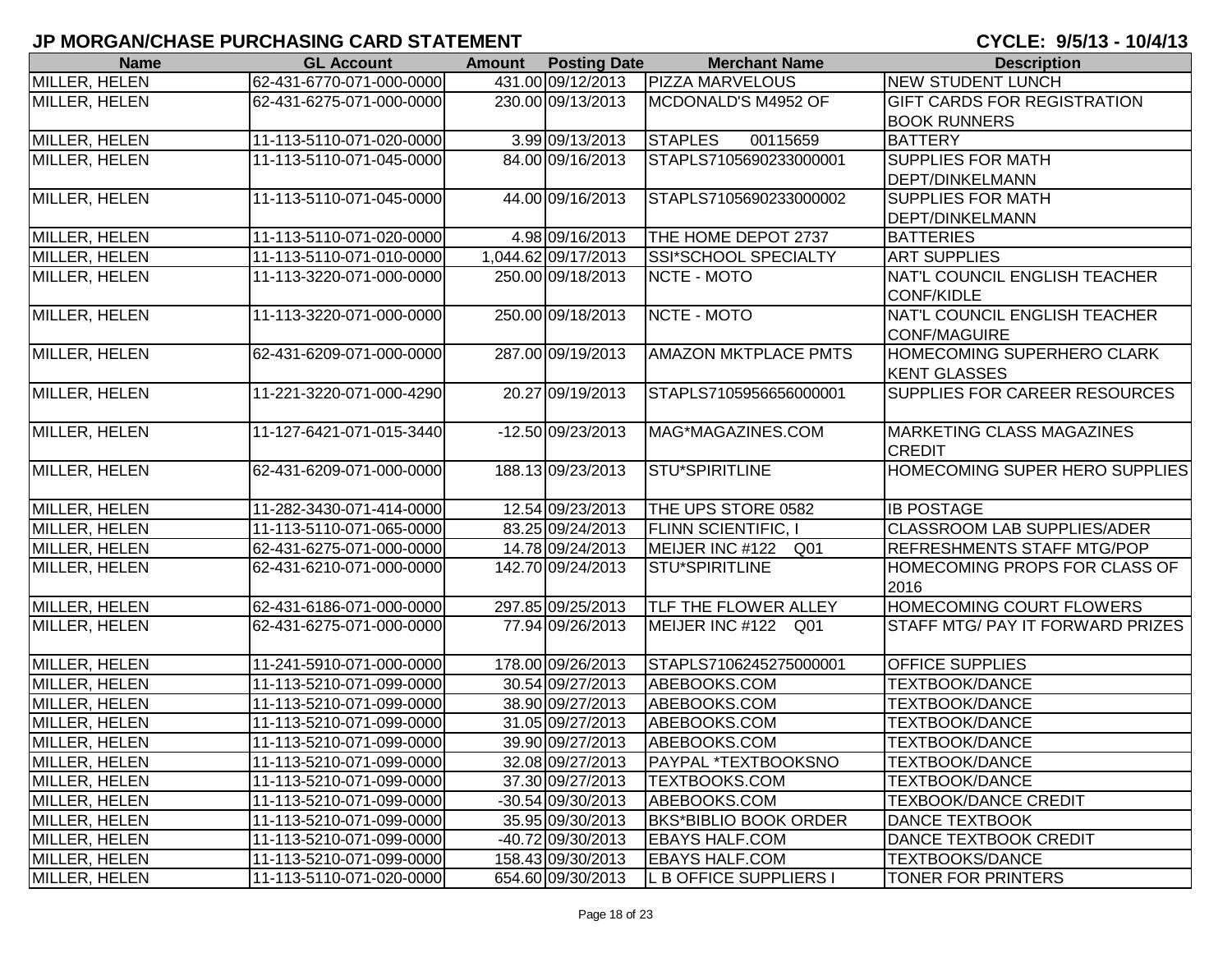| <b>Name</b>                   | <b>GL Account</b>        |          | <b>Amount</b> Posting Date | <b>Merchant Name</b>              | <b>Description</b>                 |
|-------------------------------|--------------------------|----------|----------------------------|-----------------------------------|------------------------------------|
| MILLER, HELEN                 | 62-431-6275-071-000-0000 |          | 27.52 09/30/2013           | MEIJER INC #122<br>Q01            | REFRESHMENTS/COFFEE                |
| MILLER, HELEN                 | 62-431-6176-071-000-0000 |          | 276.99 09/30/2013          | SCHOOLLABELS.COM                  | <b>VISITOR LABELS</b>              |
| MILLER, HELEN                 | 11-113-5210-071-099-0000 |          | $-38.48$ 10/01/2013        | <b>EBAYS HALF.COM</b>             | DANCE TEXTBOOK CREDIT              |
| MILLER, HELEN                 | 11-113-5210-071-099-0000 |          | -40.74 10/01/2013          | <b>EBAYS HALF.COM</b>             | DANCE TEXTBOOK CREDIT              |
| MILLER, HELEN                 | 62-431-6275-071-000-0000 |          | 53.85 10/01/2013           | GFS MKTPLC #0174                  | <b>REFRESHMENTS FOR ST MTGS</b>    |
| MILLER, HELEN                 | 11-221-3220-071-000-4290 |          | 900.00 10/02/2013          | <b>PAYPAL *CDFTRAINER</b>         | <b>CAREER DEV TRAINING</b>         |
| MILLER, HELEN                 | 11-113-5110-071-099-0000 |          | 271.08 10/03/2013          | SSI*SCHOOL SPECIALTY              | KILN REPLACEMENT PARTS             |
| MILLER, HELEN                 | 62-431-6105-071-000-0000 |          | 74.34 10/03/2013           | STAPLS7106654152000001            | <b>SCISSORS FOR AP</b>             |
| MILLER, HELEN                 | 62-431-6176-071-000-0000 |          | 305.00 10/03/2013          | <b>TEAM SPORTS</b>                | <b>CLOTHING FOR HALL MONITORS</b>  |
| MILLER, HELEN                 | 11-113-5110-071-020-0000 |          | 206.60 10/04/2013          | L B OFFICE SUPPLIERS I            | <b>TONER FOR PRINTERS</b>          |
| MILLER, HELEN                 | 11-241-5990-071-000-0000 |          | 52.00 10/04/2013           | <b>O&amp;E NEWSPAPER</b>          | <b>PRINCIPAL COPY OF NOVI NEWS</b> |
| <b>MILLER, HELEN Total</b>    |                          | 7,663.56 |                            |                                   |                                    |
| MITCHELL, DONALD              | 62-431-6191-071-000-0000 |          | 63.90 09/09/2013           | RADIOSHACK COR00163634            | <b>ADAPTERS FOR FOOTBALL VIDEO</b> |
|                               |                          |          |                            |                                   | <b>SYSTEM</b>                      |
| <b>MITCHELL, DONALD Total</b> |                          | 63.90    |                            |                                   |                                    |
| <b>NESMITH, RUSSEL</b>        | 11-261-5992-065-000-0000 |          | 6.24 09/05/2013            | THE HOME DEPOT 2737               | <b>MS TOILET</b>                   |
| <b>NESMITH, RUSSEL</b>        | 11-261-3220-000-000-0000 |          | 625.00 09/10/2013          | <b>MICHIGAN RECREATION &amp;</b>  | <b>CLASS FOR CERT. PLAYGROUND</b>  |
|                               |                          |          |                            |                                   | SAFETY INSPECTOR, FEB 2014         |
| NESMITH, RUSSEL               | 11-261-5992-065-000-0000 |          | 59.53 09/11/2013           | <b>ROBERT BROOKE &amp; ASSOCI</b> | <b>IMS BATHROOM STALLS</b>         |
| NESMITH, RUSSEL               | 11-261-5992-060-000-0000 |          | 9.45 09/16/2013            | THE HOME DEPOT 2737               | <b>ITC BOYS BATHROOM</b>           |
| NESMITH, RUSSEL               | 11-261-5992-055-000-0000 |          | 25.52 09/16/2013           | THE HOME DEPOT 2737               | NM5 VALVE                          |
| NESMITH, RUSSEL               | 11-261-5992-000-000-0000 |          | 21.48 09/26/2013           | THE HOME DEPOT 2737               | HS BOYS BATHROOM 191               |
| <b>NESMITH, RUSSEL Total</b>  |                          | 747.22   |                            |                                   |                                    |
| NOWICKI, MATTHEW              | 11-271-4910-000-000-0000 |          | 402.43 09/05/2013          | HAROLDS FRAME SHOP INC            | #11 SPRINGS                        |
| NOWICKI, MATTHEW              | 11-271-5730-000-000-0000 |          | 45.26 09/20/2013           | NOVI AUTO PARTS AND HA            | <b>EXHAUST PARTS</b>               |
| NOWICKI, MATTHEW              | 11-271-4910-000-000-0000 |          | 905.64 10/02/2013          | HAROLDS FRAME SHOP INC            | #24 SPRINGS - ALIGN                |
| NOWICKI, MATTHEW              | 11-271-5730-000-000-0000 |          | 25.72 10/02/2013           | NOVI AUTO PARTS AND HA            | <b>PARTS/SUPPLIES</b>              |
| <b>NOWICKI, MATTHEW Total</b> |                          | 1,379.05 |                            |                                   |                                    |
| OCONNOR, GAIL                 | 11-118-3220-000-951-0000 |          | 336.00 09/06/2013          | <b>APPELBAUM TRAINING INS</b>     | <b>TRAINING</b>                    |
| OCONNOR, GAIL                 | 11-351-3220-000-953-0000 |          | 360.00 09/06/2013          | <b>APPELBAUM TRAINING INS</b>     | <b>WORKSHOP TRAINING</b>           |
| OCONNOR, GAIL                 | 11-351-5110-000-953-0000 |          | 60.57 09/06/2013           | MEIJER INC #122 Q01               | <b>TEACHING SUPPLIES</b>           |
| OCONNOR, GAIL                 | 11-118-5110-000-951-0000 |          | 92.36 09/06/2013           | MEIJER INC #122 Q01               | <b>TEACHING SUPPLIES</b>           |
| OCONNOR, GAIL                 | 11-118-5110-000-951-0000 |          | 250.70 09/09/2013          | STAPLS7105023822000001            | <b>TEACHING SUPPLIES</b>           |
| OCONNOR, GAIL                 | 11-118-5110-000-951-0000 |          | 79.60 09/09/2013           | STAPLS7105023822000002            | <b>TEACHING AND TESTING</b>        |
| <b>OCONNOR, GAIL</b>          | 11-118-5110-000-951-0000 |          | 25.47 09/09/2013           | STAPLS7105023822000003            | <b>TEACHING AND TESTING</b>        |
| <b>OCONNOR, GAIL</b>          | 11-118-5110-000-951-0000 |          | 3.11 09/09/2013            | STAPLS7105023822000007            | <b>TEACHING AND TESTING</b>        |
| <b>OCONNOR, GAIL</b>          | 11-118-5110-000-952-0000 |          | 208.48 09/16/2013          | STAPLS7105664403000001            | <b>TEACHING &amp; TEST</b>         |
| <b>OCONNOR, GAIL</b>          | 11-351-5110-000-953-0000 |          | 31.54 09/16/2013           | STAPLS7105664403000002            | <b>TEACHING &amp; TESTING</b>      |
| <b>OCONNOR, GAIL</b>          | 11-118-5110-000-951-0000 |          | 112.23 09/18/2013          | <b>SSI*SCHOOL SPECIALTY</b>       | <b>TEACHING &amp; TESTING</b>      |
| OCONNOR, GAIL                 | 11-351-5110-000-953-0000 |          | 27.46 09/19/2013           | MEIJER INC #122 Q01               | <b>TEACHING &amp; TESTING</b>      |
| <b>OCONNOR, GAIL</b>          | 11-118-5110-000-951-0000 |          | 8.98 09/19/2013            | STAPLS7105023822000004            | <b>TEACHING &amp; TESTING</b>      |
| <b>OCONNOR, GAIL</b>          | 11-118-5110-000-951-0000 |          | 8.40 09/19/2013            | STAPLS7105023822000005            | <b>TEACHING AND TESTING</b>        |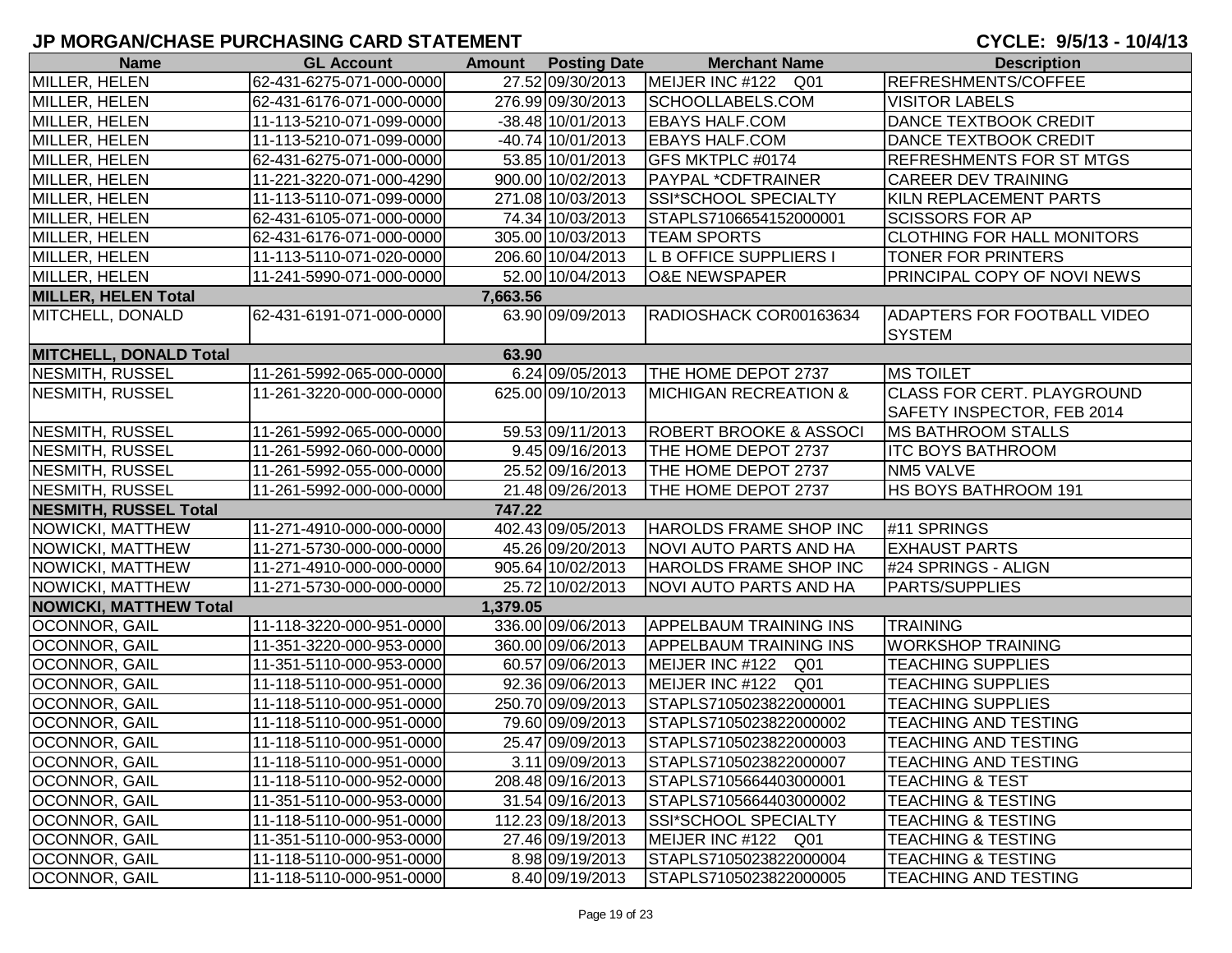| <b>Name</b>                    | <b>GL Account</b>        | <b>Amount</b> | <b>Posting Date</b> | <b>Merchant Name</b>          | <b>Description</b>                                                                                                     |
|--------------------------------|--------------------------|---------------|---------------------|-------------------------------|------------------------------------------------------------------------------------------------------------------------|
| OCONNOR, GAIL                  | 11-118-5110-000-951-0000 |               | 7.49 09/19/2013     | STAPLS7105023822000006        | <b>TEACHING &amp; TESTING</b>                                                                                          |
| OCONNOR, GAIL                  | 11-118-5110-000-951-0000 |               | 150.60 09/19/2013   | STAPLS7105935122000001        | <b>TEACHING SUPPLIES</b>                                                                                               |
| OCONNOR, GAIL                  | 11-118-5110-000-951-0000 |               | 146.19 09/19/2013   | STAPLS7105935122000002        | <b>TEACHING SUPPLIES</b>                                                                                               |
| OCONNOR, GAIL                  | 11-118-5110-000-951-0000 |               | 21.42 09/20/2013    | STAPLS7105935122000005        | <b>TEACHING &amp; TESTING</b>                                                                                          |
| OCONNOR, GAIL                  | 11-351-5110-000-953-0000 |               | 34.75 09/23/2013    | <b>ACP DIRECT</b>             | <b>TEACHING SUPPLIES SC</b>                                                                                            |
| OCONNOR, GAIL                  | 11-118-5110-000-952-0000 |               | 113.54 09/23/2013   | MEIJER INC #122 Q01           | <b>TEACHING &amp; TESTING</b>                                                                                          |
| OCONNOR, GAIL                  | 11-118-5110-000-952-0000 |               | 603.38 09/24/2013   | SSI*SCHOOL SPECIALTY          | <b>TEACHING</b>                                                                                                        |
| OCONNOR, GAIL                  | 11-118-5110-000-951-0000 |               | 21.92 09/25/2013    | STAPLS7105935122000003        | <b>TEACHING SUPPLIES</b>                                                                                               |
| <b>OCONNOR, GAIL</b>           | 11-118-5110-000-951-0000 |               | 37.52 09/25/2013    | STAPLS7105935122000004        | <b>TEACHING SUPPLIES</b>                                                                                               |
| OCONNOR, GAIL                  | 11-118-5110-000-952-0000 |               | 38.54 09/27/2013    | STAPLS7106298819000001        | <b>TEACHING &amp; TESTING</b>                                                                                          |
| OCONNOR, GAIL                  | 11-351-5110-000-953-0000 |               | 16.55 10/03/2013    | STAPLS7106495687000001        | <b>TEACHING SUPPLIES</b>                                                                                               |
| OCONNOR, GAIL                  | 11-351-5110-000-953-0000 |               | 12.04 10/03/2013    | STAPLS7106495687000002        | <b>TEACHING SUPPLIES</b>                                                                                               |
| <b>OCONNOR, GAIL</b>           | 11-118-5110-000-952-0000 |               | 1.69 10/04/2013     | STAPLS7106298819000002        | <b>TEACHING AND TESTING</b>                                                                                            |
| <b>OCONNOR, GAIL Total</b>     |                          | 2,810.53      |                     |                               |                                                                                                                        |
| QUITIQUIT, PAMELA              | 11-241-7410-012-000-0000 |               | 180.00 09/06/2013   | OAKLAND SCHOOLS-RC INT        | <b>PROFESSIONAL STAFF DEVELOPMENT</b>                                                                                  |
| QUITIQUIT, PAMELA              | 11-111-5210-012-099-0000 |               | 98.40 09/19/2013    | 000000072100054               | <b>MAGNETS FOR DATA WALL</b>                                                                                           |
| <b>QUITIQUIT, PAMELA</b>       | 11-222-5990-012-000-0000 |               | 9.00 09/20/2013     | ACO-HARDWARE #0087            | TAPE FOR HALLWAY CARPET                                                                                                |
| QUITIQUIT, PAMELA              | 11-111-5110-012-025-0000 |               | 40.10 10/03/2013    | STAPLS7106653007000001        | <b>CLASSROOM SUPPLIES</b>                                                                                              |
| <b>QUITIQUIT, PAMELA Total</b> |                          | 327.50        |                     |                               |                                                                                                                        |
| <b>REICHLEY, CARRIE</b>        | 11-111-5110-015-099-0000 |               | 168.60 09/06/2013   | <b>WAYFAIR*WAYFAIR SUPPLY</b> | 10-WALL CALENDARS                                                                                                      |
| REICHLEY, CARRIE               | 11-111-5110-015-099-0000 |               | 369.00 09/09/2013   | STAPLS7105343518000001        | 100-1" WHITE BINDERS FOR LEADER IN<br><b>ME</b>                                                                        |
| <b>REICHLEY, CARRIE</b>        | 11-111-5110-015-060-0000 |               | 385.17 09/12/2013   | <b>CURRIC ASSOC*BOOKS</b>     | <b>QUICK BOOKS FOR EVERYDAY</b><br><b>WRITER &amp; BEGINNING WRITERS (210)</b><br>COPIES)                              |
| <b>REICHLEY, CARRIE</b>        | 62-431-6275-015-000-0000 |               | 980.00 09/16/2013   | FCC*FRANKLINCVYSEMINAR        | KELLIE LACH, AMY SEAVER, HEATHER<br><b>MERTE, AND KARI KRACHT</b><br><b>ATTENDING LEADER IN ME</b><br><b>SYMPOSIUM</b> |
| <b>REICHLEY, CARRIE</b>        | 11-111-5110-015-099-0000 |               | 184.50 09/16/2013   | STAPLS7105807474000001        | 50-1" WHITE VIEW BINDERS (LEADER<br>IN ME)                                                                             |
| <b>REICHLEY, CARRIE</b>        | 11-111-5110-015-060-0000 |               | 234.54 09/18/2013   | <b>USMARKERBOARD</b>          | <b>REGAL READING/WRITING CENTER</b>                                                                                    |
| <b>REICHLEY, CARRIE</b>        | 11-241-5990-015-000-0000 |               | 145.14 09/24/2013   | ULTIMATE OFFICE SOLUTI        | SPIN FILE 10-POCKET EXECUTIVE<br><b>DESKTOP ORGANIZER</b>                                                              |
| <b>REICHLEY, CARRIE Total</b>  |                          | 2,466.95      |                     |                               |                                                                                                                        |
| RODRIGUEZ, SANDRA              | 11-111-5110-013-025-0000 |               | 247.25 09/05/2013   | ROCHESTER 100, INC            | <b>GREEN VINYL TAKE HOME FOLDERS</b><br>FOR 3RD AND 4TH GRADE                                                          |
| RODRIGUEZ, SANDRA              | 11-111-5110-013-025-0000 |               | 125.60 09/13/2013   | SSI*SCHOOL SPECIALTY          | <b>1ST GRADE CONSTRUCTION PAPER</b><br><b>ORDER</b>                                                                    |
| RODRIGUEZ, SANDRA              | 11-111-5110-013-025-0000 |               | 90.01 09/13/2013    | <b>SSI*SCHOOL SPECIALTY</b>   | KINDERGARTEN CONSTRUCTION<br><b>PAPER -</b>                                                                            |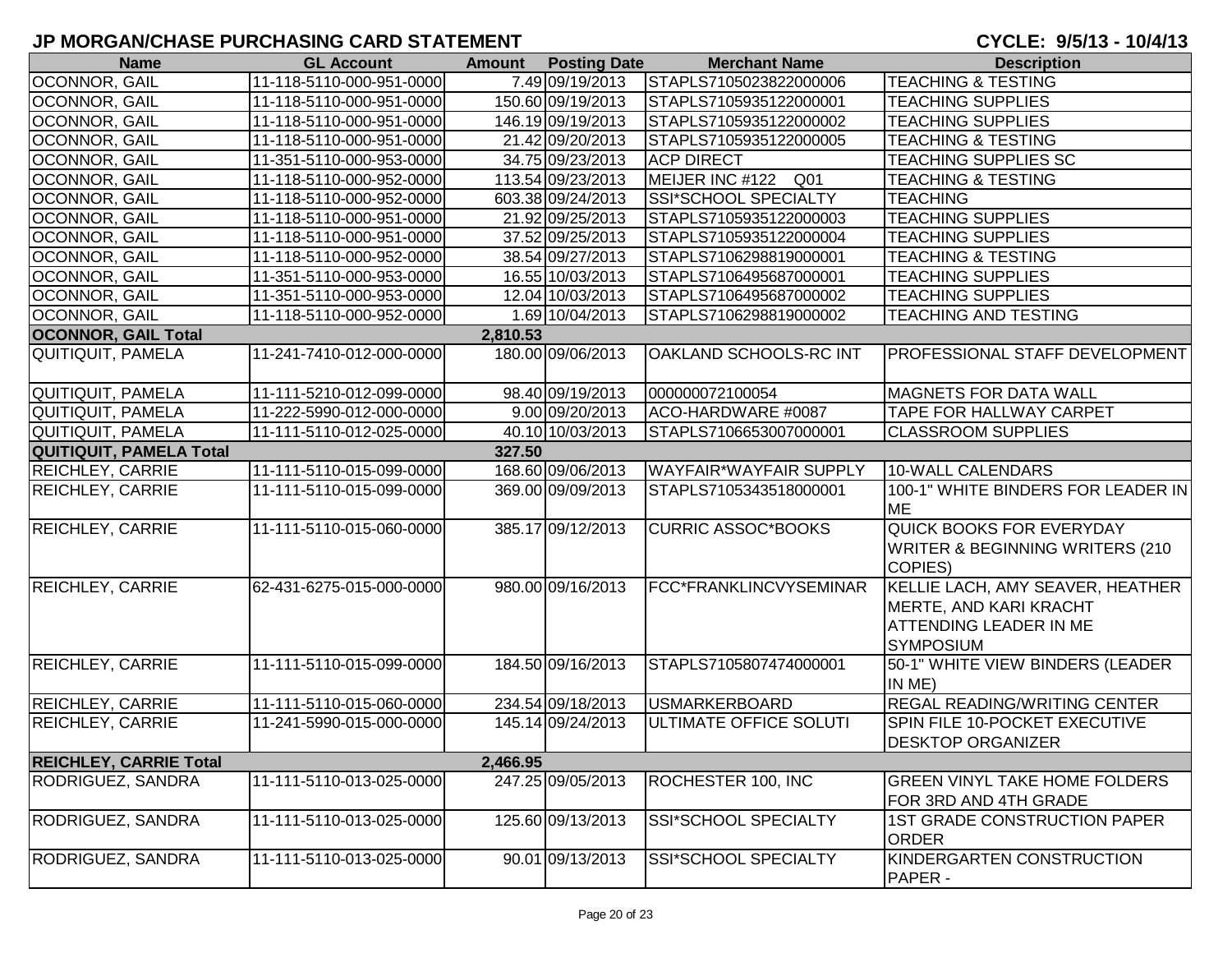| <b>Name</b>                      | <b>GL Account</b>        | <b>Amount</b> Posting Date | <b>Merchant Name</b>        | <b>Description</b>                  |
|----------------------------------|--------------------------|----------------------------|-----------------------------|-------------------------------------|
| RODRIGUEZ, SANDRA                | 11-111-5110-013-010-0000 | 613.56 09/26/2013          | <b>SSI*SCHOOL SPECIALTY</b> | <b>ART ROOM SUPPLIES</b>            |
| RODRIGUEZ, SANDRA                | 11-111-5110-013-025-0000 | 168.27 09/26/2013          | SSI*SCHOOL SPECIALTY        | 1ST GRADE CLASSROOM SUPPLIES -      |
|                                  |                          |                            |                             | NEW DRY ERASE BOARDS, OFFICE        |
|                                  |                          |                            |                             | LABELS AND OFFICE FILE FOLDERS      |
| RODRIGUEZ, SANDRA                | 11-111-5110-013-025-0000 | 67.77 10/03/2013           | SSI*SCHOOL SPECIALTY        | <b>ESL CLASSROOM SUPPLIES,</b>      |
|                                  |                          |                            |                             | SORTERS AND DIVIDERS, LANGUAGE      |
|                                  |                          |                            |                             | <b>POCKETS - CALENDAR MAGNETS</b>   |
| RODRIGUEZ, SANDRA                | 11-111-5110-013-010-0000 | $-104.49$ $10/03/2013$     | <b>SSI*SCHOOL SPECIALTY</b> | ART ROOM CREDIT - QUANITY NOT       |
|                                  |                          |                            |                             | SPECIFIED - TOO MUCH TAPE           |
| <b>RODRIGUEZ, SANDRA Total</b>   |                          | 1,207.97                   |                             |                                     |
| <b>SCHRINER, STEPHANIE</b>       | 11-112-5110-065-025-0000 | 79.92 09/24/2013           | <b>AMAZON MKTPLACE PMTS</b> | <b>MAGNETS FOR DOORS</b>            |
| <b>SCHRINER, STEPHANIE</b>       | 11-112-5110-065-009-0000 | 16.37 09/25/2013           | AMAZON.COM                  | PURCHASE OF BOOK FOR A20,           |
|                                  |                          |                            |                             | ORGANIZATION FOR YOUR BRAIN         |
|                                  |                          |                            |                             | <b>TYPE</b>                         |
| <b>SCHRINER, STEPHANIE Total</b> |                          | 96.29                      |                             |                                     |
| <b>SCHURIG, CLAIRE</b>           | 11-113-5110-071-051-0000 | 42.14 09/24/2013           | <b>JW PEPPER</b>            | <b>MUSIC FOR HOLIDAY CONCERT</b>    |
| <b>SCHURIG, CLAIRE</b>           | 11-113-5110-071-051-0000 | 86.50 09/26/2013           | FOREVER 21.COM              | NECKLACES FOR NOVI SINGERS          |
|                                  |                          |                            |                             | WOMEN. THEY PAID FOR THEIR OWN,     |
|                                  |                          |                            |                             | <b>WE JUST USED THE CARD TO</b>     |
|                                  |                          |                            |                             | PURCHASE THEM IN BULK.              |
| <b>SCHURIG, CLAIRE</b>           | 11-113-5110-071-051-0000 | 5.25 09/26/2013            | MUSICNOTES.COM              | MUSIC FOR A CAPPELLA                |
| <b>SCHURIG, CLAIRE Total</b>     |                          | 133.89                     |                             |                                     |
| SHPAKOFF, KATHLEEN               | 11-351-5110-000-953-0000 | 32.75 10/02/2013           | <b>TARGET</b><br>00003533   | <b>TEACHING MATERIALS</b>           |
| SHPAKOFF, KATHLEEN               | 62-431-6350-031-000-0000 | 89.00 10/02/2013           | THE HOME DEPOT 2737         | PLAYGROUND TEACHING MATERIALS       |
| <b>SHPAKOFF, KATHLEEN Total</b>  |                          | 121.75                     |                             |                                     |
| <b>SOVEL, SHEILA</b>             | 62-431-6355-031-000-0000 | 28.36 09/20/2013           | MICHAELS STORES 3744        | <b>CLASSROOM SUPPLIES</b>           |
| <b>SOVEL, SHEILA</b>             | 11-118-5110-000-951-0000 | 76.90 09/25/2013           | TOYS R US #9274 QPS         | <b>CLASSROOM SUPPLIES</b>           |
| <b>SOVEL, SHEILA Total</b>       |                          | 105.26                     |                             |                                     |
| SPRYS, CAROL                     | 62-431-6104-061-000-0000 | 40.14 09/05/2013           | SAMSCLUB #6657              | WATER AND GATORADE FOR OFFICE       |
| SPRYS, CAROL                     | 11-293-5910-000-000-0000 | 40.96 09/05/2013           | <b>STAPLES</b><br>00115659  | <b>OFFICE SUPPLIES</b>              |
| SPRYS, CAROL                     | 62-431-6103-061-000-0000 | 332.64 09/06/2013          | ONCOURT OFFCOURT, LTD       | TRAINING AIDES FOR TENNIS TEAM      |
| SPRYS, CAROL                     | 11-293-4120-000-000-0000 | 27.35 09/06/2013           | WEINGARTZ SUPPLY.           | 2ND TIRE AND TUBE FOR FILMING       |
|                                  |                          |                            |                             | <b>STAND</b>                        |
| SPRYS, CAROL                     | 11-293-4120-000-000-0000 | 22.55 09/06/2013           | <b>WEINGARTZ SUPPLY.</b>    | <b>TIRE FOR FILMING STAND</b>       |
| SPRYS, CAROL                     | 11-293-7910-000-000-0000 | 24.99 09/13/2013           | <b>PARTY AMERICA</b>        | <b>WRISTBANDS FOR FOOTBALL GAME</b> |
| <b>SPRYS, CAROL</b>              | 62-431-6104-061-000-0000 | 63.02 09/16/2013           | SAMSCLUB #6657              | WATER AND POP FOR OFFICE            |
| SPRYS, CAROL                     | 11-293-5990-000-000-0000 | 18.02 09/16/2013           | THE HOME DEPOT 2737         | <b>MAGNETS AND S HOOKS</b>          |
| SPRYS, CAROL                     | 62-431-6104-061-000-0000 | 59.45 09/17/2013           | <b>BENITOS PIZZA-NOVI</b>   | DINNER FOR FOOTBALL GAME 9/13/13    |
|                                  |                          |                            |                             |                                     |
| <b>SPRYS, CAROL</b>              | 11-293-5910-000-000-0000 | 29.23 09/19/2013           | <b>STAPLES</b><br>00107730  | OPTIC MOUSE FOR BACK                |
|                                  |                          |                            |                             | <b>OFFICE/TONER</b>                 |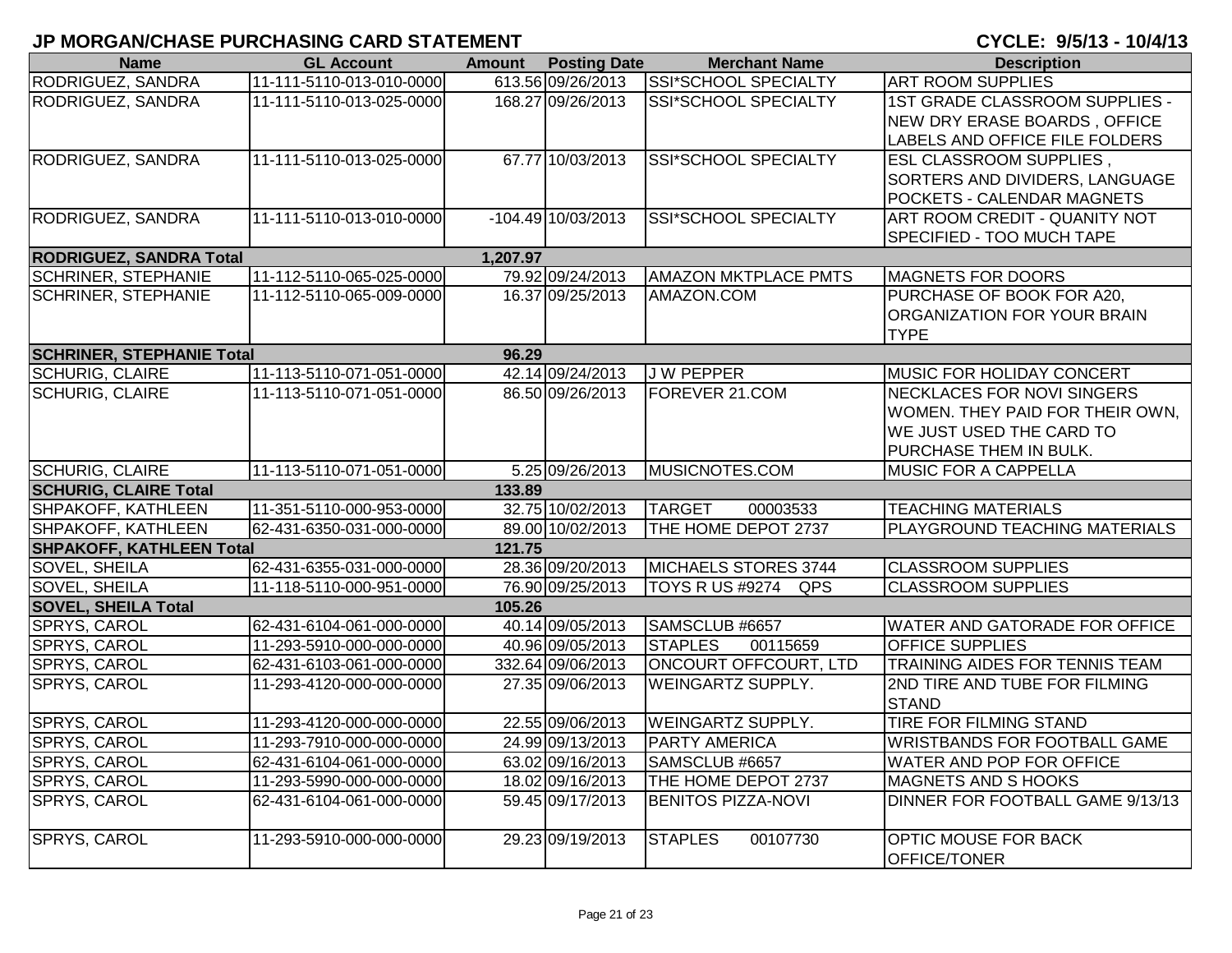| <b>Name</b>                     | <b>GL Account</b>        | <b>Amount</b> | <b>Posting Date</b> | <b>Merchant Name</b>               | <b>Description</b>                |
|---------------------------------|--------------------------|---------------|---------------------|------------------------------------|-----------------------------------|
| SPRYS, CAROL                    | 62-431-6104-061-000-0000 |               | 29.61 09/30/2013    | <b>BAGGER DAVES NOVI</b>           | LUNCH GORDON/SPRYS KLAA           |
|                                 |                          |               |                     |                                    | <b>VOLLEYBALL MEETING</b>         |
| SPRYS, CAROL                    | 62-431-6104-061-000-0000 |               | 74.58 09/30/2013    | SAMSCLUB #6657                     | VOLLEYBALL TOURNEY-WATER, POP,    |
|                                 |                          |               |                     |                                    | <b>SNACKS</b>                     |
| SPRYS, CAROL                    | 62-431-6104-061-000-0000 |               | 11.98 10/01/2013    | MEIJER INC #122<br>Q <sub>01</sub> | <b>COFFEE</b>                     |
| SPRYS, CAROL                    | 11-252-7912-000-000-0000 |               | 18.15 10/02/2013    |                                    | FRAUDULENT CHARGE - CREDIT        |
|                                 |                          |               |                     |                                    | <b>PENDING</b>                    |
| SPRYS, CAROL                    | 11-252-7912-000-000-0000 |               | 1,815.06 10/02/2013 | <b>LUFTHANSA</b>                   | FRAUDULENT CHARGE - CREDIT        |
|                                 |                          |               |                     |                                    | <b>PENDING</b>                    |
| <b>SPRYS, CAROL Total</b>       |                          | 2,607.73      |                     |                                    |                                   |
| STEEH, ROBERT                   | 62-431-6301-033-000-0000 |               | 500.00 09/13/2013   | SPEEDWAY 02202 10                  | ALT ED PERFECT ATTENDANCE -       |
|                                 |                          |               |                     |                                    | DRAWING FOR GAS CARDS             |
| STEEH, ROBERT                   | 11-221-3220-000-913-3310 |               | 127.53 09/23/2013   | <b>CRYSTAL MTN LODGING</b>         | MACAE CONFERENCE LODGING          |
| STEEH, ROBERT                   | 11-221-3220-000-913-3310 |               | 196.20 09/23/2013   | <b>CRYSTAL MTN LODGING</b>         | MACAE CONFERENCE LODGING          |
| <b>STEEH, ROBERT Total</b>      |                          | 823.73        |                     |                                    |                                   |
| <b>STORM, KIMBERLY</b>          | 11-118-5110-000-951-0000 |               | 16.10 09/19/2013    | KROGER #691                        | TEACHING MATERIALS AND SUPPLIES   |
| <b>STORM, KIMBERLY</b>          | 11-118-5110-000-951-0000 |               | 12.78 09/26/2013    | <b>TARGET</b><br>00002816          | TEACHING MATERIALS AND SUPPLIES   |
|                                 |                          |               |                     |                                    |                                   |
| <b>STORM, KIMBERLY</b>          | 11-118-3220-000-951-0000 |               | 68.00 10/01/2013    | APPELBAUM TRAINING INS             | TEACHING MATERIALS AND SUPPLIES   |
|                                 |                          |               |                     |                                    |                                   |
| <b>STORM, KIMBERLY</b>          | 11-118-5110-000-951-0000 |               | 13.15 10/03/2013    | MEIJER INC #68<br>Q <sub>01</sub>  | TEACHING MATERIALS AND SUPPLIES   |
|                                 |                          |               |                     |                                    |                                   |
| <b>STORM, KIMBERLY Total</b>    |                          | 110.03        |                     |                                    |                                   |
| TURNER, NANCY                   | 11-226-5910-000-000-0000 |               | 26.76 09/11/2013    | <b>TARGET</b><br>00014654          | SUPPLIES FOR DEPT MEETING         |
| TURNER, NANCY                   | 11-122-3220-055-000-0000 |               | 3,324.00 09/23/2013 | <b>CRISIS PREVENTION</b>           | CPR TRAINING FOR STUDENT NICK     |
|                                 |                          |               |                     |                                    | <b>BUSH</b>                       |
| <b>TURNER, NANCY</b>            | 11-226-3220-000-000-0000 |               | 195.00 09/27/2013   | OAKLAND SCHOOLS-RC INT             | <b>INSTRUCTIONAL LEADERSHIP</b>   |
|                                 |                          |               |                     |                                    | <b>WRKSHP OAKLAND SCHOOLS</b>     |
| <b>TURNER, NANCY Total</b>      |                          | 3,545.76      |                     |                                    |                                   |
| <b>VALENTINE, CYNTHIA</b>       | 11-283-7910-000-000-0000 |               | 11.06 09/05/2013    | JIMMY JOHNS - 1659                 | <b>LUNCH FIRST DAY</b>            |
| <b>VALENTINE, CYNTHIA</b>       | 11-271-4910-000-000-0000 |               | 660.07 09/05/2013   | W.W. WILLIAMS                      | #21 TRANS                         |
| <b>VALENTINE, CYNTHIA</b>       | 11-283-7910-000-000-0000 |               | 29.52 09/06/2013    | SAMSCLUB #6657                     | <b>COFFEE</b>                     |
| <b>VALENTINE, CYNTHIA</b>       | 11-271-3195-000-000-0000 |               | 71.40 09/13/2013    | <b>SEC OF STATE BRANCH121</b>      | <b>LICENSE RENEWAL</b>            |
| <b>VALENTINE, CYNTHIA</b>       | 11-271-3220-000-000-0000 |               | 90.00 09/19/2013    | <b>OAKLAND SCHOOLS-RC INT</b>      | BEGINNING BUS DRIVER CLASS        |
| <b>VALENTINE, CYNTHIA</b>       | 11-271-4910-000-000-0000 |               | 436.88 09/27/2013   | W.W. WILLIAMS                      | #9 TRANS WORK                     |
| <b>VALENTINE, CYNTHIA</b>       | 11-283-7910-000-000-0000 |               | 144.08 09/30/2013   | <b>GFS MKTPLC #0174</b>            | PAPER TOWEL                       |
| <b>VALENTINE, CYNTHIA</b>       | 11-271-3220-000-000-0000 |               | 90.00 10/03/2013    | OAKLAND SCHOOLS-RC INT             | <b>BEGINNING BUS DRIVER CLASS</b> |
| <b>VALENTINE, CYNTHIA Total</b> |                          | 1,533.01      |                     |                                    |                                   |
| VAUGHAN, ANGELA                 | 11-232-5910-000-000-0000 |               | 30.12 09/09/2013    | STAPLS7105391842000001             | LEADERSHIP (AC) NOTEBOOKS         |
| VAUGHAN, ANGELA                 | 11-232-5910-000-000-0000 |               | 208.20 09/09/2013   | STAPLS7105391842000003             | LEADERSHIP (AC) NOTEBOOKS         |